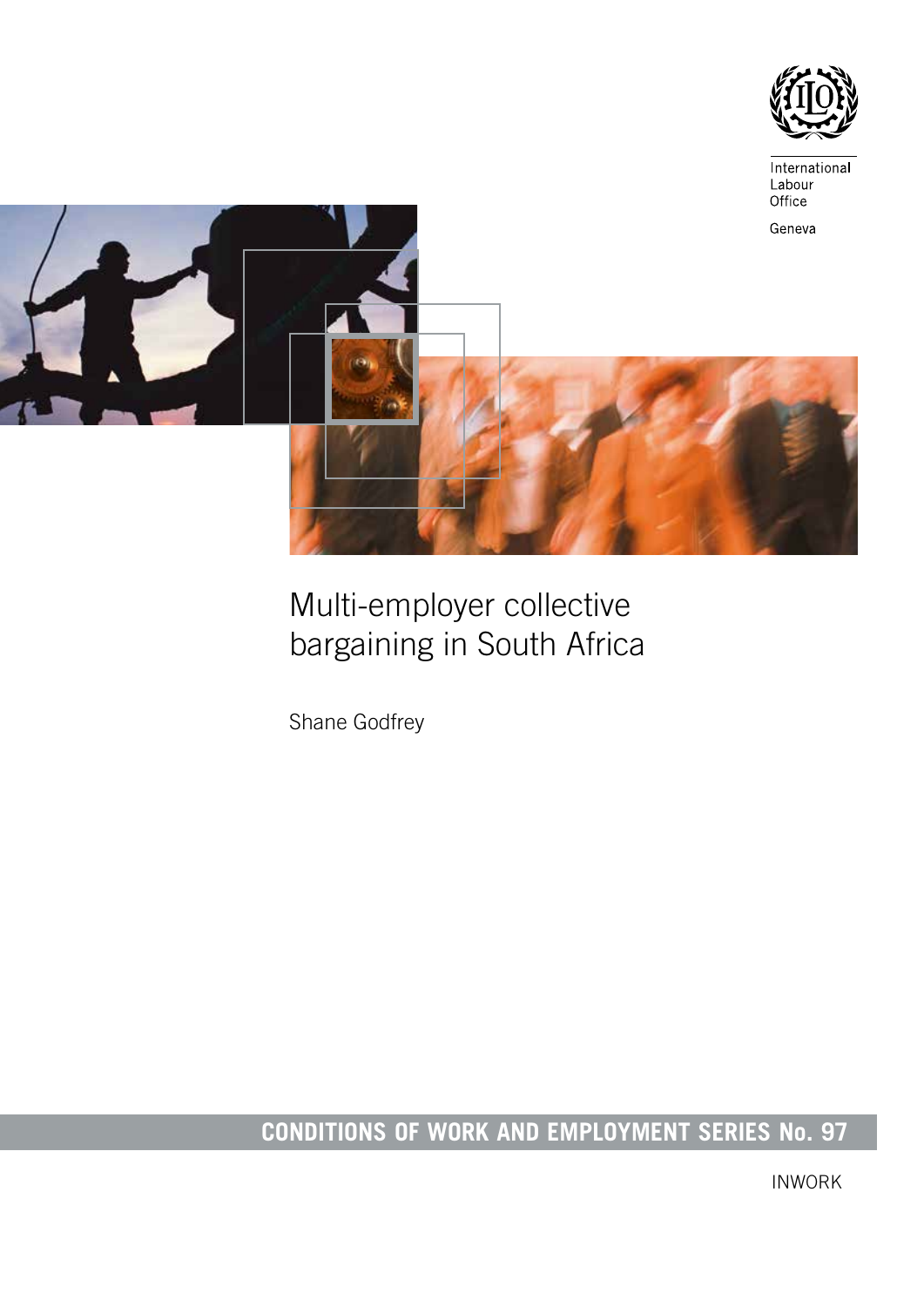Conditions of Work and Employment Series No. 97

Inclusive Labour Markets, Labour Relations and Working Conditions Branch

# *Multi-employer collective bargaining in South Africa*

**Shane Godfrey** \*

**\*** Labour and Enterprise Policy Research Group (LEP) Law Faculty / Sociology department University of Cape Town

INTERNATIONAL LABOUR OFFICE - GENEVA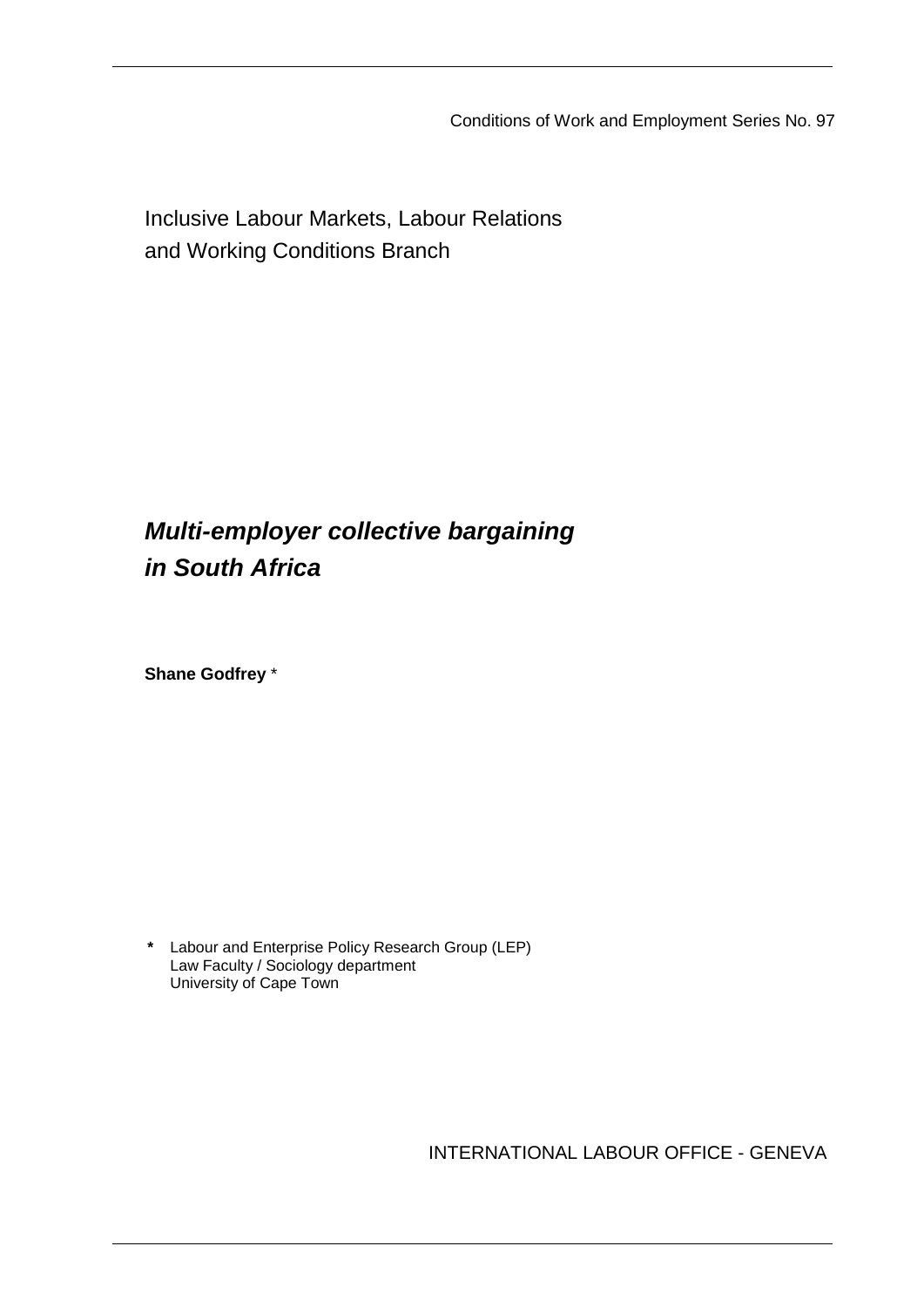#### Copyright © International Labour Organization 2018 First published (2018)

Publications of the International Labour Office enjoy copyright under Protocol 2 of the Universal Copyright Convention. Nevertheless, short excerpts from them may be reproduced without authorization, on condition that the source is indicated. For rights of reproduction or translation, application should be made to ILO Publications (Rights and Licensing), International Labour Office, CH-1211 Geneva 22, Switzerland, or by email: [rights@ilo.org.](mailto:rights@ilo.org) The International Labour Office welcomes such applications.

Libraries, institutions and other users registered with a reproduction rights organization may make copies in accordance with the licences issued to them for this purpose. Visi[t www.ifrro.org](http://www.iffro.org/) to find the reproduction rights organization in your country.

*Conditions of work and employment series ; no. 97, ISSN: 2226-8944 (print); 2226-8952 (web pdf)*

First published 2018

Cover: DTP/Design Unit, ILO

The designations employed in ILO publications, which are in conformity with United Nations practice, and the presentation of material therein do not imply the expression of any opinion whatsoever on the part of the International Labour Office concerning the legal status of any country, area or territory or of its authorities, or concerning the delimitation of its frontiers.

The responsibility for opinions expressed in signed articles, studies and other contributions rests solely with their authors, and publication does not constitute an endorsement by the International Labour Office of the opinions expressed in them.

Reference to names of firms and commercial products and processes does not imply their endorsement by the International Labour Office, and any failure to mention a particular firm, commercial product or process is not a sign of disapproval.

Information on ILO publications and digital products can be found at: www.ilo.org/publns.

Printed in Switzerland.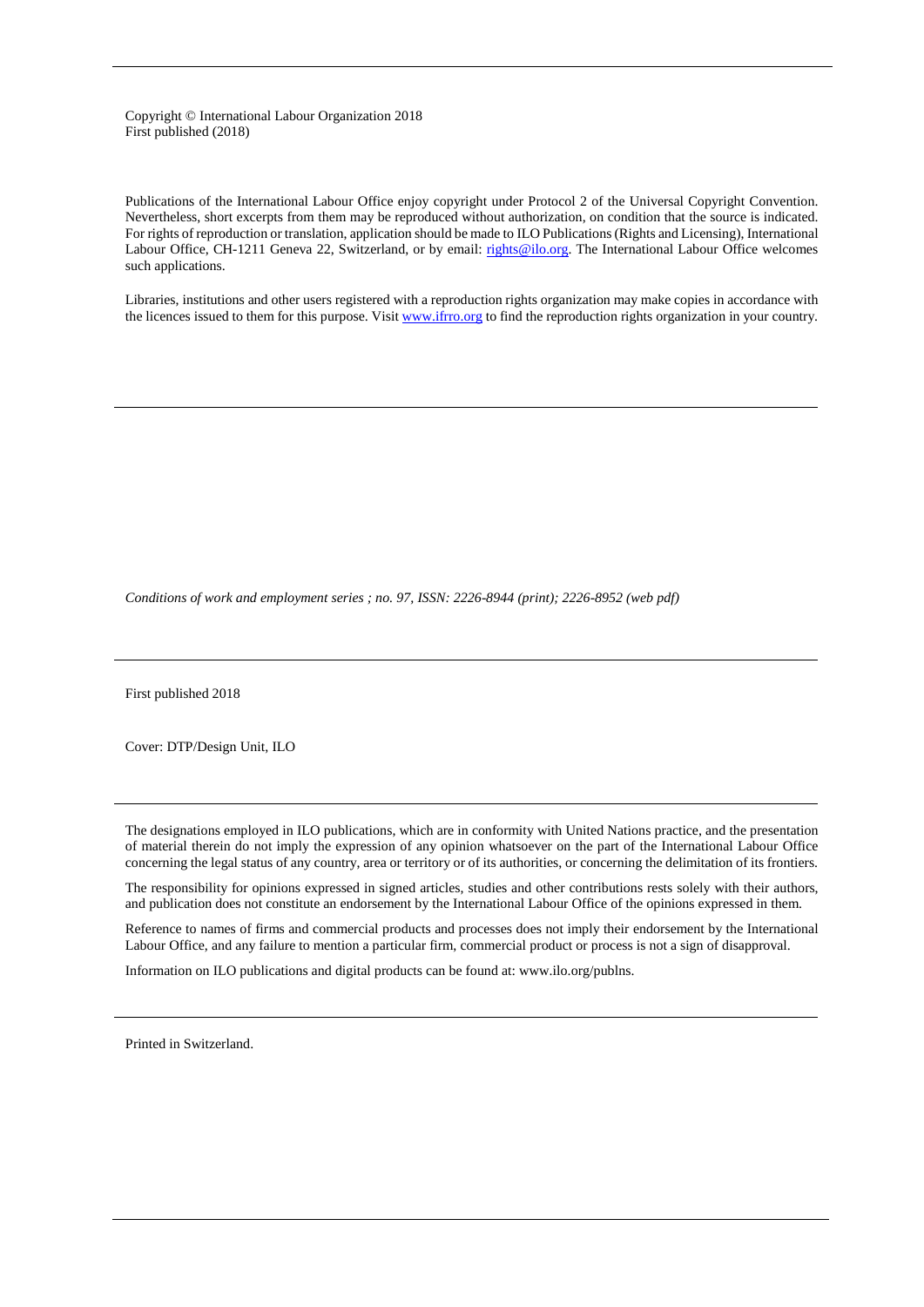# **Table of Contents**

| 1.   |                                                                                      |  |  |  |  |  |
|------|--------------------------------------------------------------------------------------|--|--|--|--|--|
| 1.1. |                                                                                      |  |  |  |  |  |
| 1.2. |                                                                                      |  |  |  |  |  |
| 2.   |                                                                                      |  |  |  |  |  |
| 2.1. |                                                                                      |  |  |  |  |  |
| 2.2. |                                                                                      |  |  |  |  |  |
| 2.3. |                                                                                      |  |  |  |  |  |
| 2.4. |                                                                                      |  |  |  |  |  |
| 2.5. |                                                                                      |  |  |  |  |  |
| 3.   |                                                                                      |  |  |  |  |  |
| 3.1. | The bargaining council system: Representativeness and the extension of agreements 13 |  |  |  |  |  |
| 3.2. |                                                                                      |  |  |  |  |  |
| 3.3. |                                                                                      |  |  |  |  |  |
| 3.4. |                                                                                      |  |  |  |  |  |
| 3.5. |                                                                                      |  |  |  |  |  |
| 4.   |                                                                                      |  |  |  |  |  |
| 4.1. |                                                                                      |  |  |  |  |  |
| 4.2. |                                                                                      |  |  |  |  |  |
| 4.3. | A new hybrid model emerges: the extension of multi-employer agreements               |  |  |  |  |  |
| 5.   | Statutory multi-employer bargaining under pressure: a case study of                  |  |  |  |  |  |
| 5.1. |                                                                                      |  |  |  |  |  |
| 5.2. |                                                                                      |  |  |  |  |  |
| 5.3. |                                                                                      |  |  |  |  |  |
| 5.4. |                                                                                      |  |  |  |  |  |
| 5.5. |                                                                                      |  |  |  |  |  |
| 5.6. |                                                                                      |  |  |  |  |  |
| 6.   |                                                                                      |  |  |  |  |  |
|      |                                                                                      |  |  |  |  |  |
|      |                                                                                      |  |  |  |  |  |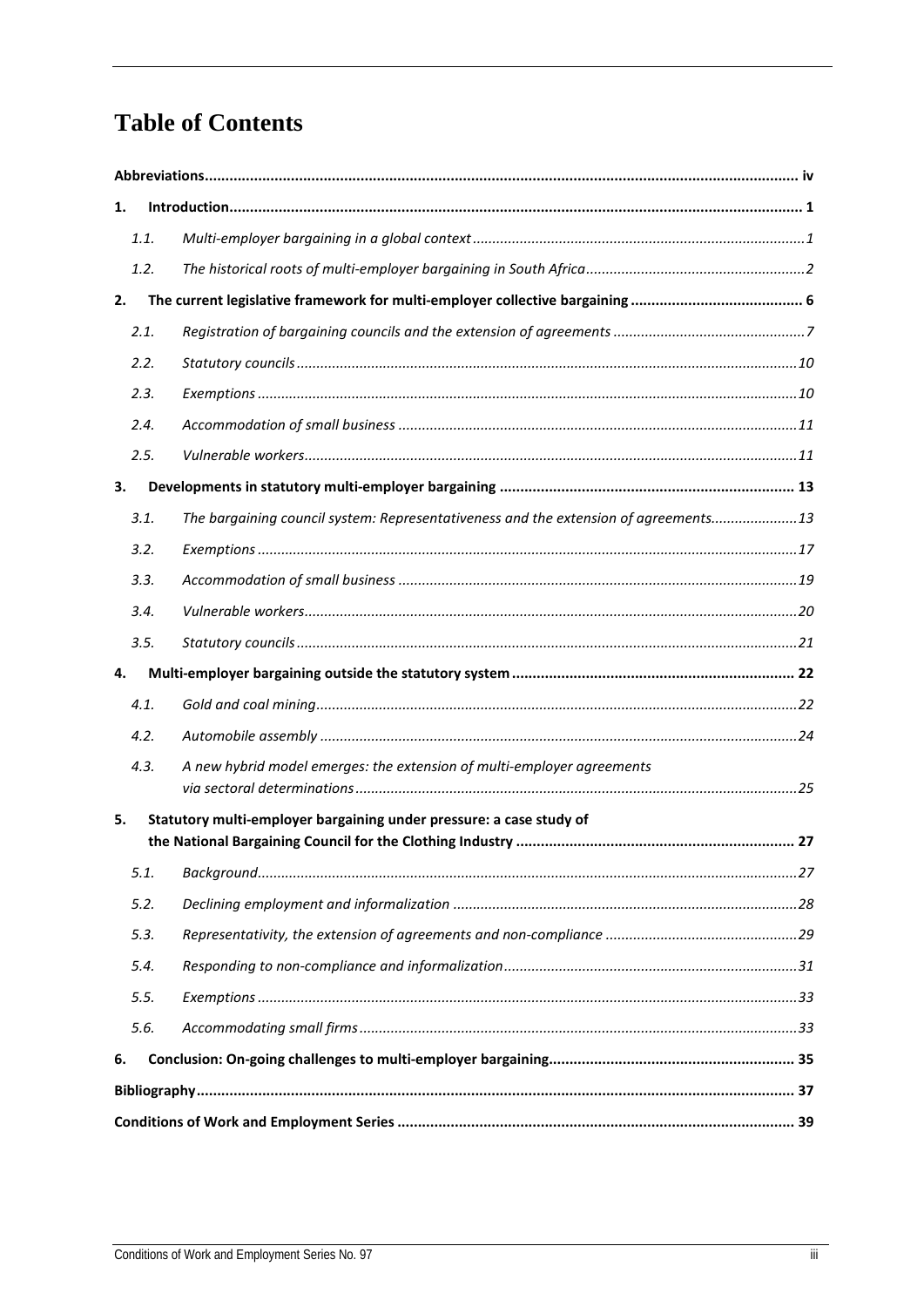# <span id="page-4-0"></span>**Abbreviations**

| <b>BCEA</b>   | Basic Conditions of Employment Act                     |
|---------------|--------------------------------------------------------|
| <b>CCMA</b>   | Commission for Conciliation, Mediation and Arbitration |
| <b>COSATU</b> | Congress of South African Trade Unions                 |
| <b>FMF</b>    | Free Market Foundation                                 |
| LRA           | <b>Labour Relations Act</b>                            |
| <b>NEDLAC</b> | National Economic Development and Labour Council       |
| <b>NUM</b>    | <b>National Union of Mineworkers</b>                   |
| <b>NUMSA</b>  | National Union of Metalworkers of South Africa         |
| <b>QLFS</b>   | <b>Quarterly Labour Force Survey</b>                   |
| <b>SACTWU</b> | Southern African Clothing and Textile Workers Union    |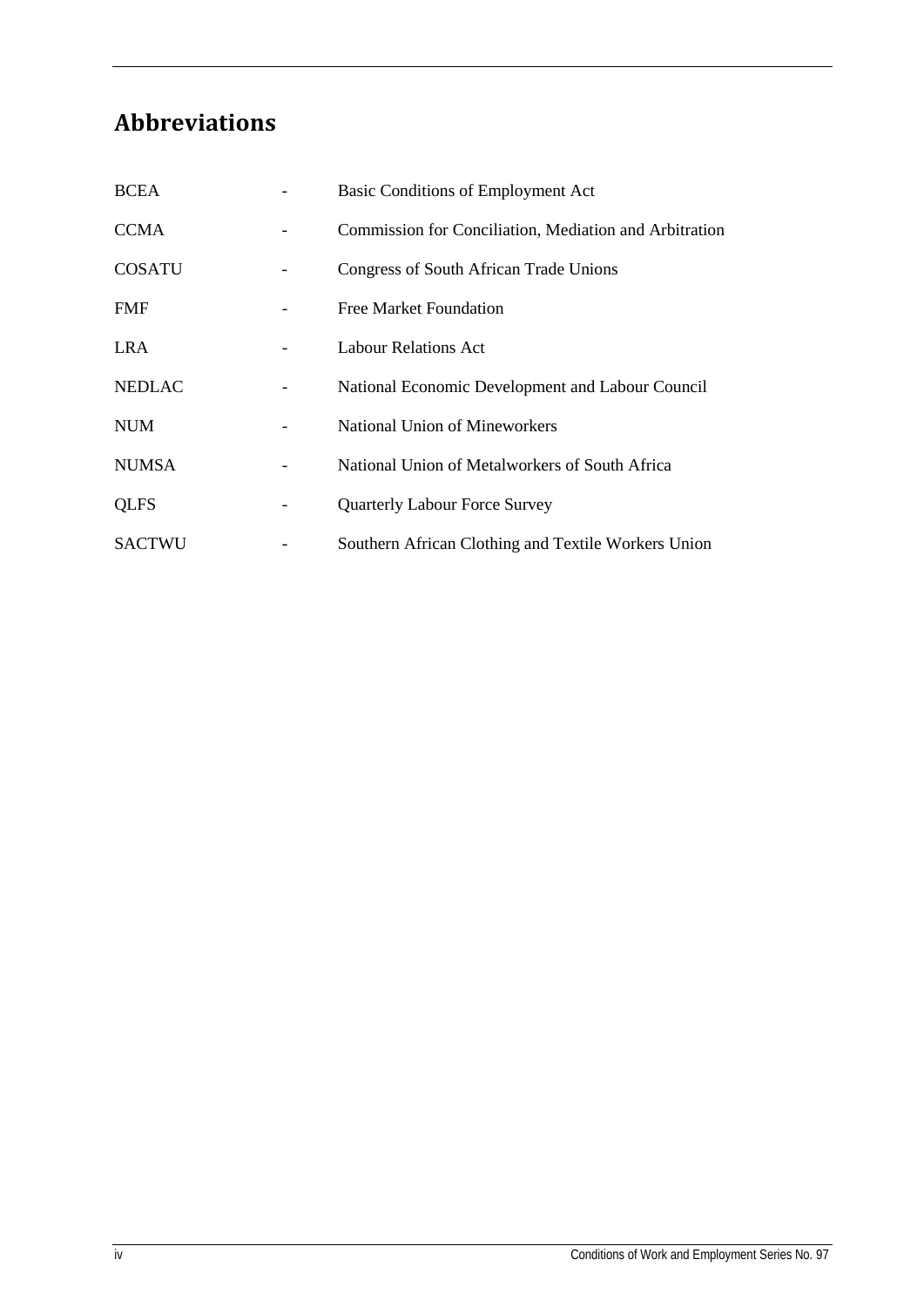## <span id="page-5-0"></span>**1. Introduction**

In South Africa, collective bargaining operates at multiple levels. The main distinction to draw is between single-employer bargaining and multi-employer bargaining. Single-employer bargaining takes place at the branch, company or corporate levels, while multi-employer bargaining involves a number of employers who are usually represented by an employers' organization. A key feature of most multiemployer bargaining arrangements is that the agreements reached will be extended to non-parties, i.e. to employers and employees who are not members of the organizations that negotiated the agreement. As a result, the scale of multi-employer bargaining generally has geographical and sectoral dimensions, i.e. it will take place at a regional or national level for a sub-sector or sector. The sub-sector or sector is defined mainly by a product market(s), i.e. it will encompass all the employers in an area that produce goods for a certain product market(s). Thus, agreements set the minimum level of labour cost across the product market(s) thereby removing such costs out of the competition.

The legislative framework for collective bargaining provides support for multi-employer bargaining arrangements; this is exemplified through the regulation of the extension of multi-employer collective agreements. A key principle that informs legislative support for multi-employer bargaining structures and the extension of their agreements is that the parties must be 'representative'. The reasoning is that if the parties to multi-employer bargaining arrangements are representative, then it is fair that the agreements they reach are extended to non-party employers and employees. The terminology of industrial selfgovernment is often used to legitimize the extension of agreements reached by representative parties, i.e. it is a democratic right of the majority of employers and employees in a sector to extend their agreements to the minority. The state, however, usually retains some discretion with regard to the establishment of multi-employer bargaining structures and the extension of agreements, so that it can, if necessary, act against sectional interests in the public interest.

## <span id="page-5-1"></span>*1.1. Multi-employer bargaining in a global context*

Multi-employer bargaining has its philosophical roots in Europe, which can be traced back to the early part of 20<sup>th</sup> century. Sinzheimer, for example, argued that collective bargaining was a mechanism through which trade unions and employers' organizations could democratize the economy. In other words, they could jointly regulate or 'govern' sectors of the economy by reaching collective agreements that would be legislated (i.e. extended) for an entire sector (Dukes, 2011). Years later, this vision of industrial selfgovernment was echoed by Hamburger when he stated that the extension of multi-employer collective agreements was "the first chapter of a new legislative technique, that of legislation by accord", which was "democratic" although it was "without recourse to parliamentary procedure" (Hamburger, 1939: 194). A similar concept of industrial self-government found expression during the same time in the United Kingdom in the form of Whitley councils. The concept influenced early labour legislation in a number of Commonwealth countries, one of which was South Africa (Godfrey, Maree, Du Toit and Theron, 2010: 18 (footnote 63); 33 and 43).

The emergence of social democratic political parties after the First World War in many advanced industrialized countries provided a fertile environment for the establishment of multi-employer bargaining arrangements. Such arrangements became prevalent in the period after 1945. However, the economic downturn from the early 1970s, increased competition from industrialising countries, and technological change created a much less favourable environment for multi-employer bargaining. As such, the gains made by organized labour over the years in developed countries began to be rolled back;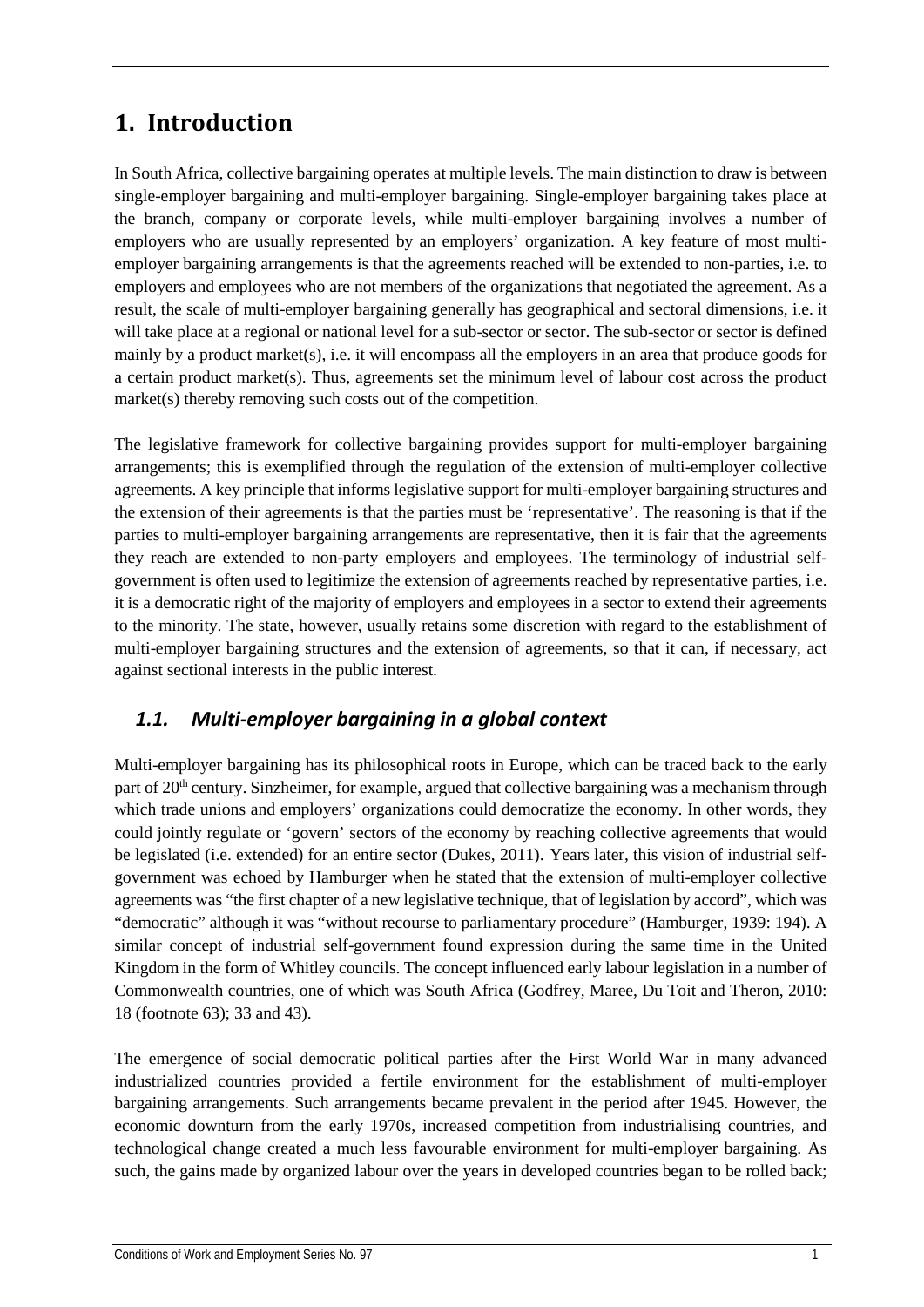this was initially described as 'deregulation', but later fell under the guise of 'flexibility'. The obverse of flexibility was labour market 'rigidity'. Multi-employer bargaining and the extension of agreements were targeted as major contributors to rigidity. In particular, it was argued that multi-employer bargaining was a 'one size fits all' type of approach that did not take account of the circumstances of individual firms. Furthermore, opponents of multi-employer bargaining articulated that if firms had to bargain with a trade union, then decentralized bargaining, i.e. single employer bargaining, would produce agreements that were more responsive to the competitive circumstances faced by individual firms.

Subsequently, during the 1980s, governments and employers alike exerted pressure to shift towards decentralized bargaining arrangements. Such was the pressure that many scholars were predicting the imminent demise of multi-employer bargaining. In practice, however, the process of decentralization has been slow, not least because of strong resistance by organized labour. The opposition to multi-employer bargaining has continued into the  $21<sup>st</sup>$  century where 'derogations' and 'opening clauses' are used by enterprises to avoid full coverage of agreements. This strategy has significantly impacted coverage rates as exceptions become normalized. There is a concern that these developments will undermine the foundations of multi-employer bargaining arrangements.

## <span id="page-6-0"></span>*1.2. The historical roots of multi-employer bargaining in South Africa***[1](#page-6-1)**

Since early in the  $20<sup>th</sup>$  century, collective bargaining in South Africa has predominantly taken place in the form of multi-employer bargaining within the legislative framework. The key features of this legislative framework include voluntary participation and representativity requirements for parties to the agreement that wish to extend it to non-members of the relevant employers' organisation(s). This legislative framework has remained largely intact since it was first introduced in 1924, although amendments have been made. Over the years, however, the system of bargaining institutions that have emerged has undergone considerable change and it is currently under considerable pressure. It is therefore important to outline the history of the system in order to understand current conditions.

The *Industrial Conciliation Act*, 11 of 1924, was the first national regulation of collective bargaining in the country. While many of its features resulted from demands by trade unions, it was also influenced by the notion of industrial self-government that was current in Europe at the time. As noted above, Whitely councils had been introduced in the United Kingdom a few years prior, and to some extent provided a model for the drafters of the Industrial Conciliation Act (Godfrey, Maree, Du Toit and Theron, 2010: 18 (footnote 63); 33 and 43).

The 1924 Act introduced a rather skeletal framework for the voluntary establishment of either conciliation boards or industrial councils. Conciliation boards were *ad hoc* forums established by parties to settle particular disputes, whereas industrial councils were permanent structures for multi-employer collective bargaining that could be established for a defined area and sector. The Act provided mechanisms whereby both industrial council agreements and agreements reached by conciliation boards could be extended. The main criterion for the extension of an agreement was that the parties to the agreement were 'sufficiently representative' of all employers and employees within the scope of the council. The term 'sufficiently representative' was not defined in the Act. This gave the Minister of Labour considerable latitude with regard to the decision to extend agreements.

Conciliation boards were used occasionally but never played a major part in the collective bargaining system that emerged after 1924. Industrial councils, on the other hand, became the main vehicle for

<span id="page-6-1"></span> $\overline{\phantom{a}}$ <sup>1</sup> This historical background draws extensively on Godfrey, 1992; Godfrey et al*,* 2010; and, Du Toit et al, 2015.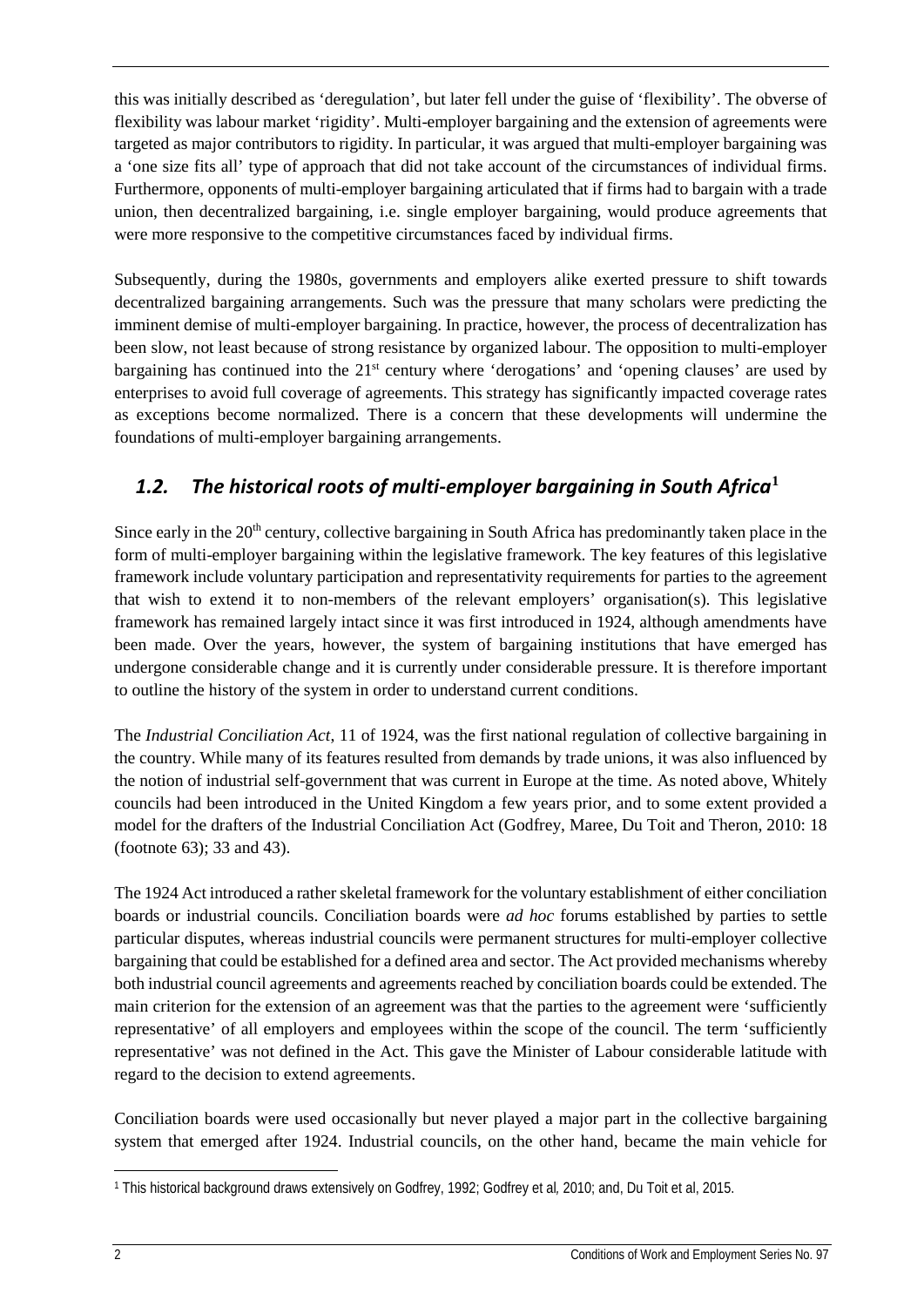collective bargaining in the country and therefore had a considerable impact on the labour relations system that emerged in South Africa. For 55 years, a key aspect of this impact was the exclusion of pass-bearing African workers from its definition of 'employee'. This meant that most male African workers, under the Act, were prohibited from joining registered trade unions and were excluded from representation in industrial council negotiations. [2](#page-7-0) This led to what Webster has described as "a convergence of employer interests… and the interests of white workers", and it "thus served to establish a 'joint monopoly' of employers and registered trade unions at the expense of African workers, who were excluded from the industrial conciliation negotiating machinery"(Webster, 1978: 68). The principle of industrial selfgovernment that underpinned the Act's collective bargaining model therefore mirrored the policy of racial exclusion that prevailed in the broader body politic.

As industrial development progressed, the collective bargaining system expanded through the proliferation of industrial councils. The number of industrial councils rose steadily after 1924[3](#page-7-1) and continued to increase after the Second World War: in 1960, there were 94 industrial councils and by 1973 the total had risen to 103. The number of national industrial councils, however, remained low, and some of the national councils covered very narrow sub-sectors and not many employees (e.g. the national industrial councils for the dental mechanician occupation, the diamond cutting industry, and the ophthalmic optical manufacturing industry). Most of the major industrial sectors were covered by relatively small regional or local industrial councils. For example, there were 12 separate industrial councils in the building industry which covered most of the larger cities in the country, and five separate regional industrial councils that covered the concentrations of clothing manufacturers in the major urban centres.

The industrial council system, however, was contributing to the emergence of a deeply segmented labour market. Two 'industrial commissions' were appointed by the government in 1935 and between 1948 to 1951 to investigate the emerging labour relations system. [4](#page-7-2) Their findings revealed a wage disparity between skilled and unskilled workers that had emerged in industrial council agreements. This reflected the power of craft unions in the industrial council system and the predominance of African workers, who were not represented in industrial council negotiations, in unskilled categories. The only way to rectify the matter would have been to include African workers in the definition of 'employee' so that they could participate fully in the labour relations system. However, the government in power at the time did not consider this to be a viable option. In fact, in 19[5](#page-7-3)6 a new statute<sup>5</sup> sought to deepen and extend the racial divisions in the labour relations system.<sup>[6](#page-7-4)</sup>

The first serious challenge to the racially divided labour relations system came in 1973, when spontaneous strikes of African workers broke out in and around the port city of Durban. The state responded to the

<span id="page-7-0"></span><sup>&</sup>lt;sup>2</sup> African males were required by law to carry pass book (i.e. a type of permit) to be in most urban areas. Restricting the exclusion to 'pass-bearing African' workers therefore allowed African females to access the collective bargaining system (although African females made up only a small proportion of the labour market at the time). This loophole was closed in 1953 with the passing of the Native Labour (Settlement of Disputes) Act 48 of 1953.

<span id="page-7-1"></span><sup>3</sup> In 1935 there were 36 registered industrial councils, but only three were national councils (covering the biscuit manufacturing industry, the leather industry, and the printing and newspaper industry). By 1950 the number of registered industrial councils had risen to 86, of which 11 were national councils (covering such diverse sectors as the iron, steel, engineering and metallurgical industry and the ophthalmic optical manufacturing industry).

<span id="page-7-2"></span><sup>4</sup> These Commissions are generally referred to as the Van Reenen Commission (1935) and the Botha Commission (1948-51) after their chairpersons.

<span id="page-7-3"></span><sup>5</sup> Industrial Conciliation Act 28 of 1956.

<span id="page-7-4"></span><sup>6</sup> For example, no trade union applying for registration could be registered in respect of both White and Coloured/Indian persons, unless the number of members from either group was too small to make a separate union. Existing unions that had a membership of White, Coloured and Indian workers were compelled to establish separate branches for White members and Coloured/Indian members and had to hold separate meetings.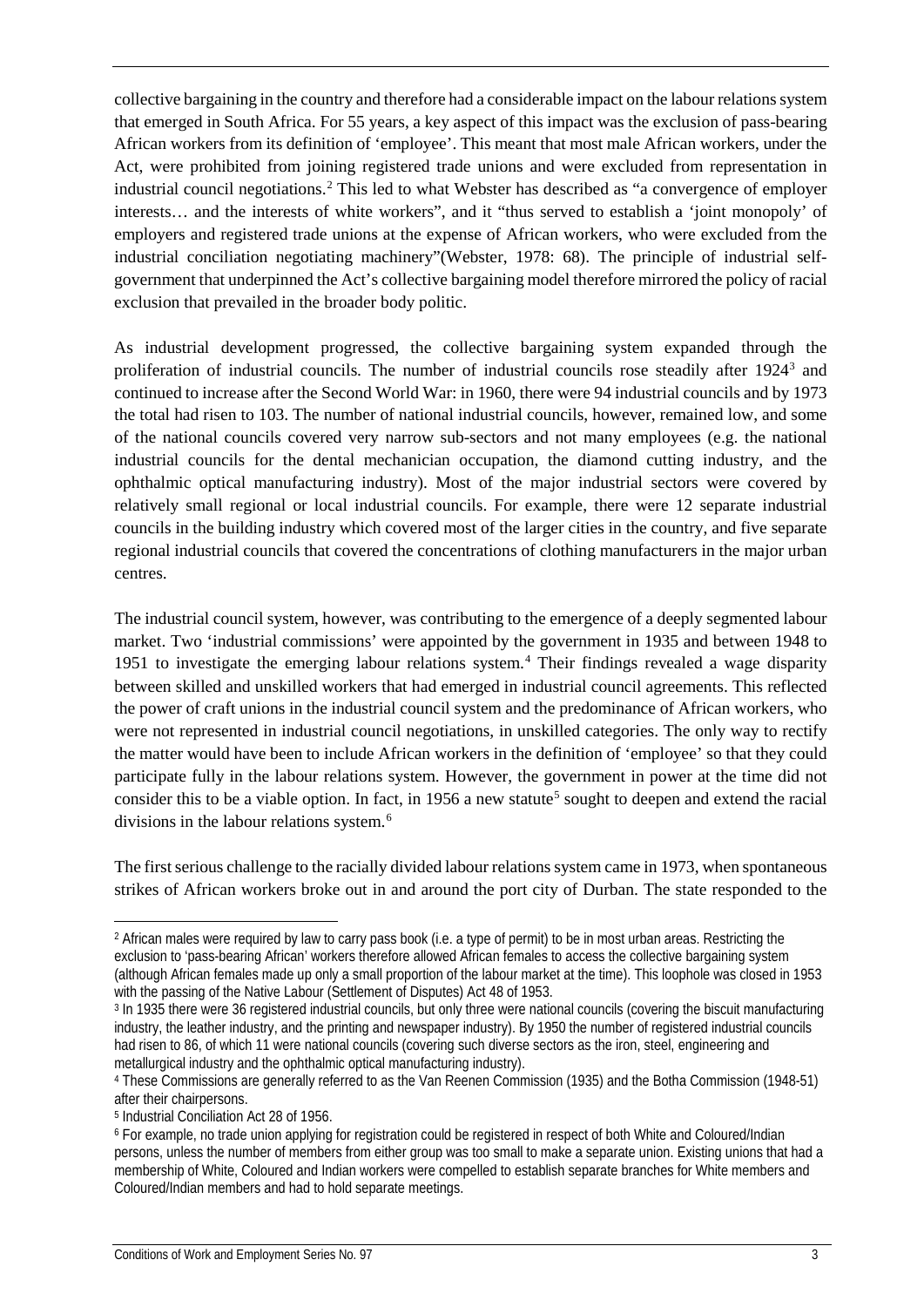strikes by providing African workers an alternative to collective bargaining in the form of liaison committees and works committees.[7](#page-8-0) The majority of African workers rejected these bodies and instead gravitated to "new" unions that emerged in the wake of the strikes[.8](#page-8-1) Most of these new unions sought to build strong shop floor structures and pioneered the 'recognition agreement' with employers as the basis for establishing a collective bargaining relationship at the enterprise or plant level.[9](#page-8-2) Over the next few years, the spread of plant- and enterprise-level bargaining led to the perception that an 'unofficial' collective bargaining system was developing that was undermining the statutory system of industrial councils.

The challenge posed by this 'unofficial' collective bargaining system led to the government appointed Wiehahn Commission of Enquiry in 1977. One of the main focus areas of the Commission was the contradictions that had emerged between works and liaison committees (for African workers), enterpriselevel bargaining (being pioneered by unregistered trade unions representing mainly African workers), and industrial council bargaining (in which white, coloured and Indian workers were represented).

The Wiehahn Commission report in 1979 constituted a watershed for the labour relations system. It recommended *inter alia* that African workers should be included in the definition of 'employee'. This amendment would permit African workers to form or join registered trade unions and participate directly in industrial council negotiations. Over the next three years, the government accepted many of the recommendations of the Wiehahn Commission, making amendments to legislation that included changing the definition of an 'employee' to encompass African workers.

Although trade unions representing mainly African workers initially rejected participation in industrial councils, by the mid-1980s they had grown to such an extent that they had to reconsider their opposition. Over the next ten years several of these unions joined industrial councils, but many did so while continuing to try to bargain at the enterprise level. Unions, however, faced growing resistance from employers to bargaining at two levels. Furthermore, some large employers began to advocate for decentralization of bargaining to the plant or enterprise level. This move was in part a response to the union demand for dual-level bargaining but was also informed by arguments propagated by employers internationally in favour of decentralised bargaining.

At this time, the government also began to display ambivalence about the industrial council system. Slow economic growth and rising unemployment caused the government to promote small businesses as a means to create jobs, which translated into pressure for 'deregulation', particularly of the labour market. A key target was the extension of industrial council agreements. In the mid-1980s the Department of Labour issued a number of circulars to industrial councils that 'encouraged' them to cooperate with the policy to remove regulatory constraints on small businesses. The implication in these circulars was clear: if industrial councils did not cooperate, their agreements would not be extended (Du Toit et al, 1995: 19).

<span id="page-8-0"></span><sup>7</sup> The amendment was introduced by the Bantu Labour (Settlement of Disputes) Act. In 1977 the Act was again amended (by the Bantu Labour Relations Regulation Amendment Act, 84 of 1977) to grant liaison committees the right to negotiate plant-level agreements on wages and working conditions. The amendment did not have much impact.

<span id="page-8-1"></span><sup>8</sup> Most of the 'new' unions were non-racial but focused mainly on the organization or low-skilled and semi-skilled Black workers. By the mid-1980s, the unions had combined into two large federations: the Congress of South African Trade Unions (COSATU) and the smaller National Council of Trade Unions.

<span id="page-8-2"></span><sup>9</sup> This was a procedural agreement that set out rights of access for union organizers, procedures for union meetings, the election of shop stewards and their duties, as well as the procedure for collective bargaining. The recognition agreement also generally included a definition of the 'bargaining unit', i.e. the occupations and parts of the enterprise that would be covered by the collective agreement (Theron, Godfrey and Fergus, 2015: 853-855).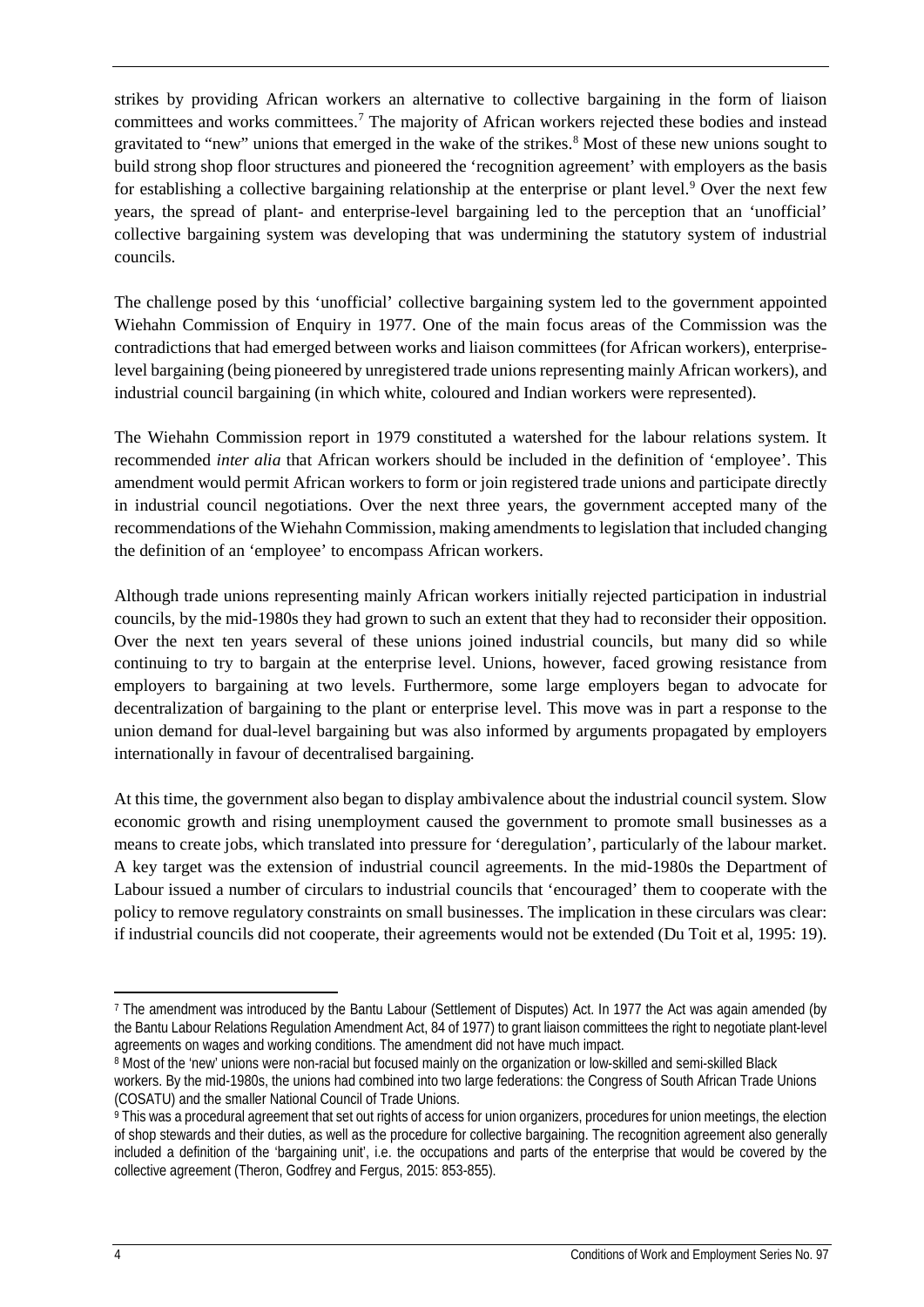The industrial council system, therefore, went through a period of instability from the mid-1980s to South Africa's first democratic elections in 1994, although it probably remained the predominant form of collective bargaining. The system, arguably, was still adjusting to the reforms that had opened the way for participation by trade unions representing African workers in industrial councils.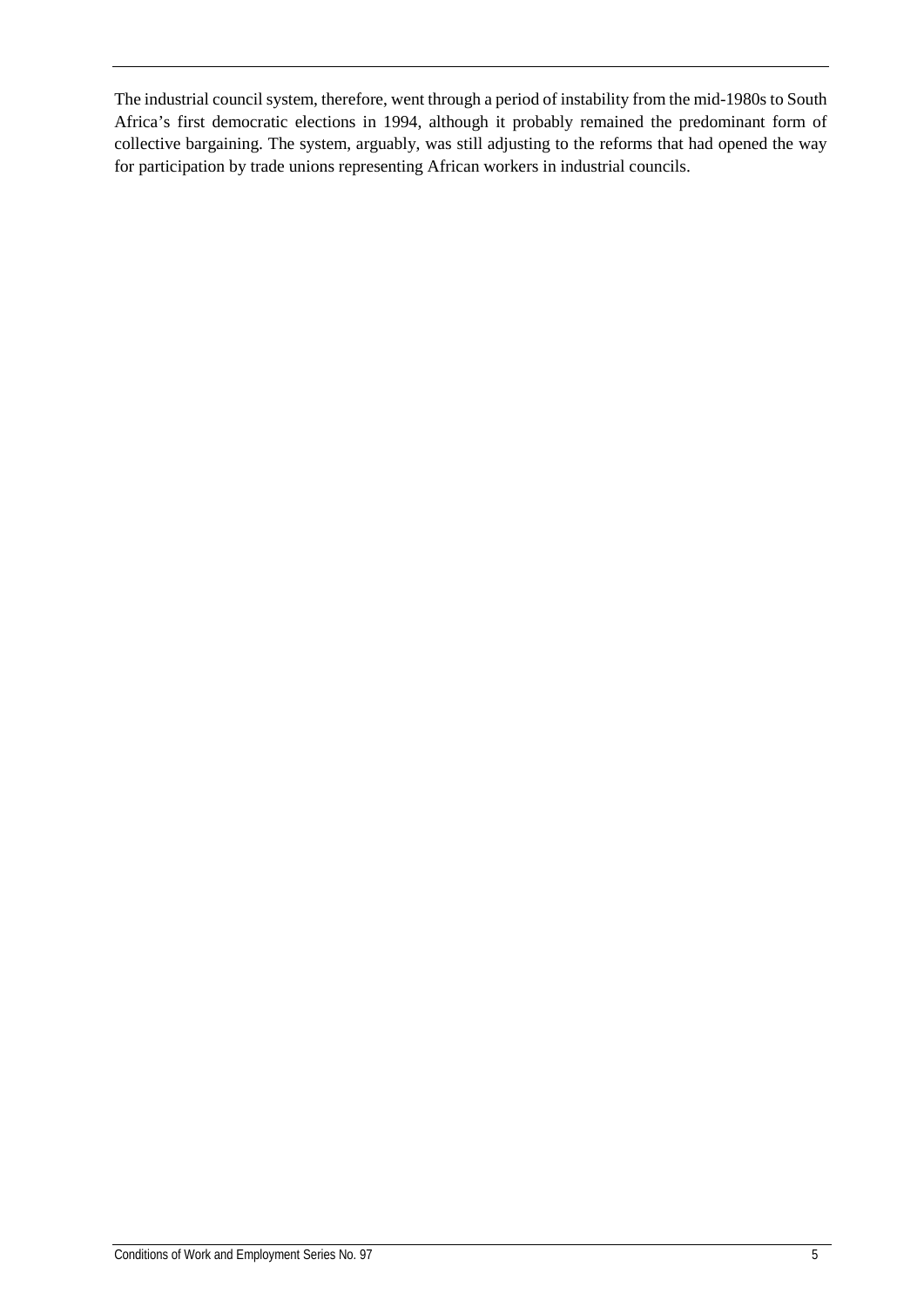## <span id="page-10-0"></span>**2. The current legislative framework for multi-employer collective bargaining**[10](#page-10-1)

Soon after the 1994 elections, the new government launched a programme to reform the system of labour market regulation inherited from the previous regime. The first major step in this reform process was the new *Labour Relations Act*. [11](#page-10-2) Its main focus is collective labour relations, including freedom of association, registration of trade unions and employers' organizations, the promotion of sectoral collective bargaining (including bargaining in the public sector), dispute resolution and the right to strike. The Act went through unprecedented tripartite negotiations in the newly-established National Economic Development and Labour Council (NEDLAC).<sup>[12](#page-10-3)</sup> The negotiations were difficult, particularly with regard to the nature of the collective bargaining system.

The task team that drafted the Bill that was negotiated in the National Economic Development and Labour Council identified "the lack of conceptual clarity as to the structure and functions of collective bargaining" as the major problem with the 1956 *Labour Relations Act* (Explanatory Memorandum, 1995: 121). This criticism referred mainly to the "lack of commitment to an orderly system of industry-level bargaining", which had resulted in the development of a "patchwork" system of industrial councils. A related problem was the exercise of the Minister's discretion with regard to the extension of industrial council agreements. Further problems included the vague criterion for the representativeness of industrial councils, the bureaucratic structure of councils, procedures for granting exemptions from industrial council agreements, and the enforcement of council agreements by criminal prosecution (Explanatory Memorandum, 1995: 121).

Organized labour, however, demanded more substantial changes to the existing collective bargaining system. The Congress of South African Trade Unions, the major federation in the country, advocated for a system of about 30 industrial councils to be legislated for the entire economy together with a statutory duty to bargain. This compulsory 'model' was considered by the task team, along with a rights-based model in which the judiciary would determine appropriate levels of bargaining. Ultimately, however, the team went with a third model that more or less continued the status quo, i.e. a voluntarist system in which the parties would determine their own bargaining arrangements through the exercise of power (Explanatory Memorandum, 1995:122). This model was favoured by government and organized business in the negotiations of the National Economic Development and Labour Council (NEDLAC) and was ultimately adopted in the new Act. At the same time, the framework for a new type of multi-employer bargaining structure – the statutory council - was introduced. The statutory council, in response to the demands of organized labour, provides an element of compulsion.

The core of the legislative framework for the industrial council system was, therefore, retained in the new Act, albeit with industrial councils being renamed bargaining councils. There were also a number of innovations made to the legislation. First, the Act introduced statutory organizational rights as a proxy for a duty to bargain. Second, the statute had provisions that regulated collective agreements in general (i.e. not just bargaining council agreements). Third, the Act allowed workplace forums to be established at the instance of representative trade unions at the enterprise level. Workplace forums have the right to be consulted over a wide range of 'non-distributive' issues, so they are intended to be an enterprise-level counterpart for multi-employer bargaining at sectoral level. Fourth, the statutory council was introduced.

<span id="page-10-1"></span>l <sup>10</sup> This section on the legislative framework draws extensively on Godfrey et al, 2010; Du Toit et al, 2015; and, Godfrey, 2016. <sup>11</sup> Act 66 of 1995.

<span id="page-10-3"></span><span id="page-10-2"></span><sup>&</sup>lt;sup>12</sup> The National Economic Development and Labour Council (NEDLAC) was established by Act 35 of 1994 through the merger of the National Manpower Commission and the National Economic Forum.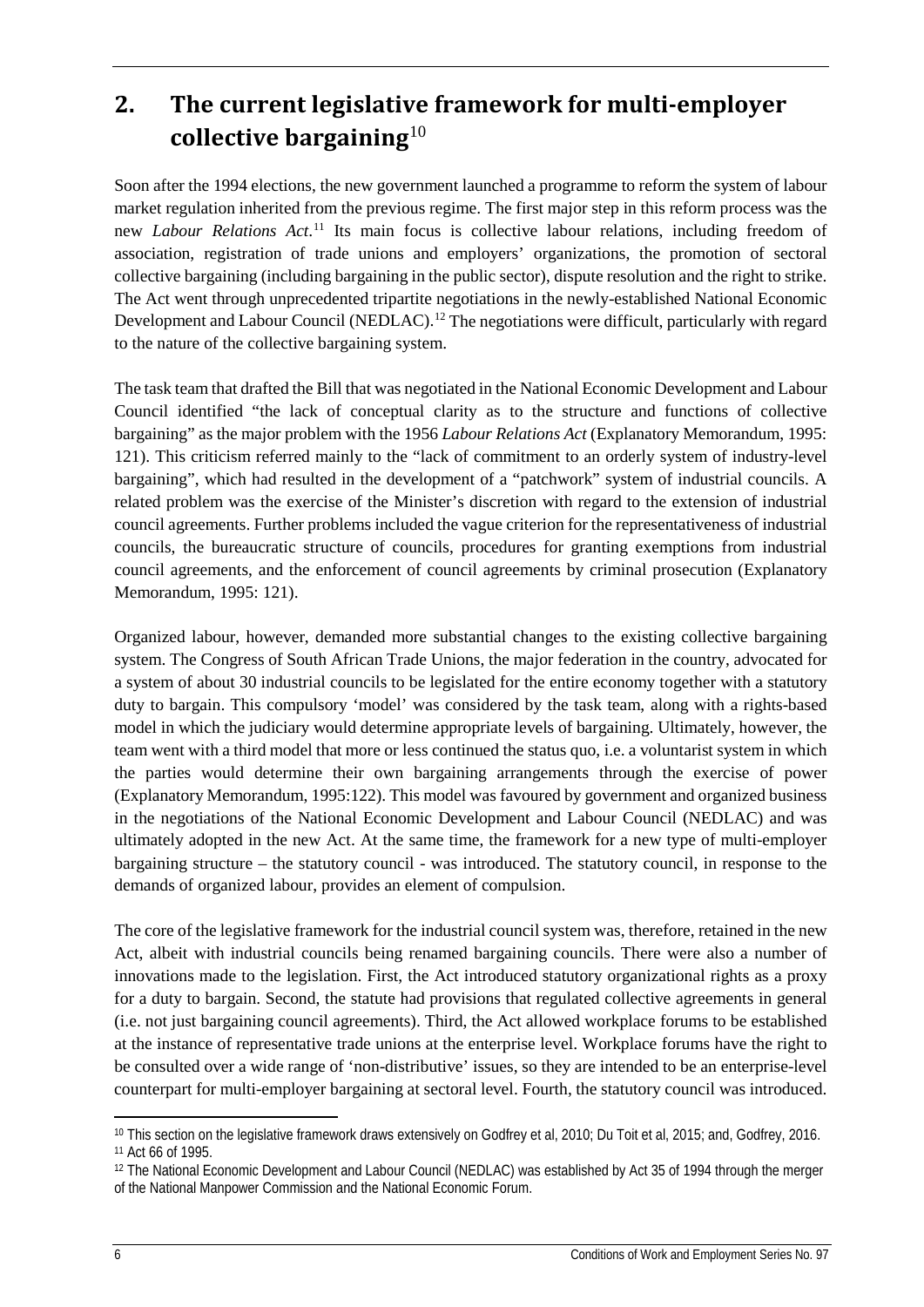The fifth change was the implementation of a new dispute resolution system, with the Commission for Conciliation, Mediation and Arbitration (CCMA) at its centre. However, the Act provides that bargaining councils may become accredited to perform conciliations only or conciliations and arbitrations for most disputes arising within their jurisdictions. In practice, these are generally individual disputes, mainly alleged unfair dismissals. This adds an important new function to accredited bargaining councils and relieves the workload of the Commission for Conciliation, Mediation and Arbitration. Sixth, the new *Labour Relations Act* decriminalized non-compliance with bargaining council agreements and introduced a new enforcement procedure which involves the issue of undertakings or compliance orders, followed by arbitration.

Existing industrial councils had to apply for registration as bargaining councils in terms of the new Act, which almost all did. The bargaining council system therefore continues to be the central pillar of the collective bargaining system in South Africa. The main features of the legislative framework are set out below.

## <span id="page-11-0"></span>*2.1. Registration of bargaining councils and the extension of agreements*

In terms of the new *Labour Relations Act,* an application for the establishment of a bargaining council must be submitted to the registrar of the Department of Labour. The applicant trade union(s) and employers' organization(s) must indicate for which sector(s) and area(s) the council will be established, and must provide the following data to support their claim to be 'sufficiently representative' within the proposed scope of the council: $^{13}$  $^{13}$  $^{13}$ 

- The total number of employers and employees within the proposed scope of the council;
- The total number of employees within the proposed scope of the council employed by the members of the party employers' organizations;
- The total number of employers within the proposed scope of the council that belong to the party employers' organizations; and
- The total number of employees within the proposed scope of the council that belong to the party trade unions.

The registrar must publicize the application and invite any objections. The Act lists various grounds for objection, including that the applicants are not 'sufficiently representative' of the proposed jurisdiction of the council.[14](#page-11-2) The applicants have an opportunity to respond to the objections that are received, after which the application and related documentation is sent to the NEDLAC.<sup>[15](#page-11-3)</sup> NEDLAC must "consider the appropriateness of the sector and area in respect of which the application is made", and "demarcate the appropriate sector and area in respect of which the bargaining council should be registered".

NEDLAC could interpret its duties in two ways. The first consideration would be to adopt an expansive interpretation which would see it demarcating sectors and areas for councils in order to establish a more coherent set of national, sector-wide bargaining councils. This would see it tackling the 'patchwork' system of industrial councils inherited from the previous dispensation. The second option is that it could interpret its role narrowly, which entails ensuring that there is no overlap between the proposed scope of the applicant council and existing councils, i.e. to anticipate and avoid demarcation disputes between councils. Research indicates that NEDLAC has adopted the latter approach (Godfrey et al, 2010: 104).

<span id="page-11-1"></span><sup>13</sup> Section 27(1) of the LRA.

<span id="page-11-2"></span><sup>14</sup> Sections 29(3) & 29(4) of the LRA.

<span id="page-11-3"></span><sup>15</sup> Sections 29(6) & 29(7) of the LRA.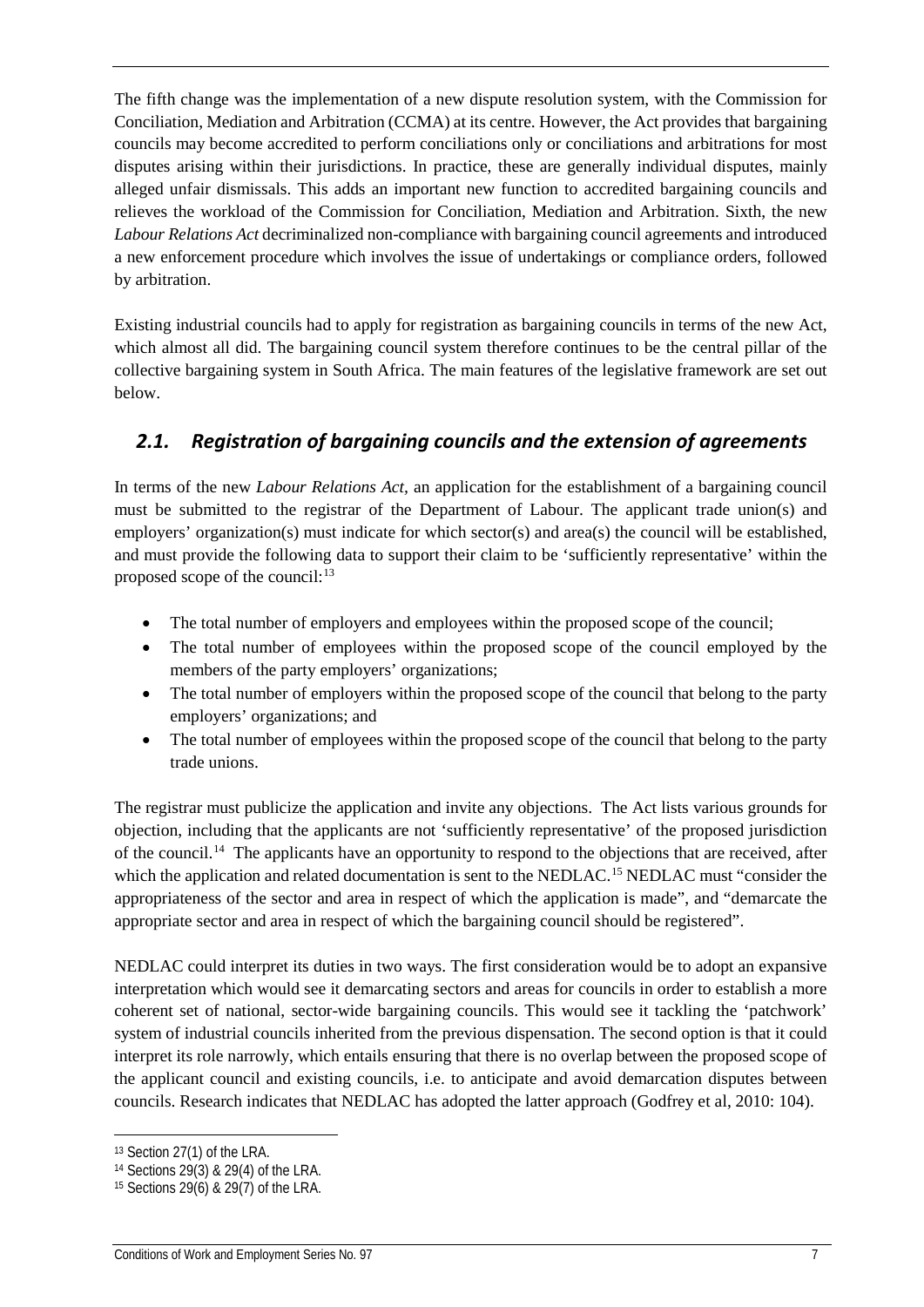When NEDLAC completes its deliberations, it reports in writing to the registrar. The registrar must determine whether, amongst other things, "adequate provision is made in the constitution of the bargaining council for the representation of small and medium enterprises", and "the parties to the bargaining council are sufficiently representative of the sector and area determined by NEDLAC or the Minister".<sup>[16](#page-12-0)</sup> The first of the above questions is largely a formality: proof of actual representation is not required, so most bargaining councils have simply amended their constitutions to make explicit provision for representation of small and medium enterprises. The latter consideration is critical. It should be noted that the term 'sufficiently representative' is not defined, nor has there been any case law under the new *Labour Relations Act* that has given the term concrete meaning vis-à-vis bargaining councils. If the registrar is satisfied that both of these requirements as well as certain other requirements have been met, he may register the council.

Once registered, the primary function of bargaining councils is to negotiate collective agreements regulating terms and conditions of employment. As noted above, a council can refer such agreements to the Minister of Labour with the request that they are extended to all employers and employees within the jurisdiction of the council. The new *Labour Relations Act* states that if the parties to the agreement vote in favour of extension and the agreement is referred to the Minister by the bargaining council with the request to extend it, the Minister *must* extend it within 60 days of receipt provided certain requirements have been met. The first requirement is that the parties meet a representativity threshold: the Minister must therefore be satisfied that after extension (1) the majority of all employees covered are members of the party trade unions, and (2) the members of the party employers' organizations employ the majority of all the employees.<sup>[17](#page-12-1)</sup> The section therefore sets clear quantitative thresholds of representativity for the automatic extension of agreements.

An application for the extension of an agreement requires exactly the same data as needed for an application for registration of a council (see above). Furthermore, section 49(2) of the Act requires that a bargaining council that has an extended agreement must inform the registrar annually in writing as to the number of employees who are: covered by the collective agreement; members of the party trade unions; and, employed by members of the party employers' organizations.

The reference point for the data that bargaining councils should provide to the Department of Labour is problematic. The Act requires representativity to be measured against "all employees" and the "total number" of employers and employees within the scope of the council. Given that there is an unknown number of unregistered employers (and their employees) operating within the scope of almost every bargaining council, such a measurement is impossible. The only way of getting an estimate of the number of such employers and employees is through large-scale surveys. But the main survey of employees, the Quarterly Labour Force Survey, uses the standard classification of economic sectors that does not neatly match the scope of bargaining councils, which means its data cannot be used.

Over the past few years, the data on employment has assumed great importance given a number of legal challenges to the extension of agreements on the grounds that the parties to a council were not seen to be representative (see further below). In 2002, an amendment was accordingly introduced (section 49(4)) which stated that a determination of representativeness in terms of section 49 is "sufficient proof of the representativeness of the council for the year following the determination". In 2014, the section was

<span id="page-12-0"></span><sup>16</sup> The Minister may demarcate the appropriate sector and area if NEDLAC fails to reach agreement on the demarcation.

<span id="page-12-1"></span><sup>17</sup> The failure to include a third criterion, namely that the party employers' organization(s) must represent at least 50 per cent of the total number of employers, is a disincentive for employers' organizations to organize more small firms.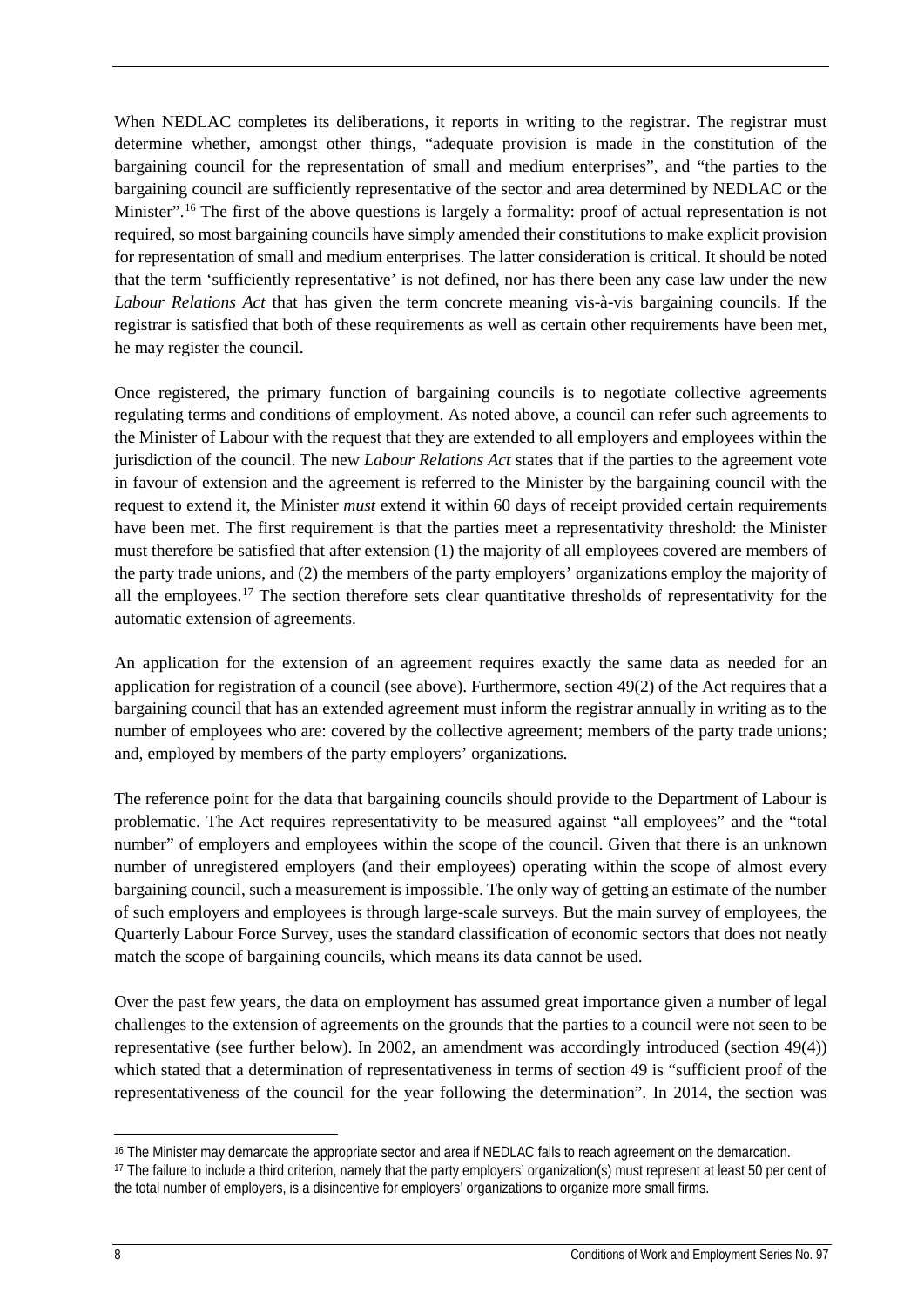further amended to clarify that such proof of representativeness held for any purpose in respect of the Act, "including a decision by the Minister in terms of sections 32(3)(b), 32(3)(c) and 32(5)." The first two sections refer to the determination of the representativity of the parties (see above) for the extension of an agreement, while the last section refers to the determination as to whether the parties are 'sufficiently representative' (see below). The certificate of representativity issued in terms of section 49 is therefore aimed at protecting the Minister's decision regarding representativity or sufficient representativity from legal challenge.

If the parties to a bargaining council agreement are not representative in terms of section 32(3) (see above), section 32(5) gives the Minister discretion to extend the agreement if the parties are "sufficiently representative" and "the Minister is satisfied that failure to extend the agreement may undermine collective bargaining at sectoral level". As previously stated, the criterion for "sufficiently representative" is not defined in the Act, which gives the Minister some latitude to extend agreements.<sup>[18](#page-13-0)</sup> Furthermore, an argument can be made that most council agreements should be extended because the non-extension of an agreement will in theory always be a threat to sectoral collective bargaining. This implicit bias towards extension is bolstered by the purpose of the Act, which is to promote sectoral collective bargaining. Together these factors apply pressure on the Minister to interpret 'sufficiently representative' generously.

However, an amendment to the *Labour Relations Act* introduced in 2014 provides a counterweight to any bias in favour of extending agreements. Now, the Minister can only exercise her discretion to extend an agreement if she has published a notice in the government gazette stating that an application for extension of an agreement has been received, where a copy of the agreement may be obtained or inspected, and that comments can be made within 21 days from the date of the notice. The Minister must consider all the comments received within this period. The amendment therefore gives non-parties to an agreement an avenue through which to bring their objections to the attention of the Minister prior to her making the decision to extend it.

Section 32 further states that when determining whether the parties to the bargaining council are "sufficiently representative", the Minister may take into account the composition of the workforce in the sector, including the number of employees of temporary employment services, and the number of employees engaged on fixed-term or part-time contracts or who are in other forms of non-standard employment. The intention of this amendment is presumably to enable the Minister to exclude nonstandard employees, who are generally difficult to organize, from the calculation of the total number of employees in the sector, i.e. it would effectively increase the representativity of the parties. In other words, it seeks to assist in the extension of agreements, which would apply to non-standard employees (despite them being excluded from the representativity calculation. However, given that data on non-standard employment is generally not very reliable, it is difficult to know how the amendment will be implemented. This is perhaps the reason why the amendment gave the Minister discretion in this regard.

Section 32 also requires that before a bargaining council agreement can be extended, the Minister must be satisfied that the council has met certain requirements regarding exemptions from the agreement (see further below), and that the terms of the collective agreement do not discriminate against non-parties.

The admission of new parties is a problematic omission from the legislative framework for bargaining councils. It is left to the parties at bargaining councils to set the admission criteria for new parties to gain membership of a council, which in practice always includes a measure of the representativeness of the

<span id="page-13-0"></span><sup>&</sup>lt;sup>18</sup> Previous case law has examined the term "sufficiently representative" in respect of organizational rights but not for the registration of a bargaining council or extension of an agreement.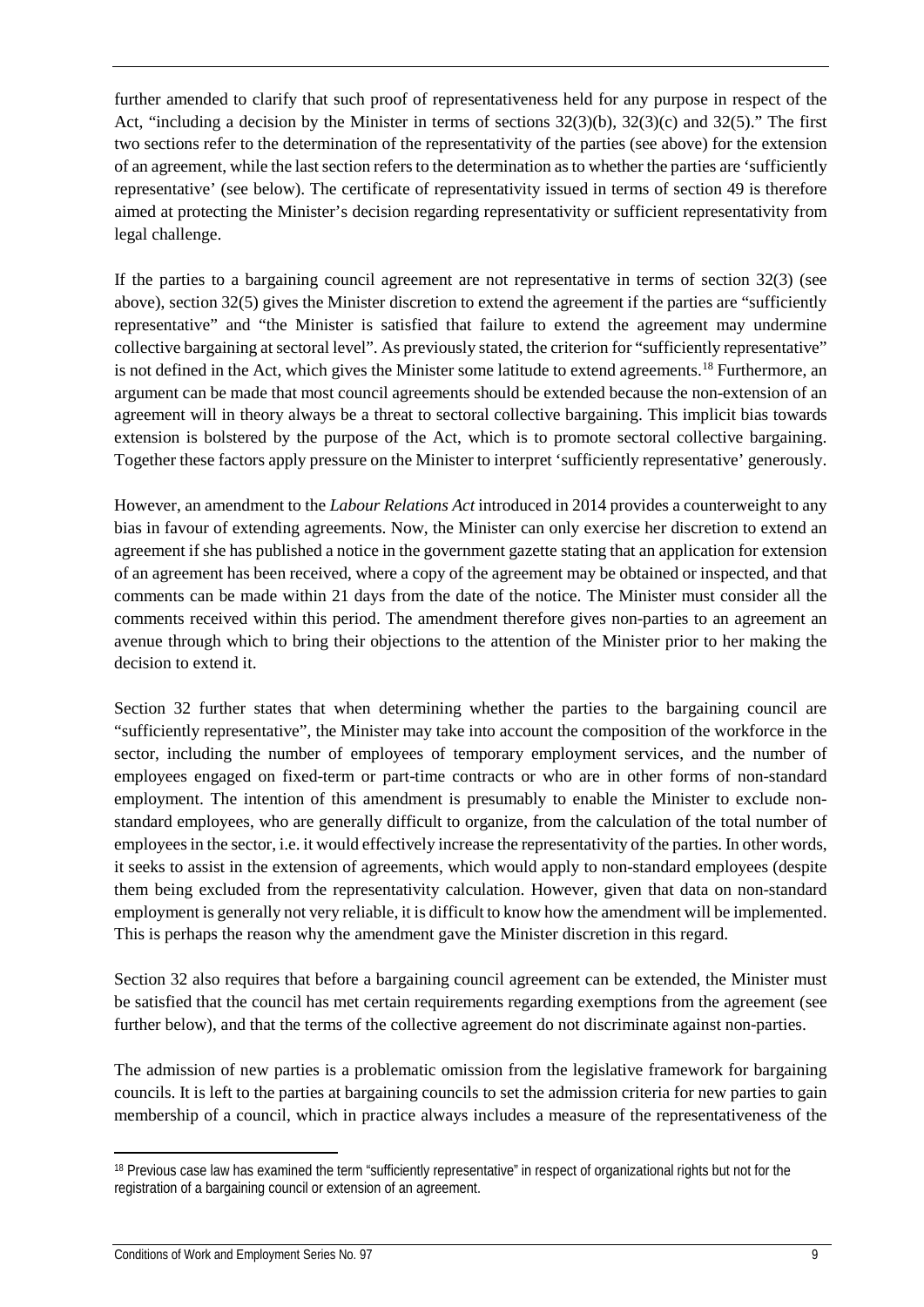trade union or employers' organization seeking admission. The thresholds differ considerably between councils, but in some cases are set so high that they constitute an insurmountable barrier for any potential new parties. Besides the fact this obstacle to new parties undermines the ability of the council to increase its representativity, it acts as a barrier to the admission of employers' organizations representing small and medium-sized firms, which is contrary to the intention of the Act (Holtzhausen and Mischke, 2004: 43-45). This is likely to become increasingly problematic in future due to the number of trade union splits that have taken place.

## <span id="page-14-0"></span>*2.2. Statutory councils*

As noted above, the collective bargaining system was probably the most contentious issue in the negotiations over the new *Labour Relations Act* in NEDLAC. One of the ways in which a compromise was eventually reached was provision for a new bargaining institution: the statutory council. Statutory councils occupy a middle-ground between the voluntarism of the bargaining council system and the compulsion that was demanded by the Congress of South African Trade Unions (COSATU).

A statutory council can be established on application by either a "representative" trade union or employers' organization. A "representative" trade union is a registered union (or two or more acting jointly) that has retained membership equivalent to at least 30 per cent of the employees in the sector and area for which it wants the statutory council established. Similarly, the member firms of a "representative" employers' organization must employ at least 30 per cent of the workers in the relevant sector or area. If an applicant union or employers' organization is representative and complies with certain formalities, the registrar of the Department of Labour must establish the statutory council. A process then follows to get other parties to participate on the council, either through agreement or appointment by the Minister, which then leads to registration of the council. Once the council is functioning and an agreement is produced, it may be extended by way of the Basic Conditions of Employment Act (BCEA)<sup>19</sup>, using the procedure through which sectoral determinations are issued (see further below).

Additionally, only one party (e.g. a trade union) needs to apply for a statutory council to be established. So, it can be established without the agreement or cooperation of the other party (e.g. an employers' organization). Furthermore, the threshold for establishing a statutory council (30 per cent) is presumably much lower than the (admittedly undefined) requirement for parties to a bargaining council to be 'sufficiently representative'. The statutory council model therefore introduces an element of compulsion and sets a lower representivity threshold in order to make it easier to be established. The drawback of a statutory council is that the Act gives it a limited bargaining agenda.

The idea behind the statutory council model was that it would provide a starting point for centralized bargaining in a sector, albeit with a limited bargaining agenda, but that over time the representativity of the parties would increase and the bargaining agenda would expand, paving the way for the statutory council to develop into a bargaining council.

## <span id="page-14-1"></span>*2.3. Exemptions*

The *Labour Relations Act* requires that a bargaining council constitution must provide a procedure for exemptions from collective agreements. However, as indicated above, the Act introduces additional requirements in respect of exemptions where the extension of an agreement is sought. First, a bargaining council agreement cannot be extended unless the Minister is satisfied that provision is made in the

<span id="page-14-2"></span><sup>19</sup> Act 75 of 1997.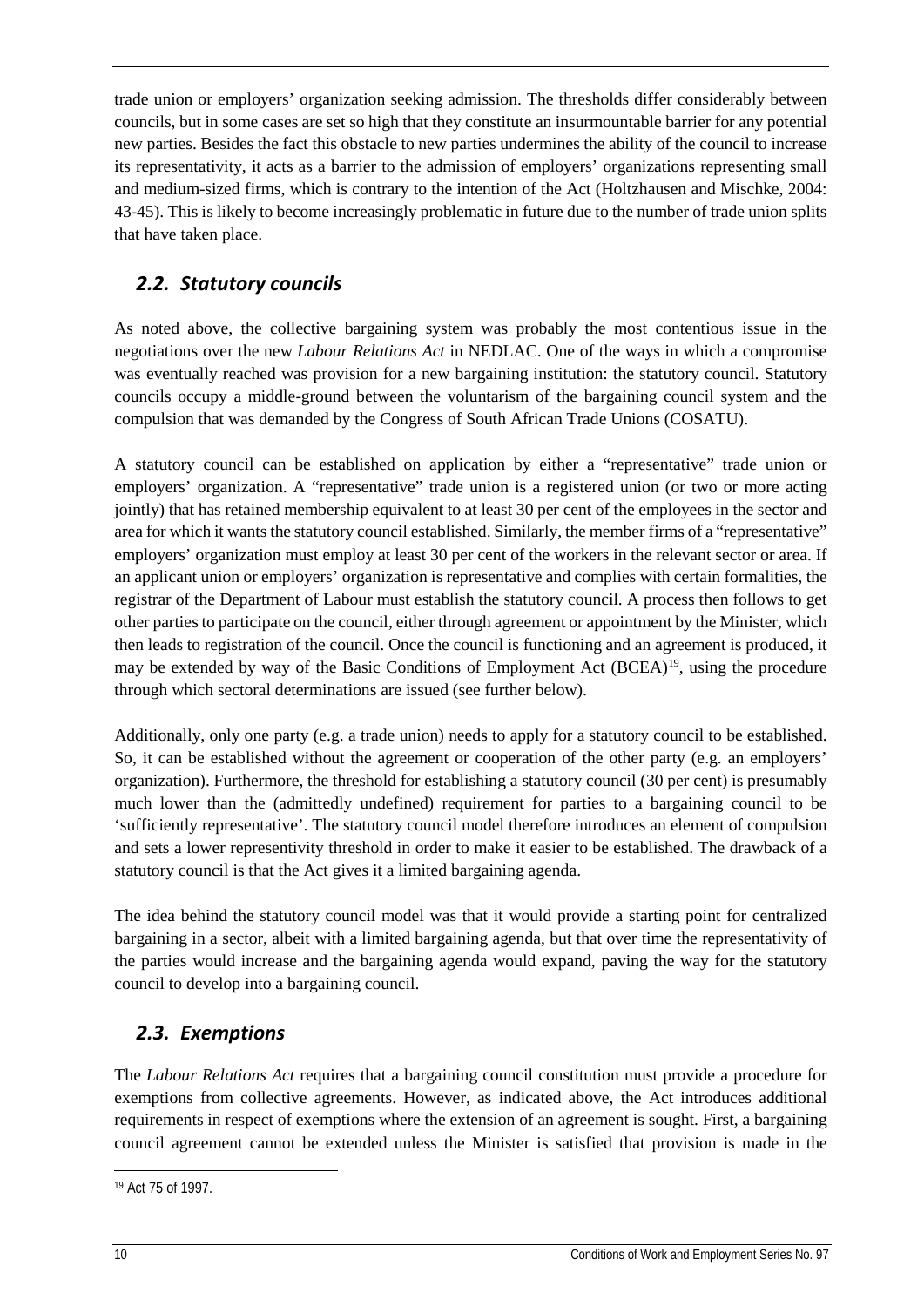agreement for an independent body to hear appeals against the refusal by the council of a non-party's application for exemption. Second, the Minister must be satisfied that the agreement includes fair criteria that will be applied by the independent body when it considers an appeal, which also promote the primary objects of the Act.

Amendments in 2014 aim at further improving the functioning of bargaining council exemption systems. In order for an agreement to be extended, the bargaining council must have in place an effective procedure to deal with applications by non-parties for exemptions. Also, a decision must be made within 30 days. Furthermore, an appeal against the refusal or withdrawal by a council of a non-party's exemption application to the independent body must take place within 30 days of the appeal being lodged.

## <span id="page-15-0"></span>*2.4. Accommodation of small business*

Over the last three decades, small business and its proponents have been vociferous in their opposition to the industrial/bargaining council systems, in particular the extension of agreements. As noted above, the requirement for the constitution of every bargaining council to provide for "the representation of small and medium enterprises" (section 30(b)) has resulted in nothing more than amendments to the constitutions of councils. However, the thinking behind the provision was sound, namely that small businesses should organize themselves and participate in the system to represent their interests, rather than lobbying against the system from the outside. This should, in theory, lead to agreements that better accommodate the concerns of small business and would also improve the representative position of bargaining councils. Instead, the provision has had little or no impact.

Amendments to the Act in 2002, therefore, focussed greater attention on representation of small firms. Section  $54(1)(f)$  and  $(2)(f)$  requires bargaining councils to submit data to the registrar regarding small firms that fall within the scope of the council.<sup>[20](#page-15-2)</sup> The information includes the number of people employed by small firms, how many are trade union members, and how many small firms are members of the party employers' organization(s), as well as data regarding exemptions for small firms.<sup>[21](#page-15-3)</sup> Should a bargaining council not provide the above information, section 54(4) gives the registrar extensive powers to deal with defaulters.

It is unclear for what purpose this data is used. There is nothing in the section that indicates that the Minister will use this information in assessing requests for the extension of agreements. However, the Minister presumably takes this information into account when considering a request for the extension of an agreement from a council that does not meet the representativity requirements in section 32.

## <span id="page-15-1"></span>*2.5. Vulnerable workers*

Informal employment has been growing steadily in South Africa since 2005. [22](#page-15-4) The growth has been facilitated by an increase in sub-contracting, outsourcing and homeworking arrangements, the growing use of temporary employment services, and schemes to turn employees into independent contractors.<sup>[23](#page-15-5)</sup>

<span id="page-15-2"></span><sup>20</sup> The *National Small Business Act*, 102 of 1996, distinguishes between "medium", "small", "very small" and "micro" businesses according to number of employees, total annual turnover and total gross asset value with different values for each sector. However, this serves only as a guide to bargaining councils, which define for themselves what qualifies as a small business.

<span id="page-15-3"></span><sup>&</sup>lt;sup>21</sup> The form on which the data must be supplied actually requests much more data than required by section  $54(2)(f)$ .

<span id="page-15-4"></span><sup>22</sup> Defining and measuring informal employment is fraught with problems. The careful examination of various sources of data by Fourie and Kerr (2017), however, shows that employment in informal firms has been growing since at least 2005.

<span id="page-15-5"></span><sup>23</sup> These schemes were addressed in 2002 via the Labour Relations Amendment Act, 12 of 2002).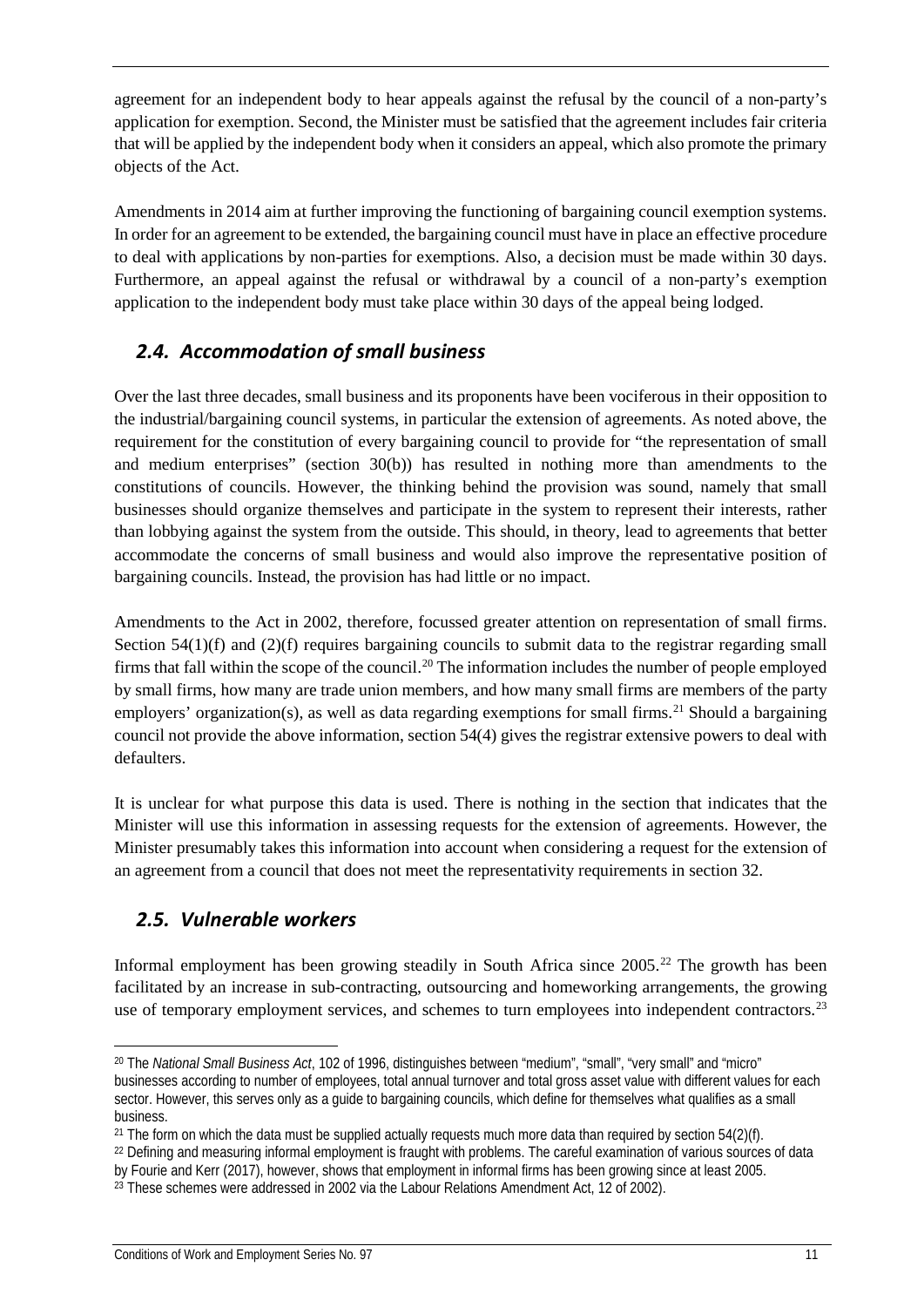Most bargaining councils seek to regulate these arrangements. In fact, research indicates that bargaining councils are probably more effective at regulating these arrangements than legislation.<sup>[24](#page-16-0)</sup> Such arrangements have nevertheless led to a growing number of firms, particularly smaller firms, not registering with bargaining councils (although there is no reliable data in this regard). As a result, there is a rising number of vulnerable workers who are not protected by bargaining council agreements.

Bargaining councils have traditionally dealt with informal employment through enforcement. This is done by councils appointing 'designated agents', i.e. inspectors. Amendments to the *Labour Relations Act* have given agents increased powers and have sought to streamline the enforcement process, but inspections are essentially a reactive strategy that will never entirely solve the problems of non-registration and noncompliance. Furthermore, given the extremely high level of structural unemployment in South Africa, many workers are reluctant to participate in actively enforcing their rights because this will pose a threat to their jobs. Instead, the practice is often for workers take up underpayment or other contraventions only after they have left employment with the firm.

An amendment to the *Labour Relations Act* in 2002 enabled an alternative approach to getting unregistered firms to register; that is by the council offering value-adding services to firms to incentivise registration. The amendment gave bargaining councils the power "to provide industrial support services within the sector". A second amendment provides that a council has the power to extend its services and functions "to workers in the informal sector and home workers". The two new powers should work in tandem: in future councils will extend the support services to informal firms along with its traditional functions, namely minimum standards, benefit funds and dispute resolution. To access the support services the informal firms will need to register and start complying with the council's agreements.

While the intention of the amendments is admirable, they are also puzzling. If a bargaining council agreement is extended, it applies to all employers and employees who fall within the scope of the council. The Act therefore does not recognize the "informal sector", and council agreements apply whether the work takes place in a factory or a home. Thus, making provision for a council to extend its services and functions to the informal sector and home workers is unnecessary. At best, it might be a symbolic amendment to jog the thinking of parties to bargaining councils to be creative in finding solutions to nonregistration. The problem is that most bargaining councils simply do not have the capacity to consider adding "industrial support services" to their functions, while some councils probably prefer to ignore small unregistered firms because they do not have the capacity to register them and police their compliance with agreements. Either way, it does not appear that the amendments have induced any councils to "provide industrial support services" in their sectors.

Note that in 2014, an amendment to the *Labour Relations Act* provided that the Minister may now take into account the composition of the workforce in a sector when making a decision about extending a bargaining council agreement where one or both parties are not representative (see above). The intention is presumably to exclude such workers from the calculation of "sufficient representativity", thereby making it easier for parties to achieve the relevant threshold.

<span id="page-16-0"></span><sup>24</sup> LEP/NALEDI, 2010: 143.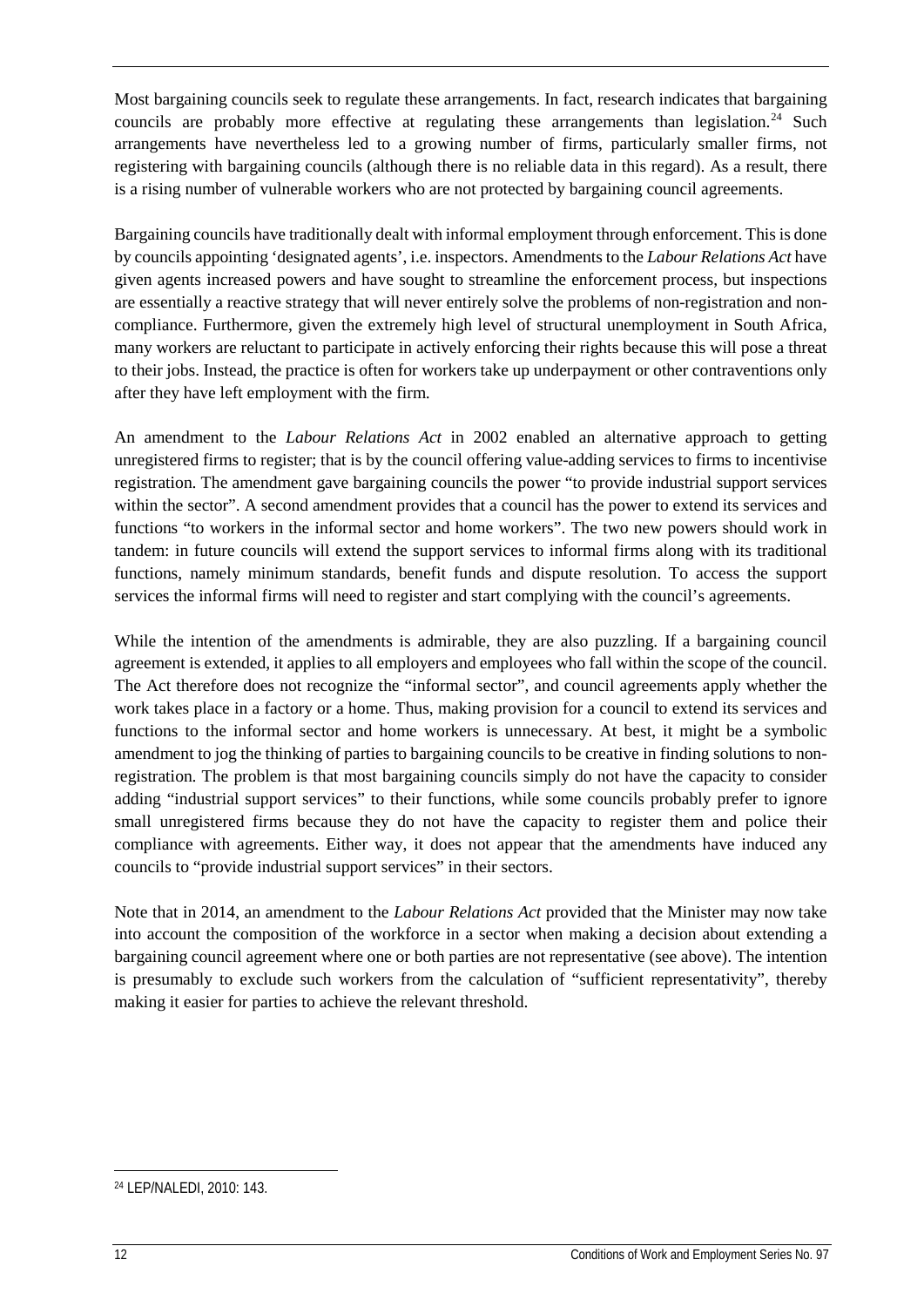# <span id="page-17-0"></span>**3. Developments in statutory multi-employer bargaining**[25](#page-17-2)

## <span id="page-17-1"></span>*3.1. The bargaining council system: Representativeness and the extension of agreements*

Since the introduction of the *Labour Relations Act* in 1995, the bargaining council system has undergone significant changes. The number of bargaining councils has declined steeply, while the total numbers of workers covered has increased. The main reason for the latter development was the inclusion of the public service within the ambit of the Act, which saw the establishment of five new bargaining councils in the public service, and coverage of over a million additional employees.[26](#page-17-3) However, even if one excludes the public service, there appears to have been an increase in the number of employees covered by the private sector bargaining councils: up from 944,811 in 2004 to 1,207,162 in 2014.

| Year   | Number of bargaining councils | Number of employees covered by<br>bargaining council agreements |
|--------|-------------------------------|-----------------------------------------------------------------|
| 1992   | 87                            | 735 533                                                         |
| 1998   | 76                            | 632 992                                                         |
| 2004   | 48                            | 2 358 012                                                       |
| 2010   | 47                            | 2 520 718                                                       |
| 2013/4 | 44                            | 2 505 074                                                       |

**Table 1. Number of bargaining councils and employee coverage (public and private sector)**

(Source: Du Toit et al, 2015: 51)

However, the figures in Table 1 need further clarification. Of the 44 registered bargaining councils in 2013/14, five are for the public service and 13 councils did not have a published collective agreement at the end of 2014. Furthermore, eight of the latter councils appear to be either defunct or are no longer functioning as collective bargaining institutions.<sup>27</sup> Arguably, the total coverage of these councils should be taken out of the data in Table 1, which would mean that the total coverage of multi-employer bargaining councils has declined rather than increased over the last few years.

As noted above, the representativeness of the parties is indicative of a bargaining council's sustainability as well as a critical factor when determining whether its agreements are extended. Table 2 (below) shows the representativeness of all registered private sector bargaining councils in 2014. When compared with similar data for 2004, one finds that there has been very little change in the overall representativeness of employers: in 2004, party employers employed 63 per cent of all registered workers and in 2014 they employed 62.9 per cent of all registered workers.

Trade union representativeness, however, has declined significantly: in 2004, trade unions represented 60 per cent of all registered workers in the system, but by 2014 their representativity had dropped to 52.4

<span id="page-17-2"></span><sup>25</sup> This section on developments in statutory multi-employer bargaining draws extensively on Godfrey et al, 2007; Du Toit et al, 2015; and, Godfrey, 2016

<span id="page-17-3"></span><sup>26</sup> The *report* does not deal with the legislative provisions for bargaining councils in the public service or developments in public service bargaining because the state is the only employer in the councils, i.e. they are not multi-employer bargaining structures. However, given the extent to which public service functions have been outsourced to private service providers it is a contested issue whether the state should continue to be the sole employer on these councils.

<span id="page-17-4"></span><sup>27</sup> They continue to exist in order to administer social benefit funds and/or provide dispute resolution services.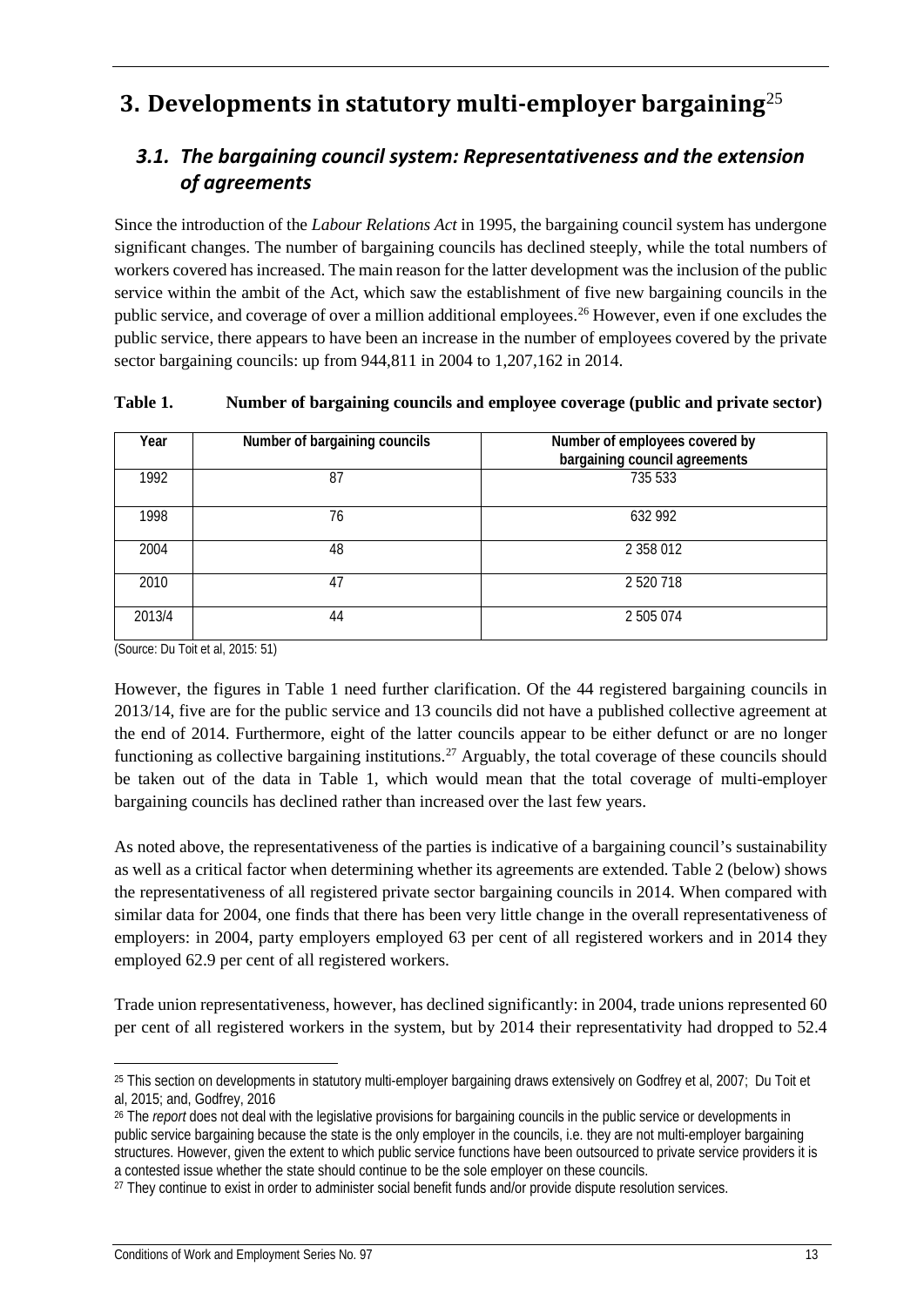per cent. Furthermore, in 2014, there were 9 bargaining councils at which party unions represented less than 50 per cent of workers, in some cases significantly less, which suggests that their agreements might not be extended. At another six bargaining councils the trade union parties were on the borderline, representing 50 per cent to 52 per cent of registered workers. Falling trade union representativity is therefore a serious threat to the bargaining council system.

| Bargaining<br>councils<br>in the private<br>sector | Year | Total<br>employers | Party<br>Employers | Party<br>employers<br>as % of<br>total<br>employers | <b>Total</b><br>employees | Employees<br>of<br>party<br>employers | Party<br>employer<br>employees<br>as % of<br>total | Party<br>union<br>members | Party union<br>members<br>as % of<br>total<br>employees |
|----------------------------------------------------|------|--------------------|--------------------|-----------------------------------------------------|---------------------------|---------------------------------------|----------------------------------------------------|---------------------------|---------------------------------------------------------|
|                                                    |      |                    |                    |                                                     |                           |                                       | employees                                          |                           |                                                         |
| Amanzi*                                            | 2012 | 12                 | 10                 | 83%                                                 | 6529                      | 5750                                  | 88%                                                | 5074                      | 78%                                                     |
| Building:<br><b>B/fontein</b>                      | 2014 | N/a                | 38                 | N/a                                                 | 1285                      | 723                                   | 56%                                                | 648                       | 50%                                                     |
| Building:<br>Kimberley                             | 2014 | 50                 | 20                 | 40%                                                 | 496                       | 354                                   | 71%                                                | 254                       | 51%                                                     |
| Building: S&E<br>Cape <sup>*</sup>                 | 2012 | 298                | 178                | 60%                                                 | 6433                      | 5359                                  | 83%                                                | 1827                      | 28%                                                     |
| <b>Building: Cape</b>                              | 2014 | 625                | 193                | 31%                                                 | 13615                     | 7129                                  | 52%                                                | 5741                      | 42%                                                     |
| Building: E<br>London*                             | 2012 | 80                 | 59                 | 74%                                                 | 1234                      | $\overline{925}$                      | 75%                                                | 418                       | 34%                                                     |
| Building:<br>N&WBoland                             | 2014 | N/a                | 151                | N/a                                                 | 2809                      | 1528**                                | 54%                                                | $1421**$                  | 51%                                                     |
| Canvas<br>Goods*                                   | 2012 | 52                 | $\overline{23}$    | 44%                                                 | 734                       | 415                                   | 57%                                                | 193                       | 26%                                                     |
| Diamond<br>Cutting*                                | 2012 | $\overline{37}$    | $\overline{32}$    | 86%                                                 | 1327                      | 1213                                  | 91%                                                | 764                       | 58%                                                     |
| Furniture                                          | 2012 | 1373               | 199                | 14%                                                 | 16055                     | 8773                                  | 55%                                                | 8133                      | 51%                                                     |
| Furniture: W<br>Cape                               | 2012 | 234                | 149                | 63%                                                 | 4872                      | 4147                                  | 85%                                                | 3118                      | 64%                                                     |
| Furniture:<br>KZN***                               | 2013 | N/a                | 1                  | N/a                                                 | 4126                      | 3327                                  | 81%                                                | 2211                      | 54%                                                     |
| Furniture: E<br>Cape*                              | 2011 | 58                 | 20                 | 34%                                                 | 827                       | 495                                   | 60%                                                | 494                       | 60%                                                     |
| Furniture:<br>SWDistrict*                          | 2012 | 64                 | 33                 | 52%                                                 | 695                       | 477                                   | 69%                                                | 409                       | 59%                                                     |
| Hairdressing                                       | 2013 | 2514               | 1520               | 60%                                                 | 9577                      | 5426                                  | 57%                                                | 7762                      | 81%                                                     |
| Metal &<br>Engineering                             | 2013 | N/a                | 2288               | N/a                                                 | 302796                    | 152486                                | 50%                                                | 186663                    | 62%                                                     |
| Laundry: Cape                                      | 2013 | N/a                | 48                 | N/a                                                 | 1701                      | 946                                   | 56%                                                | 928                       | 55%                                                     |
| Laundry: Natal                                     | 2013 | $\overline{322}$   | 92                 | 29%                                                 | 5156                      | 3241                                  | 63%                                                | 1411                      | 27%                                                     |
| Leather<br>Industry*                               | 2013 | 274                | 119                | 43%                                                 | 15533                     | 10338                                 | 67%                                                | 11184                     | 72%                                                     |
| Meat Trade:<br>Gauteng                             | 2014 | N/a                | 767                | N/a                                                 | 6022                      | 3713                                  | 62%                                                | 3296                      | 55%                                                     |
| Road Freight &<br>Logistic                         | 2014 | N/a                | 504                | N/a                                                 | 118769                    | 48146                                 | 41%                                                | 41201                     | 35%                                                     |
| Sugar<br>Manufacturing*                            | 2012 | $\overline{7}$     | $\overline{7}$     | 100%                                                | 5723                      | 5723                                  | 100%                                               | 5199                      | 91%                                                     |
| Restaurant &<br>Catering                           | 2013 | 5052               | 4588               | 91%                                                 | 35370                     | 22364                                 | 63%                                                | 20619                     | 58%                                                     |
| Food Retail                                        | 2014 | N/a                | 743                | N/a                                                 | 20224                     | 18693                                 | 92%                                                | 10985                     | 54%                                                     |
| Road<br>Passenger                                  | 2014 | N/a                | 46                 | N/a                                                 | 23687                     | 19778                                 | 83%                                                | 10233                     | 43%                                                     |
| Motor Ferry                                        | 2013 | N/a                | $\overline{5}$     | N/a                                                 | 2685                      | 2000                                  | 74%                                                | 1526                      | 57%                                                     |

**Table 2. Bargaining council representativity in the private sector**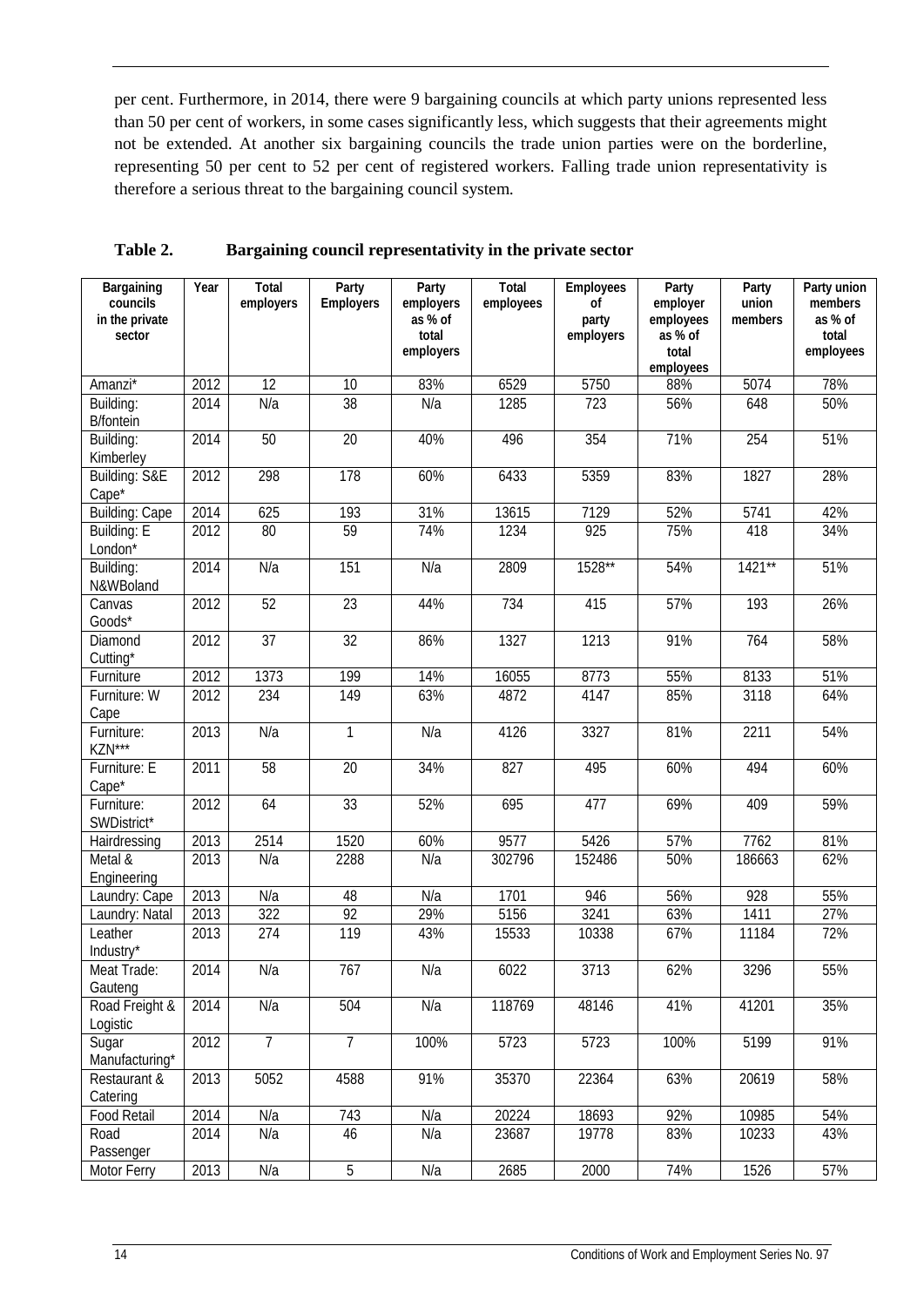| Bargaining<br>councils<br>in the private<br>sector | Year | Total<br>employers | Party<br>Employers | Party<br>employers<br>as % of<br>total<br>employers | Total<br>employees | Employees<br>0f<br>party<br>employers | Party<br>employer<br>employees<br>as % of<br>total<br>employees | Party<br>union<br>members | Party union<br>members<br>as % of<br>total<br>employees |
|----------------------------------------------------|------|--------------------|--------------------|-----------------------------------------------------|--------------------|---------------------------------------|-----------------------------------------------------------------|---------------------------|---------------------------------------------------------|
| Motor Industry                                     | 2013 | 14548              | 6399               | 44%                                                 | 246871             | 153026                                | 62%                                                             | 97049                     | 39%                                                     |
| New Tyre<br>Manfctring*                            | 2012 | 4                  | 4                  | 100%                                                | 3972               | 3972                                  | 100%                                                            | 3755                      | 95%                                                     |
| Grain<br>Corporation*                              | N/a  | N/a                | N/a                | N/a                                                 | N/a                | N/a                                   | N/a                                                             | N/a                       | N/a                                                     |
| C/tract<br>Cleaning: KZN                           | 2014 | N/a                | 120                | N/a                                                 | 19313              | 13387                                 | 69%                                                             | N/a                       | N/a                                                     |
| Transnet                                           | 2012 | 1                  | 1                  | 100%                                                | 59694              | 59694                                 | 100%                                                            | 45556                     | 76%                                                     |
| Electrical<br>Industry                             | 2014 | 2003               | 1116               | 56%                                                 | 15601              | 12059                                 | 77%                                                             | 8004                      | 51%                                                     |
| Chemical<br>Industry*                              | 2009 | 216                | 193                | 89%                                                 | 72427              | 68169                                 | 94%                                                             | 41903                     | 58%                                                     |
| Wood & Paper                                       | 2013 | N/a                | 24                 | N/a                                                 | 32494              | 19739                                 | 61%                                                             | 12180                     | 37%                                                     |
| Fishing<br>Industry                                | 2014 | N/a                | 8                  | N/a                                                 | 2054               | 1783                                  | 87%                                                             | 1166                      | 57%                                                     |
| Clothing<br>Industry                               | 2014 | 852                | 270                | 32%                                                 | 51703              | 26082                                 | 50%                                                             | 42946                     | 83%                                                     |
| Textile<br>Industry                                | 2014 | N/a                | $\overline{82}$    | N/a                                                 | 14753              | 9677                                  | 66%                                                             | 11112                     | 75%                                                     |
| Civil<br>Engineering                               | 2013 | N/a                | 650                | N/a                                                 | 80000              | 54453                                 | 68%                                                             | 41713                     | 52%                                                     |
| <b>TOTAL</b>                                       |      |                    |                    |                                                     | 1 207 162          | 755 510                               | 62.9%                                                           | 637096                    | 52.4%****                                               |

(Source: Data provided by the Department of Labour)

\* These bargaining councils do not currently have a published main collective agreement.

\*\* It appears that some figures have been entered incorrectly in the data set provided by the Department of Labour. These figures entered in the table are what are assumed to be the correct figures.

\* The data is for the coverage of the Metro Areas agreement only.

\*\*\*\* I have estimated a figure of 5 000 for party union members for the Contracting Cleaning (KZN) Bargaining Council to arrive at this percentage (i.e. a slightly lower figure than in 2004).

Second, the data in Table 2 enables one to establish how many workers are covered by the extension of agreements, i.e. how many workers are employed at registered employers who do not belong to the employers' organization(s) that are parties to the council. In 2014, this amounted to 451,652 registered workers (37 per cent) of all workers covered.<sup>[28](#page-19-0)</sup> This is over a third of all registered employees in the bargaining council system, but it is a relatively insignificant figure when compared to the total number of employees in the labour market (see below).

In Table 3 (below), data on total employment from the Quarterly Labour Force Survey (QLFS) for 2014 (Statistics SA, QLFS 3rd quarter) is compared with the total coverage of bargaining councils and nonparty coverage in the main sectors in the economy. This shows that towards the end of 2014, the 44 registered bargaining councils (including the public service councils) covered 18.6 per cent of all employees in the labour market, and that 3.2 per cent of all employees were covered by extended agreements.

<span id="page-19-0"></span><sup>&</sup>lt;sup>28</sup> One should discount this figure somewhat because a proportion of the workers so covered must be members of the party trade unions.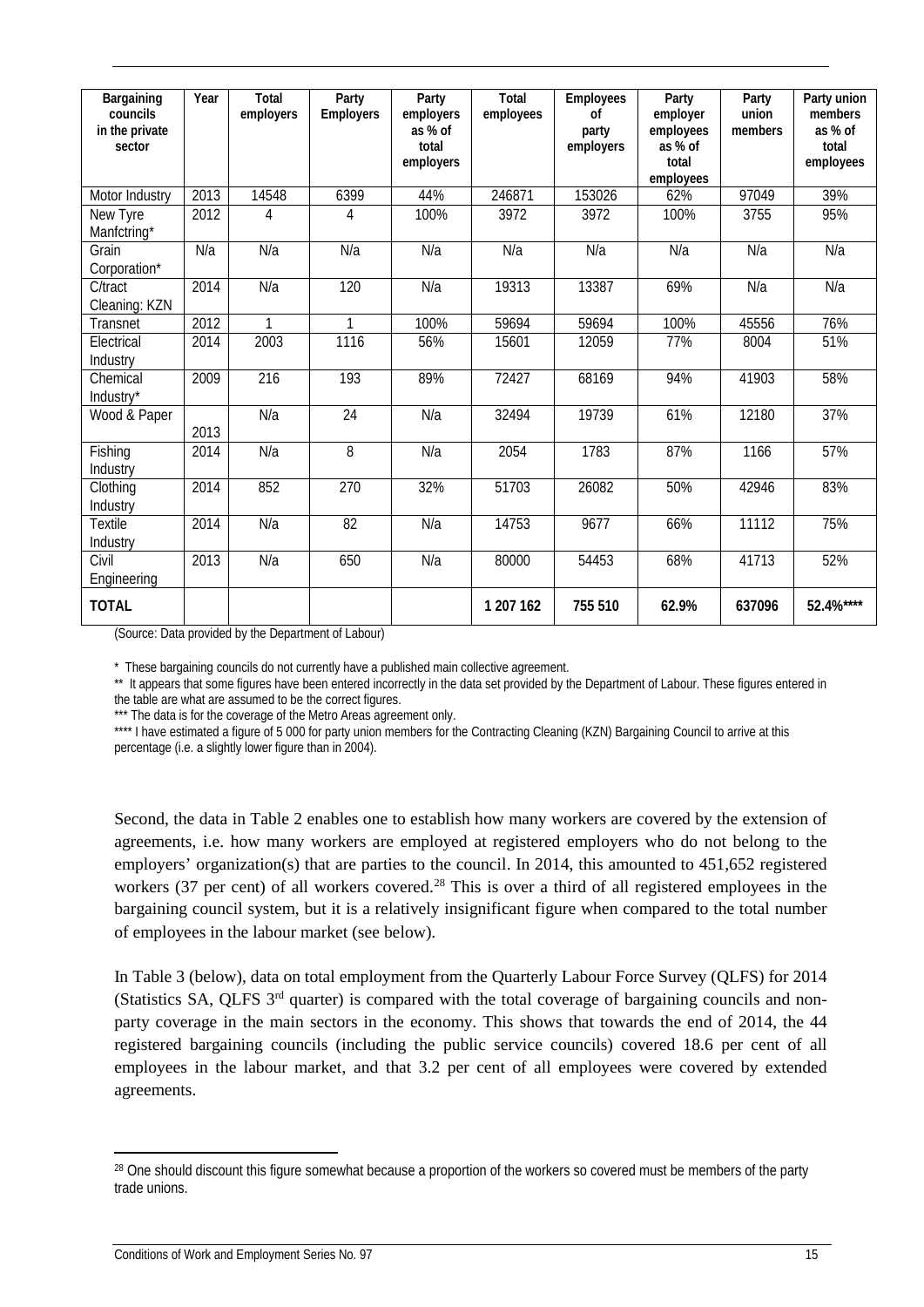It must be emphasized that the data is indicative only of what proportion of the labour market is covered by bargaining councils. First, the QLFS data includes employers and the self-employed as well as employees in occupational categories that generally fall outside the scope of bargaining councils, i.e. line managers and higher. This has the effect of under-estimating the coverage of bargaining councils. Second, as noted above, there are a number of registered bargaining councils that do not have published collective agreements, and some of these councils appear to be defunct, but the employment data for these councils was included in Table 3.

Third, probably the most glaring problem with the data regarding extensions is that it includes only employment at non-party firms that are registered with the council, therefore omitting employment at unregistered firms. The last two columns in the table therefore reflect the *de facto* coverage of extended agreements but probably significantly underestimate the *de jure* coverage. Given that unregistered firms are operating 'under the radar', there is no reliable data on how many such firms there are or how many employees they have.

Table 3 reveals that bargaining councils are a significant presence in only three sectors: manufacturing; transport and storage; and community, social and personal services. The latter sector is dominated by the five public service bargaining councils and the local government bargaining council, of which only the latter is a multi-employer bargaining council. It is only in the manufacturing sector that more than 10 per cent of employees in a sector are covered by extension of bargaining council agreements. While acknowledging the problems with the data outlined above, it is evident that multi-employer bargaining councils do not cover a significant number of employees, even with the extension of agreements.

| Industry classification                                             | <b>Total employees</b><br>(QLFS 2014/2) | Bargaining<br>councils | Registered<br>employees | % of all<br>employees | Employees at<br>non-parties | % of all<br>employees |
|---------------------------------------------------------------------|-----------------------------------------|------------------------|-------------------------|-----------------------|-----------------------------|-----------------------|
| Agriculture, forestry and<br>fishing                                | 742 000                                 | $\mathfrak{D}$         | 9495                    | 1.3                   | 271                         | $\Omega$              |
| Mining and quarrying                                                | 427 000                                 | $\theta$               | $\Omega$                | $\theta$              | $\theta$                    | $\overline{0}$        |
| Manufacturing                                                       | 1749000                                 | 17                     | 790 509                 | 45.2                  | 310 397                     | 17.7                  |
| Electricity, gas and water<br>supply                                | 104 000                                 | 1                      | 6529                    | 6.3                   | 779                         | 0.7                   |
| Construction                                                        | 1 334 000                               | $\overline{7}$         | 105 872                 | 7.9                   | 35 401                      | 2.7                   |
| Wholesale and retail trade                                          | 3 247 000                               | 3                      | 66 616                  | 2.1                   | 16846                       | 0.5                   |
| Transport and storage                                               | 952 000                                 | 4                      | 204 835                 | 21.5                  | 75 211                      | 7.9                   |
| Finance, business services,<br>etc.                                 | 2 039 000                               | 1                      | 19 313                  | 0.9                   | 5926                        | 0.3                   |
| Community, social, &<br>personal services (incl.<br>public service) | 3 501 000                               | 9                      | 1 415 326               | 40.4                  | 6821                        | 0.2                   |
| <b>TOTAL</b>                                                        | 14 095 000                              | 44                     | 2 618 495               | 18.6                  | 451 652                     | 3.2                   |

### **Table 3. Coverage of bargaining councils by main sectors: 2013/4**

(Source: Statistics SA, Quarterly Labour Force Survey, 3rd Quarter, 2014, and data provided by the Department of Labour)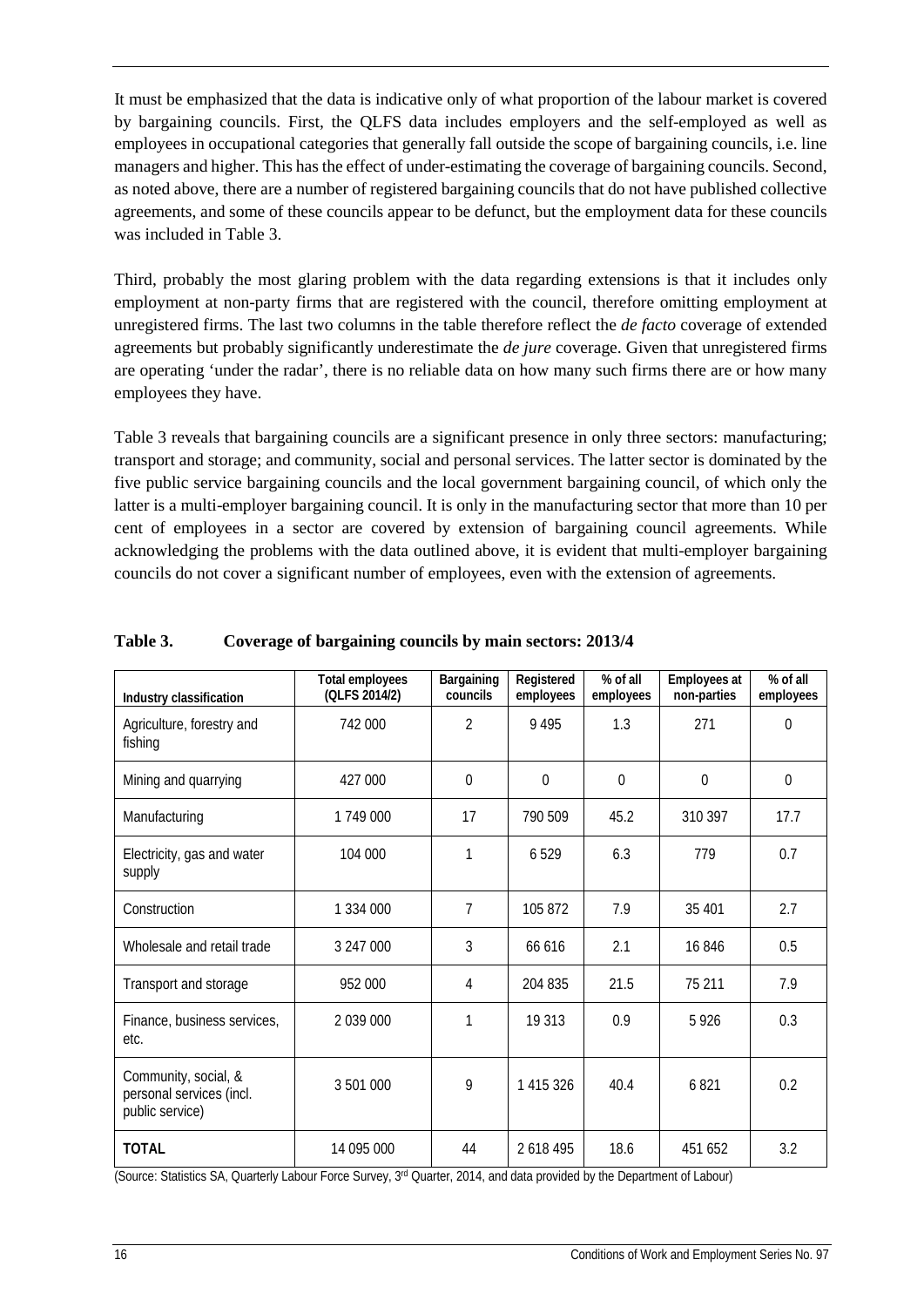Despite the limited coverage of the labour market by extended bargaining council agreements, certain sections of business continue to vigorously oppose councils. In the last few years, this opposition has been expressed most visibly through a number of legal challenges to the extension of bargaining council agreements (see further below). These legal challenges have cast a spotlight on the issue of representativity and the decision-making process by the Minister of Labour.

Although the *Labour Relations Act* requires the Minister of Labour to make the decision regarding the extension of an agreement, she is largely guided by the recommendation she receives from officials in the Department of Labour. In the event that the officials find that the parties to the agreement are representative in terms of section 32, the Minister must extend the agreement. However, in cases where the parties are not representative the officials will engage with the criteria in section 32, namely whether the parties are "sufficiently representative" and whether failure to extend the agreement would pose a threat to bargaining at the sectoral level. The officials report to the Minister and make a recommendation as to whether to extend the agreement or not.

Two broad policy objectives inform the assessment process. First, the extension mechanism is used to ensure that bargaining councils' agreements have a wide scope that will cover as many unorganized and vulnerable workers as possible. Second, extending agreements is intended 'to level the playing field' for all employers and to take labour costs out of competition, so that employers do not compete by lowering labour costs. These objectives flow out of the purpose of the *Labour Relations Act* to promote sectoral collective bargaining.

The process appears to be rigorous but in practice the recommendation to the Minister is to extend the agreement in the overwhelming majority of cases and she has followed the recommendation.<sup>[29](#page-21-1)</sup> The main challenge the Department of Labour officials face is declining trade union representativity. This is reflected in the rising proportion of agreements being referred to the Minister where the parties are "sufficiently representative" rather than representative. In past years, the officials used 45 per cent as a guideline for what constitutes a "sufficiently representative" party, but this is being edged downwards as unions struggle to keep their numbers up.

### <span id="page-21-0"></span>*3.2. Exemptions*

The counterweight to the extension of agreements is provided by the exemption system. As noted above, the legislative framework for bargaining councils in the *1995 Labour Relations Act* included a number of new requirements with regard to exemptions that had to be met if an agreement was to be extended. These new requirements were added to in the 2014 amendments (see above). The objective has been to make the exemption system transparent and expeditious, particularly with respect to non-parties. This is intended to counter the criticism of the alleged negative impact of extended bargaining council agreements on non-parties, especially small business.

Research by Holtzhausen and Mischke (2004: 62-64) indicated that the provisions regarding exemptions introduced in the new Labour Relations Act had a positive impact, i.e. bargaining councils have introduced greater clarity regarding the criteria for exemptions and in some cases a more rigorous process to evaluate applications. Similarly, research by Godfrey et al found that the exemption systems of a

<span id="page-21-1"></span><sup>&</sup>lt;sup>29</sup> In the period 2012 to 2014 a total of 58 bargaining council agreements were referred to the Minister, comprising both agreements where the parties were representative and where the parties were not representative. The agreements were of all types (i.e. main agreements, administrative agreements and social benefit fund agreements) and included amendments to existing agreements. All were extended.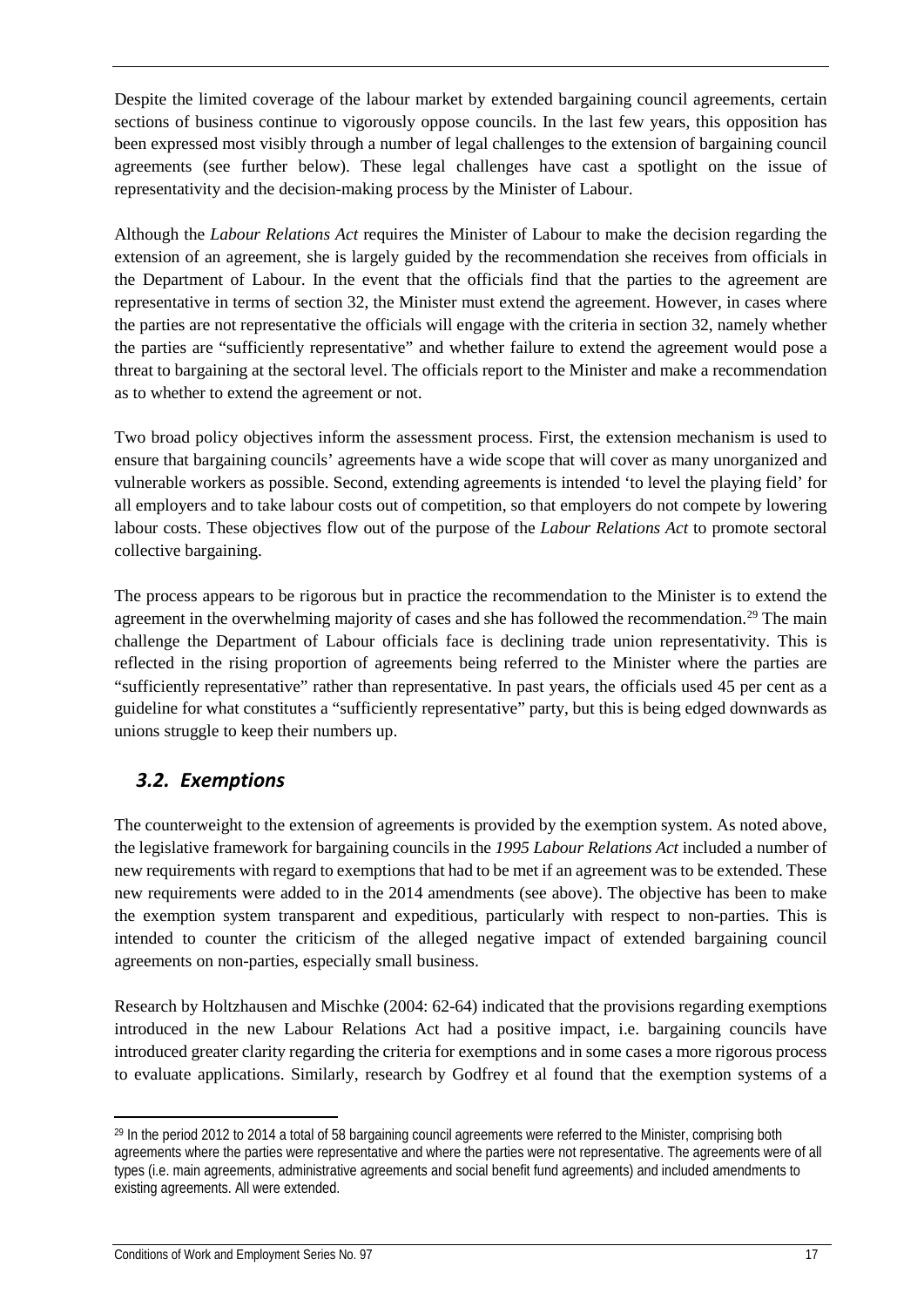sample of bargaining councils were operating effectively and efficiently. In particular, it was found that the number of applications for exemption was rising, success rates for applications were high (i.e. above 70 per cent between 2000 and 2004), the success rate for small businesses was slightly higher than for all businesses, and the number of appeals was low (Godfrey, Maree and Theron, 2006: 65-81).

New research has provided more recent data on exemptions. Table 4 (below) presents data on exemptions from 21 bargaining councils broken down by the outcomes of the applications split into party and nonparty.

|                                    | Total          | Granted     | Refused     | Still being<br>considered |  |
|------------------------------------|----------------|-------------|-------------|---------------------------|--|
| Total applications                 | 1850           | 1309 (71%)  | 389 (21%)   | 160 (8%)                  |  |
|                                    | Non-P<br>Party | Party Non-P | Party Non-P | Party Non-P               |  |
| No. of applics.                    | 859<br>1017    | 770<br>539  | 174<br>215  | 98<br>81                  |  |
| Proportions by party/non-<br>party | 55%<br>46%     | 41%<br>59%  | 55%<br>45%  | 61%<br>51%                |  |

| Exemption applications and success rate by party/non-party: 2009<br>Table 4. |  |
|------------------------------------------------------------------------------|--|
|------------------------------------------------------------------------------|--|

(Source: Own calculations from Tridevworx, 2014: 101 (Table 11))

The table shows that party applications exceeded non-party applications. The more important finding, however is that party applications had a higher success rate than non-party applications: 75.7 per cent of party applications were successful as against 62.7 per cent of non-party applications.

The research also obtained data from ten bargaining councils on exemptions for the years 2010 to 2012, and from 13 councils for 2013. The table below provides the main results:

|                      | 2010       | 2011       | 2012       | 2013       |
|----------------------|------------|------------|------------|------------|
| Total applications   | 2872       | 2224       | 2973       | 3338       |
| Exemptions granted   | 2544 (89%) | 1932 (87%) | 2465 (83%) | 2906 (87%) |
| Exemptions refused   | 231 (8%)   | 220 (10%)  | 479 (16%)  | 294 (9%)   |
| Exemptions withdrawn | 62         | 59         | 20         | 103        |
| Appeals              | 143        | 97         | 186        | 144        |

### **Table 5. Exemption applications, success rate and appeals: 2010-2013**

(Source: Own calculations from Tridevworx, 2014: 107-110 (Tables 13 and 14)

Table 5 shows fluctuation in the number of applications made in the four years, albeit with a rising trend at the end of the period. The important finding is that the proportion of exemptions granted was well above 80 per cent across the three years. The number of appeals constitutes a small proportion of the total number of applications submitted.

The research also found that a significant proportion of companies applying for exemptions had not received information and support to assist them, and that some councils took up to 60 days to process applications. However, these problems aside, the data regarding the success rate of applications supports the conclusion of the earlier research (see above) that many of the criticisms of the bargaining council exemption system are unwarranted. However, this has not reduced resistance to bargaining councils from some employers. Three major bargaining councils have over the past few years been destabilised by employer opposition in one form or another, i.e. the Metal and Engineering Bargaining Council (MEIBC), the Motor Industry Bargaining Council (MIBCO), and the National Bargaining Council for the Clothing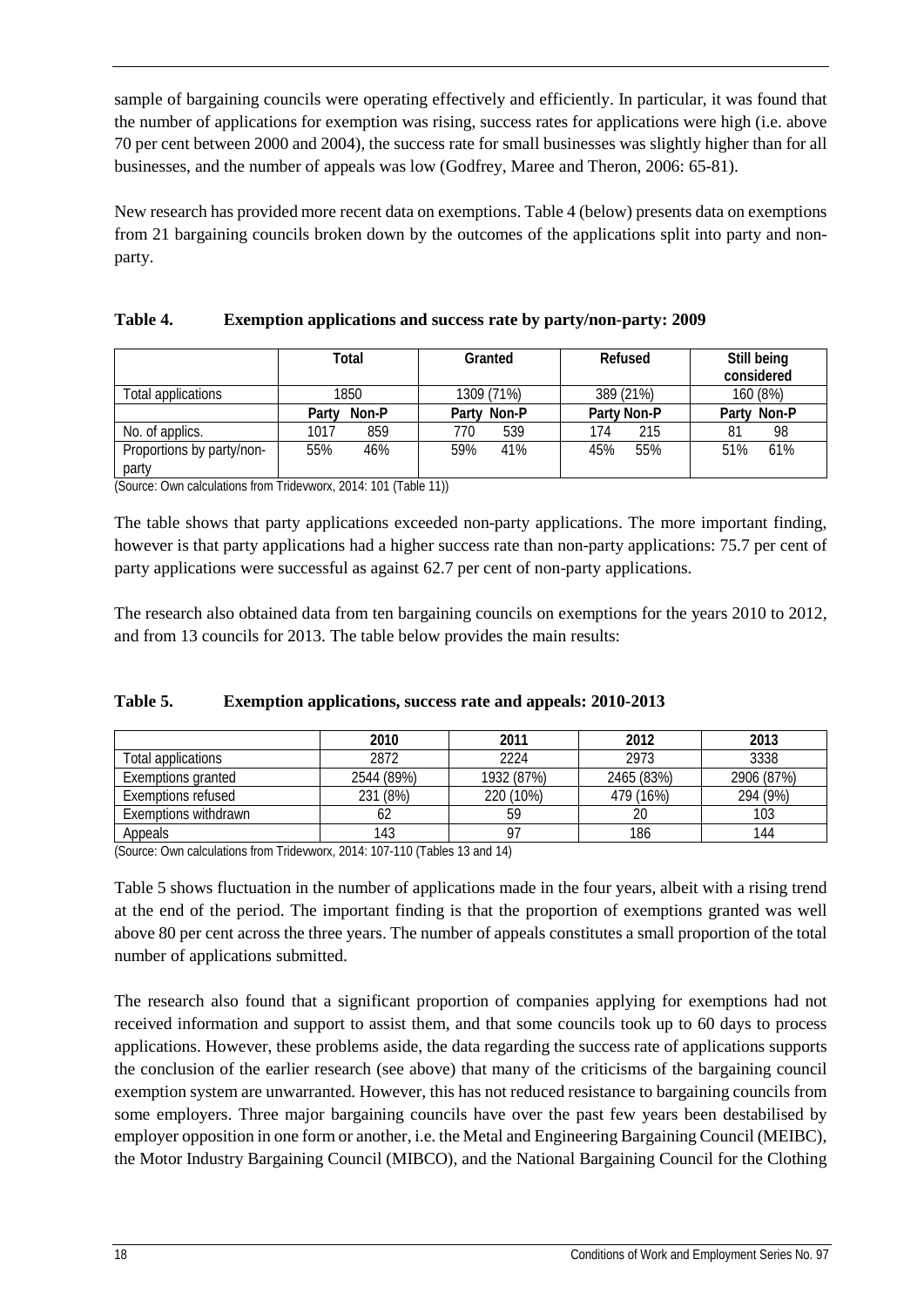Industry (NBCCI).<sup>[30](#page-23-1)</sup> In 2013, the data on applications for exemption at these three councils was as follows:

|                                                                                                                                                                                                                                                                                                                                                                                                                                                                                                                      | <b>Total applications</b> | <b>Exemptions granted</b> | % successful |
|----------------------------------------------------------------------------------------------------------------------------------------------------------------------------------------------------------------------------------------------------------------------------------------------------------------------------------------------------------------------------------------------------------------------------------------------------------------------------------------------------------------------|---------------------------|---------------------------|--------------|
| <b>MEIBC</b>                                                                                                                                                                                                                                                                                                                                                                                                                                                                                                         | 1419                      | 1324                      | 93.3%        |
| <b>MIBCO</b>                                                                                                                                                                                                                                                                                                                                                                                                                                                                                                         | 599                       | 595                       | 99.3         |
| <b>NBCCI</b>                                                                                                                                                                                                                                                                                                                                                                                                                                                                                                         | ، ں                       | 354                       | 93.9%        |
| $\sim$<br>$\begin{array}{ccccccccccccccccc} \multicolumn{4}{c}{} & \multicolumn{4}{c}{} & \multicolumn{4}{c}{} & \multicolumn{4}{c}{} & \multicolumn{4}{c}{} & \multicolumn{4}{c}{} & \multicolumn{4}{c}{} & \multicolumn{4}{c}{} & \multicolumn{4}{c}{} & \multicolumn{4}{c}{} & \multicolumn{4}{c}{} & \multicolumn{4}{c}{} & \multicolumn{4}{c}{} & \multicolumn{4}{c}{} & \multicolumn{4}{c}{} & \multicolumn{4}{c}{} & \multicolumn{4}{c}{} & \multicolumn{4}{c}{} & \multicolumn{4}{c}{} &$<br>$- \cdot \cdot$ |                           |                           |              |

### **Table 6. Exemption applications and success rates at three major councils: 2013**

(Source: Tridevworx, 2014: 121)

The success rates for exemption applications at the three councils suggest that much of the criticism of bargaining council exemptions systems is misplaced and is not supported by facts.

### <span id="page-23-0"></span>*3.3. Accommodation of small business*

The main reason for opposition to the bargaining council system is that the extension of agreements allegedly stifles the creation and growth of small businesses and is therefore to blame for the persistence of high unemployment. Bargaining councils have adopted two main methods to better 'accommodate' the interests of small businesses. The first is with regard to representation in bargaining council negotiations. Research done by Godfrey et al at nine major bargaining councils in 2006 found that at six councils the employer representatives had nominated one or two of their number to specifically represent small business interests on the council.<sup>[31](#page-23-2)</sup> Interviewees at most of these councils indicated that such representation was generally quite effective, but it was also pointed out that the designated small business representatives were a minority and could always be outvoted. Only one interviewee indicated that the small business representation was not effective. Interviewees were generally pessimistic about the ability of small businesses to organize themselves into an effective force on bargaining councils (Godfrey et al, 2006: 40).

The other method that bargaining councils had used was to introduce so-called blanket exemptions, through which small and/or new businesses are automatically exempted from complying with a bargaining council's agreement(s) based on their employment size (e.g. five or less employees) and/or period in operation (e.g. one year or less). At least one council had provided a variation on the blanket exemption by providing a system that would see a newly established firm with ten or less employees phasing into full compliance through four stages over three years (Godfrey et al, 2006: 41-42).

Not all small firms are opponents of the bargaining council system. As Godfrey et al note, the average size of firms belonging to party employers' organizations across the system is only 27 employees (as against an average size for all firms of 18 employees and an average size of non-party firms of 11 employees). This means that the vast majority of members of party employers' organizations are relatively small. Similarly, Department of Labour data shows that at 11 out of 27 bargaining councils more than 40 per cent of small firms were members of the party employers' organizations, and at nine councils between 21 per cent and 40 per cent of small firms were members.<sup>[32](#page-23-3)</sup> (Godfrey et al, 2006: 31-39)

<span id="page-23-1"></span><sup>30</sup> Legal challenges to the extension of agreements have been made against the MEIBC and NBCCI, and there are serious tensions between the parties in MIBCO.

<span id="page-23-2"></span><sup>31</sup> Only one bargaining council (the MEIBC) had an employers' organization party that represented small businesses.

<span id="page-23-3"></span><sup>32</sup> The measures were based on how bargaining councils defined a small firm. In most cases the definitions encompass firms that would generally be classified as 'micro'.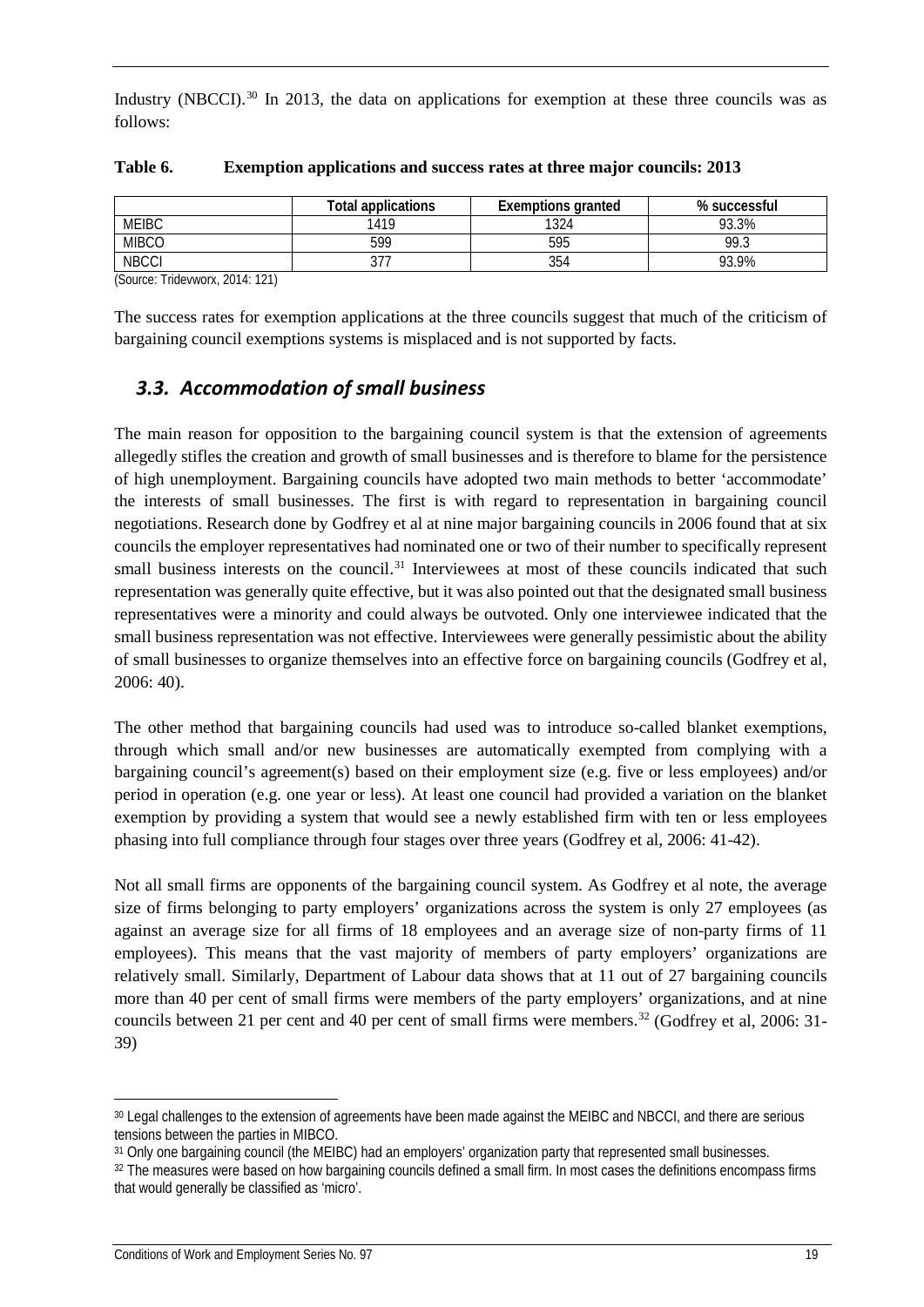Interviews conducted by Godfrey et al with the owners of 25 small firms (less than 20 employees) found that although many had criticisms of bargaining councils, particularly the benefit funds, they were in favour of the extension of agreements as long as there was effective enforcement. Small non-party firms registered with bargaining councils were therefore just as concerned as large party firms that their competitors were covered and complied with agreements (Godfrey et al*,* 2007: 59-61).

### <span id="page-24-0"></span>*3.4. Vulnerable workers*

As noted above, bargaining council agreements generally seek to regulate rather than exclude nonstandard employees. The agreement for the Building Industry Bargaining Council (Cape of Good Hope), for example, specifically includes within its ambit "temporary employment services, labour-only contractors, working partners, working directors, principals, contractors and working members of close corporations". Besides casting the net wide, this provision targets schemes that have been used in the past to evade the council's agreements. The agreement goes on to duplicate section 200A of the *Labour Relations Act*, introduced by an amendment in 2002, which lists seven rebuttable presumptions that an employment relationship exists, e.g. "the manner in which the person works is subject to the control or direction of another person." Only one of the presumptions needs to apply to prove that a worker is an 'employee', and therefore protected by labour legislation and the bargaining council agreement.

In order to regulate the extensive use of sub-contracting in the industry, often used as a way of evading the bargaining council agreement and thereby lowering labour costs, the agreement provides that no employer may sub-contract any work unless both the sub-contracting party and the sub-contractor are at all times registered with the bargaining council. The agreement holds the sub-contracting party and the sub-contractor jointly and severally liable if the sub-contractor contravenes the agreement (or any other council agreement).

The National Bargaining Council for the Road Freight and Logistics Industry provides similar examples of attempts to regulate non-standard employment. Its main agreement specifically regulates owner-drivers and the employees of owner-drivers, and includes a procedure that must be followed by an employer contemplating sub-contracting that will lead to either a reduction of employment or a lowering of terms and conditions of employment. The employer, furthermore, will be jointly and severally liable with the sub-contractor for any contraventions of the agreement.

Some councils, however, have excluded vulnerable categories of employees. The National Leather Bargaining Council, for example, was being undermined by informalization in the footwear sub-sector as a result of cheap imports. In an effort to stabilize the bargaining council the parties divided employers into three categories - formal, semi-formal and informal – using eight criteria. The effect of the categorization is to exclude informal firms from the agreement, while semi-formal firms are obliged to pay only 75 per cent of the minimum wage rate (and enterprise negotiations can reduce the minimum wage rate to 60 per cent). On the face of it, the council has sacrificed vulnerable workers in order to stabilise itself. The council, however, argues that it was in any case unable to enforce its agreements against informal employers (Godfrey et al, 2007: 29-30).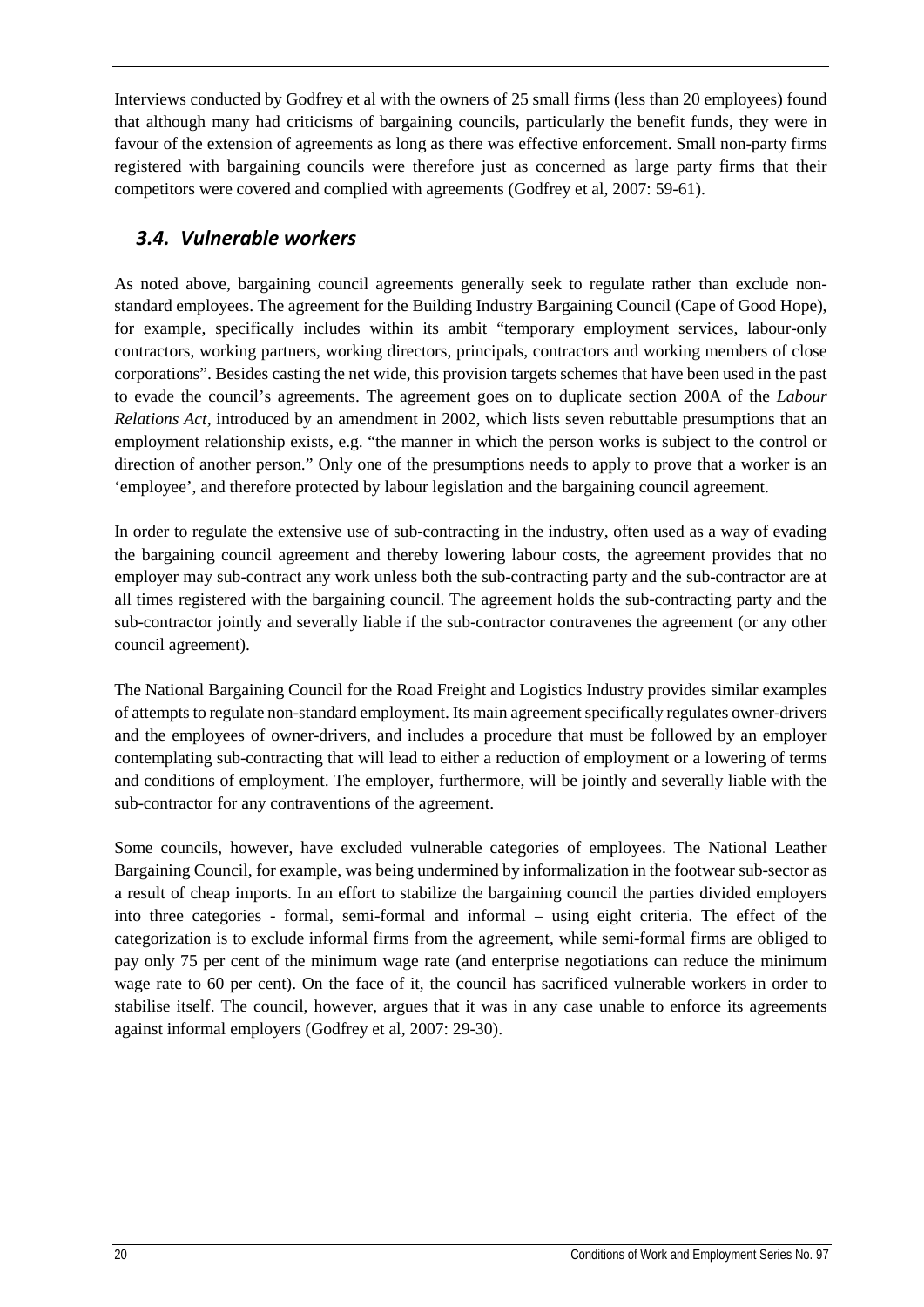## <span id="page-25-0"></span>*3.5. Statutory councils*

The statutory council model, which is intended to stimulate the establishment of enduring multi-employer bargaining arrangements, has not been a success for various reasons (see Du Toit et al, 2015: 53). Only four statutory councils have been registered in 20 years:

- Statutory Council for the Printing, Newspaper and Packaging Industry of South Africa;
- Amanzi Statutory Council (which covers water boards);
- Statutory Council for the Squid and Related Fisheries of South Africa; and
- Statutory Council for the Fast Food, Restaurant, Catering and Allied Trades.

Only the Squid and Related Fisheries Statutory Council has had a collective agreement extended, namely a provident fund agreement. The remaining statutory councils have produced collective agreements dealing with levies and dispute resolution but these have not been extended.

Furthermore, only one of these councils has upgraded to becoming a fully-fledged bargaining council, namely the Amanzi Statutory Council. However, it covers a relatively small number of employees (a total of 6 529 employees in 2014).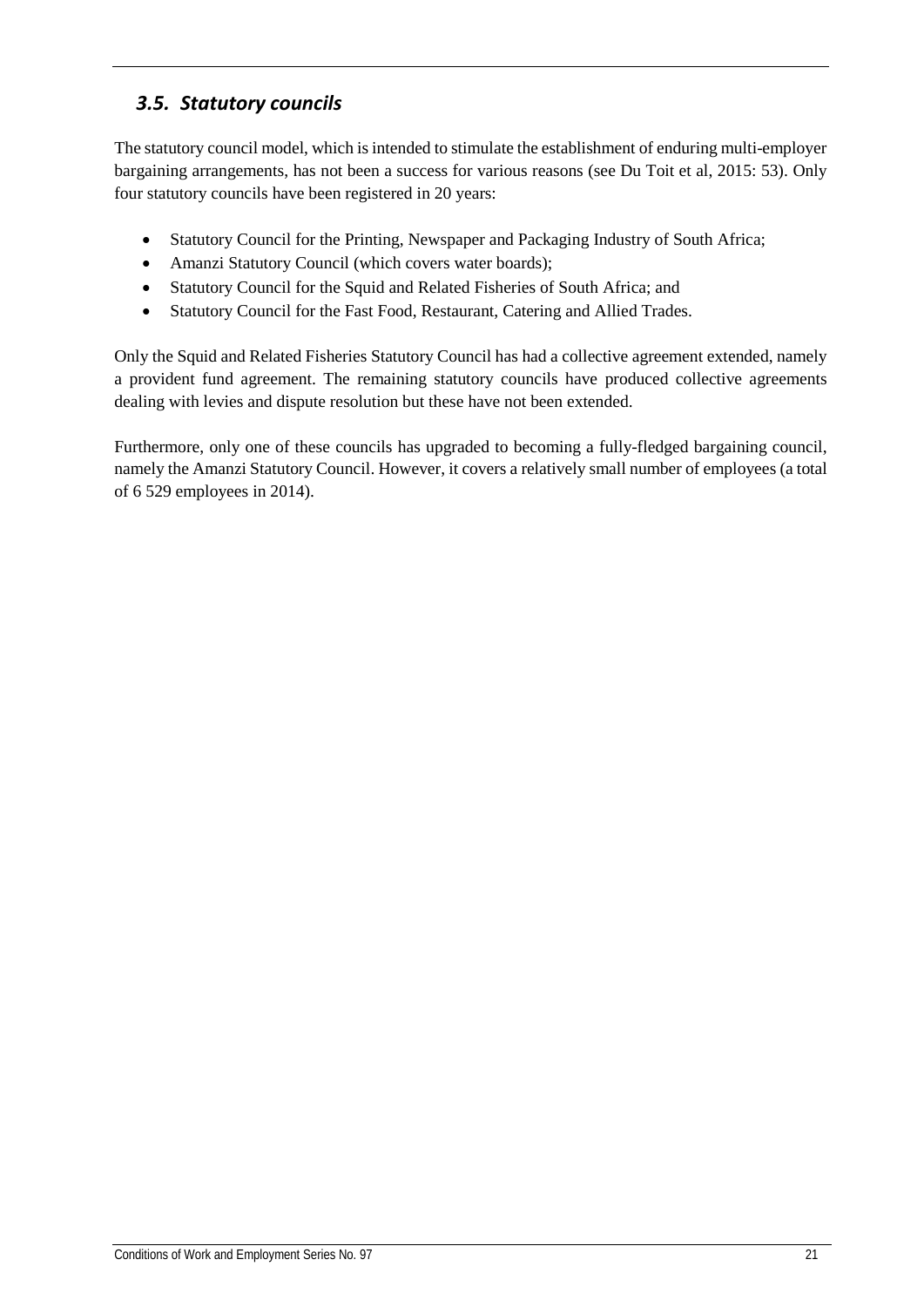## <span id="page-26-0"></span>**4. Multi-employer bargaining outside the statutory system**[33](#page-26-2)

Almost all multi-employer bargaining in South Africa takes place in the form of bargaining councils. There are, however, two important multi-employer bargaining forums in the mining sector (gold and coal) and the automobile assembly sector that are not registered as bargaining councils. The mining sector bargaining forum has a very long history and was established at the instance of employers. The bargaining forum in the automobile assembly sector is more recent and was established at the instance of a strong trade union that is representative at all eight automobile assembly firms in the country. In neither case is the extension of agreements seen as necessary, which is probably the main reason why the forums have not registered as bargaining councils.

## <span id="page-26-1"></span>*4.1. Gold and coal mining*

Centralized bargaining in the mining industry dates back to 1915, when the Chamber of Mines was first mandated by its members to negotiate with trade unions. The centralized bargaining arrangement has since then accommodated considerable change, with the biggest change probably being the participation of the National Union of Mineworkers (NUM) in 1983 representing African workers.

It is important to note, first, that not all gold and coal companies are members of the Chamber and are therefore not covered by the centralised bargaining arrangement, and second, that not all the gold and coal members of the Chamber are covered by the collective bargaining (although most are). Finally, the employers in the platinum and diamond sectors bargain at enterprise level.

A host of unions are active in the mining industry and many have recognition agreements with specific mining firms. However, the Chamber engages in centralised bargaining with only a handful of the unions that are representative.

There are three bargaining units, namely "category three to eight employees", "miners and artisans", and "officials". The first category comprises semi-skilled and skilled workers up to a certain grade and is numerically the largest bargaining unit. The second category comprises mainly (1) workers in certificated blasting and ancillary jobs; and (2) artisan and allied jobs, i.e. blue collar workers above a certain grade. The "officials" category comprises supervisory employees above a certain level and white collar employees.

Over time, shifts have occurred with regard to the levels at which bargaining takes place for the different bargaining units. First, in the late 1990s a process of decentralization of bargaining took place with respect to the "officials" category: bargaining shifted from the industry level to mine level, although the change was only formalised in 1999. Second, at about this time the "miners and artisans" category started to drift the same way with some issues being bargained at mine level, particularly in the coal sector. However, in 2003, a process was commenced to consider some form of integration of the three bargaining units. Just prior to the 2005 annual negotiations, it was agreed that bargaining for all three units (which had previously been in separate forums) would take place in a unified forum (but with gold and coal negotiations being split).

Despite this reversion to a much more centralized bargaining arrangement, there has been pressure for decentralization in one form or another. First, not all issues are dealt with centrally: in 1996 two-tier agreements were concluded with all the unions to regulate what matters were to be negotiated at industry

<span id="page-26-2"></span><sup>33</sup> This section on multi-employer bargaining outside the statutory system draws extensively on Godfrey *et al*, 2007; and, Godfrey et al, 2010).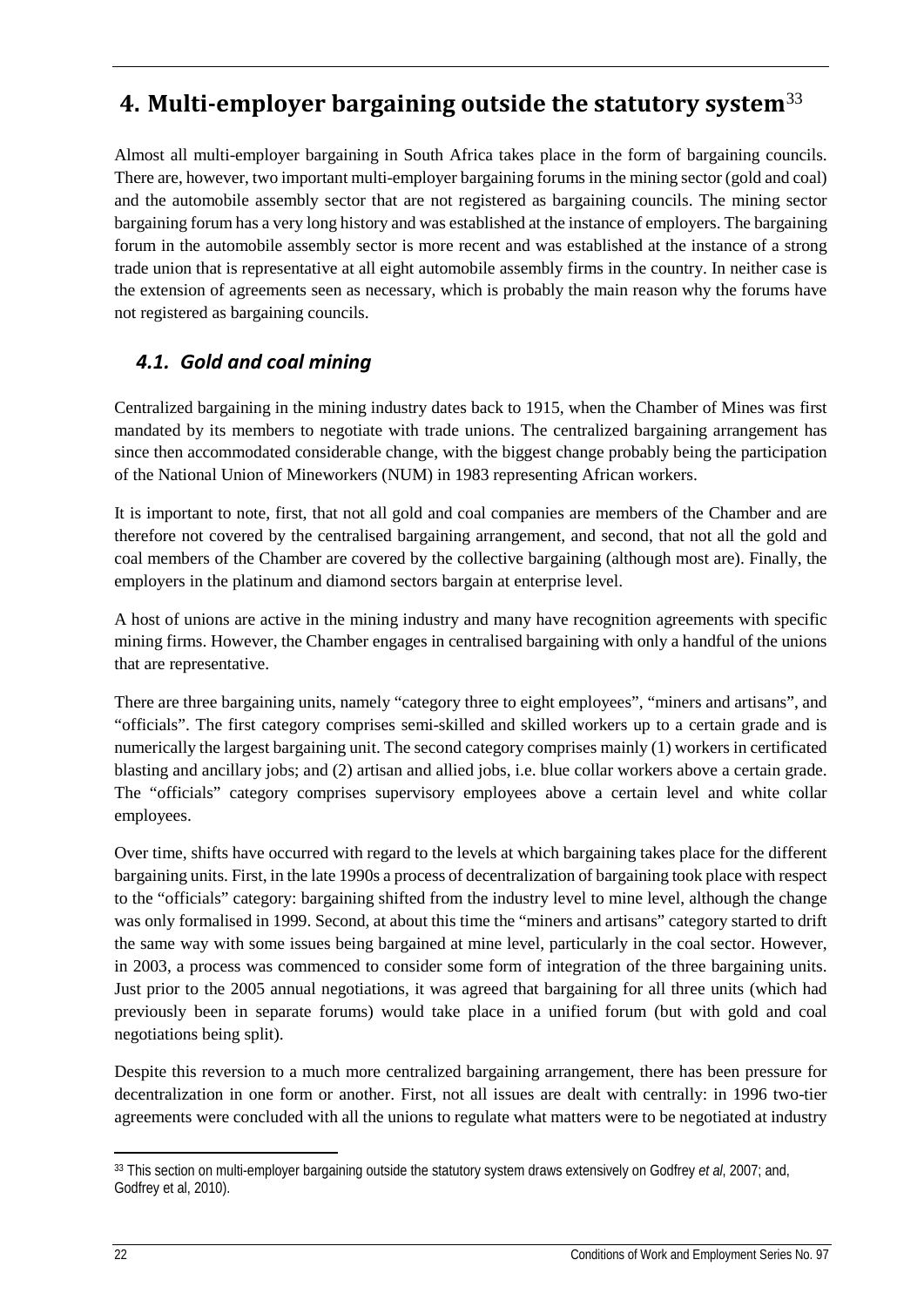level and what matters were to be negotiated at company level. In terms of these agreements, bargaining over basic wages and conditions of employment would take place only with the Chamber at the central level.<sup>[34](#page-27-0)</sup> Bargaining over organizational, operational and workplace issues is at mine or company-level.<sup>[35](#page-27-1)</sup> At the same time, however, "framework agreements" are often formulated and agreed to at the central level which set parameters for negotiations at mine or company level.

Furthermore, the centralized bargaining forum has more than once simply provided a space in which individual mining houses reach separate or individual deals with union parties, particularly in respect of wage rates. Accordingly, the sector-wide agreements that are reached frequently reflect different provisions for different companies, particularly in respect of wage rates (i.e. actual basic wage rates are negotiated on a company-by-company basis). When it comes to non-wage issues, however, there is usually more uniformity in outcomes at the central level.

The criticism has been levelled that the above approach to negotiations has resulted in fragmentation and in a complex and protracted process that is often confrontational. These developments were one of the reasons for launching an investigation of future bargaining options (see below). However, according to the Chamber, "the countervailing view is that a 'one size fits all' approach is not appropriate in accommodating business circumstances and imperatives that are often vastly different. The flexibility that the system permits is, by that view, an advantageous feature. Certainly, the Chamber system has achieved a remarkable degree of labour peace over a lengthy period."[36](#page-27-2) 

The National Union of Mineworkers, however, were not in accord with the above defence of the existing bargaining arrangement. From the early 1990s, it began raising the issue of a bargaining council for the entire mining sector. In 2003, it tabled the establishment of a bargaining council as a demand in annual negotiations. This led to a "joint investigation" by the union and the Chamber into bargaining options, which was subsequently analysed by two legal experts.<sup>[37](#page-27-3)</sup> The latter recommended that there were only two options: either the existing non-statutory arrangement should be retained or that a bargaining council should be established.<sup>38</sup>

Thereafter, negotiations began about the possible structure of a bargaining council. Very slow progress was made over a number of years. In 2006, the Chamber was tasked with identifying the critical issues around which agreement would need to be reached for the establishment of the council. The Chamber identified, amongst others, the following: the scope of a council; recognition criteria for membership of the council for unions and for employers' organizations; levels of bargaining and what topics would be negotiated at which level; the definitions of small and medium employers and how their interests would be protected; how contractors will be covered; the extension of council agreements to non-parties; and, the exemption body and the procedure for exemptions from council agreements.

Henceforth, very slow progress was made. In the meantime the Association of Mineworkers and Construction Union (AMCU) emerged in the sector and began to make inroads into NUM membership, particularly in the major platinum mines but also in the gold and coal sectors. The rivalry led to violence and a strike in the platinum sector that culminated in the shooting of striking mine workers at Marikana

<span id="page-27-0"></span><sup>&</sup>lt;sup>34</sup> The agreements allow parties, if special circumstances are present, to agree that negotiations on certain issues take place at mine or company level.

<span id="page-27-1"></span><sup>&</sup>lt;sup>35</sup> The setting up of company and mine level structures for bargaining and consultation on workplace issues at those levels is not a matter that has been regulated at the central forum. Each company has its own agreements with the unions on the type of structures and forums that are established.

<span id="page-27-2"></span><sup>36</sup> Godfrey et al, 2007: 66.

<span id="page-27-3"></span><sup>37</sup> See Chamber of Mines/National Union of Mineworkers, 2004.

<span id="page-27-4"></span><sup>38</sup> This section draws on articles in the Labour Policy Digest (March, 2005; July, 2006; November, 2006; and, March, 2007) as well as the Chamber of Mines website.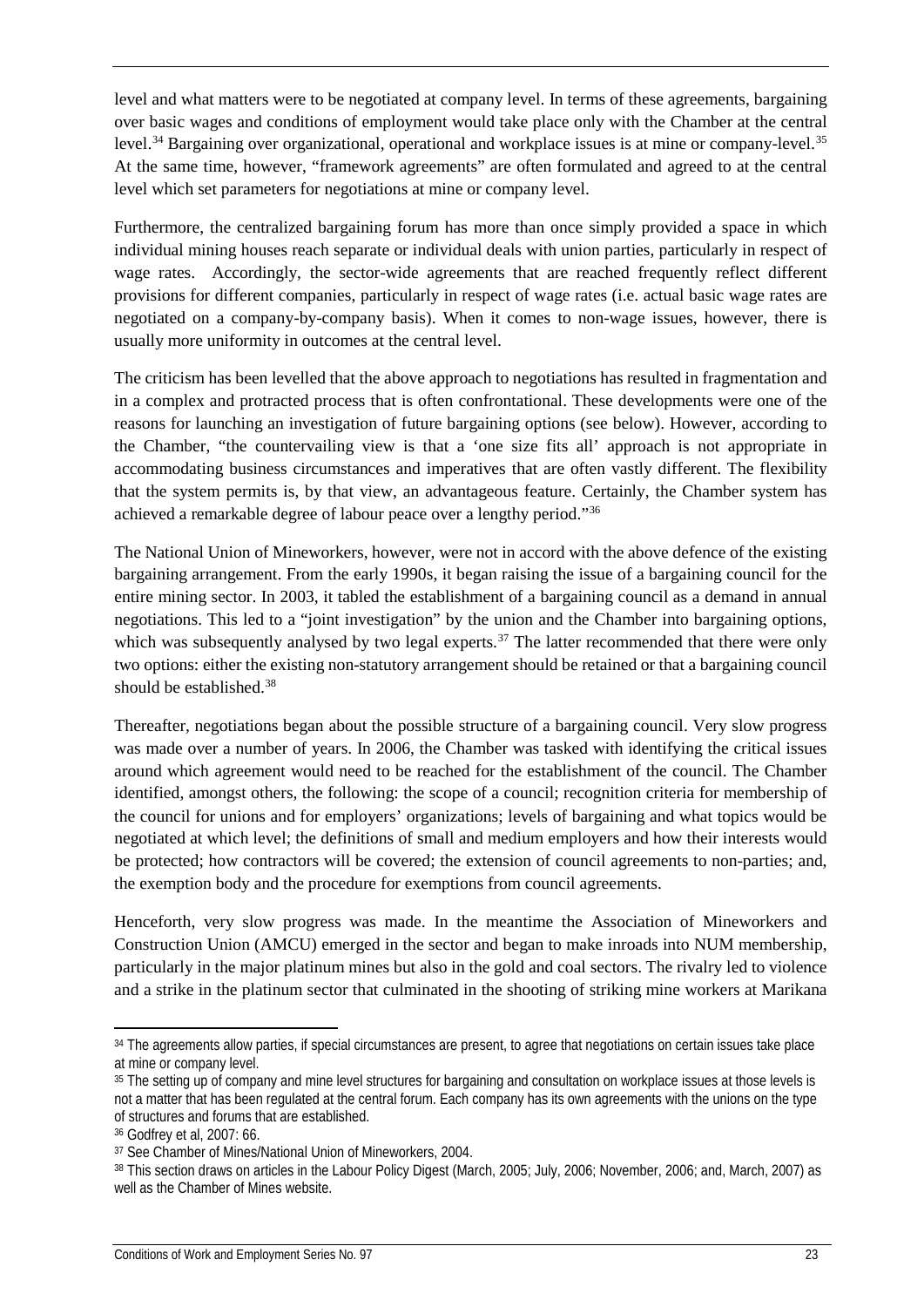in August 2012. This was followed in early 2014 by AMCU leading the biggest strike in South Africa's history in the platinum sector. These developments appear to have put an end to the initiative to establish a bargaining council. In fact, at the time of writing, the Chamber was in the process of trying to force negotiations in the coal mining sector down to the mine-level. This was being opposed by trade unions.<sup>[39](#page-28-1)</sup> It is unknown whether the Chamber intends doing the same in the gold mining sector, although this is less likely because the Chamber has much better representation amongst the gold mines.

## <span id="page-28-0"></span>*4.2. Automobile assembly*

The starting point for multi-employer bargaining in the automobile assembly sector can be dated back to the formation in 1987 of the National Union of Metal Workers of South Africa (NUMSA) through a series of union mergers. With worker organization consolidated, the new union began a push for a centralized bargaining forum for the industry. At that point, various collective bargaining arrangements existed in the industry. Ford, VW and General Motors participated in a regional industrial council, whereas Toyota, BMW and Nissan negotiated at enterprise level. (Anstey, 2006: 14).

In 1989, NUMSA issued a demand to the Automobile Manufacturers Employers' Organization (AMEO) to form a national centralized bargaining forum for the industry, but it appears that employers were not entirely unified on the issue. A year later, after a lot of tactical manoeuvring, negotiations, protest action and a court case, the National Bargaining Forum (NBF) was established. It has just two parties: NUMSA and AMEO. AMEO represents the eight automobile assembly firms in the country. This means that all the employers in the sector are represented on the NBF and agreements emanating from the NBF will bind the whole sector. NUMSA represents a large majority of the approximately 30,000 employees in the sector (Anstey, 2006: 14).

The NBF had a rocky first few years. Some automobile assemblers were reluctant participants, while NUMSA battled to convince its members at Mercedes Benz, which had the highest wage rates, to abandon plant level bargaining in favour of the negotiations in the NBF. Furthermore, in the first few years the annual negotiations ended in strikes. Despite this instability, the parties began to fashion some sophisticated collective agreements with joint commitments with regard to the long-term growth and viability of the industry; the establishment of an industry training board; multi-skilling, career pathing, "portable" skills development; adult literacy; affirmative action; a retirement scheme; a medical fund; and the elimination of "apartheid" wage discrepancies (Anstey, 2006: 15-16).

In 1995, the NBF reached its first three year agreement. It was designed to put an end to the "apartheid wage gap", i.e. the wide gap between skilled workers (who had mainly been White) and semi- and lowskilled workers (who had mainly been Black). In many respects, it was a ground-breaking agreement. Subsequent agreements reached in the NBF were matched by new initiatives and processes at the plant level to build better relationships and produce better performance at firms.

The NBF currently has a single agreement that focuses on wages and conditions of employment, but includes many other issues. According to NUMSA, the NBF has been used to bring the wages of the lower grades up to "acceptable" levels, although not as high as the union would like. Furthermore, the agreement makes provision for payment for skills acquired (rather than skills used). This is encapsulated in a complex training and wage system in the agreement. What this means is that workers can acquire

<span id="page-28-1"></span><sup>&</sup>lt;sup>39</sup> CoM confirms dispute over move to decentralised coal wage negotiations

[<sup>\(</sup>http://www.miningweekly.com/article/confirms-dispute-over-move-to-decentralised-coal-wage-negotiations-2017-02-01\)](http://www.miningweekly.com/article/confirms-dispute-over-move-to-decentralised-coal-wage-negotiations-2017-02-01)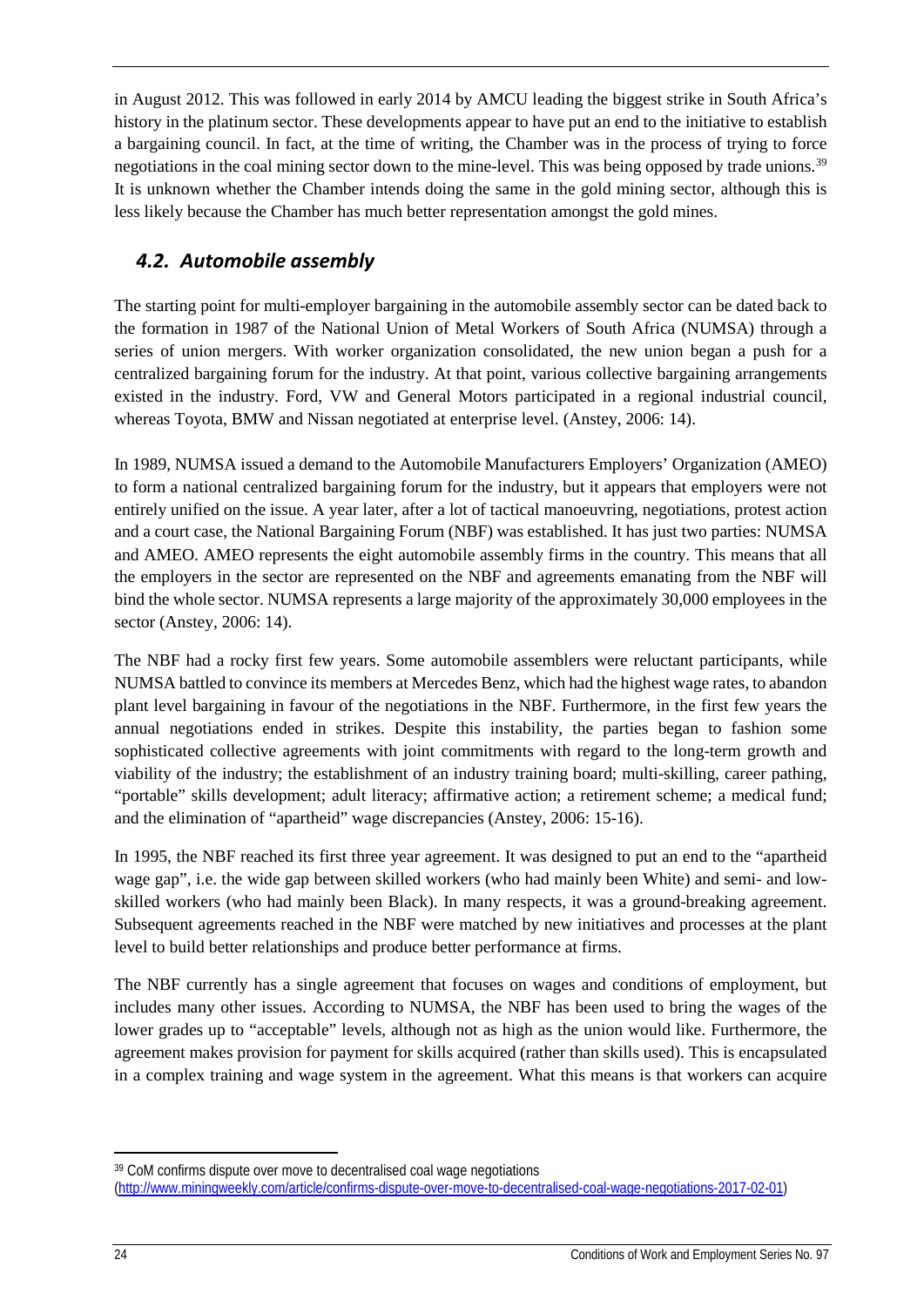additional skills, move up job grades and be paid at the rate for the higher grade, but without changing their job.

Importantly, the agreement effectively prohibits dual-level bargaining, but does provide for the negotiation of incentive schemes at plant-level, gives guidance as to how such negotiations should take place, and also provides for the negotiation of a range of variations within parameters set by the NBF agreement. This reflects the aim to raise productivity and quality levels to internationally competitive levels.

The NBF is currently relatively stable and continues to produce what are generally seen as cutting-edge collective agreements. However, tensions remain about the level of bargaining. Some employers appear to favour a return to plant-level bargaining, whereas NUMSA has advocated the creation of a megabargaining council that would incorporate the metal and engineering bargaining council, the tyre manufacturing bargaining council, the motor sector bargaining council, and the automobile sector (i.e. NBF). Each sector would be accommodated in a chamber within the mega-council. More recently, NUMSA has framed this objective in value chain terms, i.e. they are seeking to establish bargaining structure(s) that will bring together a number of sectors in a value chain. This would mean that the NBF and the automobile components manufacturing sector (currently falling within the motor sector bargaining council) would become a bargaining council, or would become a chamber of a much bigger bargaining council. Automobile assembly employers appear to be ambivalent about the idea while most automobile component manufacturers seem to be strongly opposed to it.

## <span id="page-29-0"></span>*4.3. A new hybrid model emerges: the extension of multi-employer agreements via sectoral determinations*

In 1997, a new *Basic Conditions of Employment Act* (BCEA) was introduced as part of the post-apartheid reform of labour legislation. The Act is not directly concerned with collective bargaining: it provides a set of minimum standards (but not a legislated national minimum wage) for all employees as well as enabling the issue of sectoral determinations that prescribe wages and minimum standards for a specified sector. The sectoral determinations are drawn up via an administrative process that involves the Department of Labour and the Employment Conditions Commission, with the Minister of Labour taking the final step of issuing the sectoral determination. The intention is that sectoral determinations will set wages and minimum conditions in sectors where there are low levels of union organization, there is little or no collective bargaining taking place, and there is no bargaining council.

The BCEA interconnects with the *Labour Relations Act* by providing that the agreements produced by statutory councils that are not sufficiently representative may be submitted to the Minister of Labour, who may promulgate the agreement as a sectoral determination.<sup>[40](#page-29-1)</sup> This effectively extends the agreement to all employers and employees within the registered scope of the statutory council. The determination must include criteria for exemptions that are fair and promote the objects of the *Labour Relations Act.* It must also provide for exemptions to be considered by an independent body appointed by the Minister.

In the period 2003 to 2005 the Minister of Labour introduced an innovation in three sectors that elaborated on this hybrid model. Three multi-employer bargaining forums had been established in the contract cleaning, private security, and civil engineering sectors. In all three cases, trade union representivity was too low to establish a bargaining council or a statutory council, but the relevant employers' organizations

<span id="page-29-1"></span><sup>40</sup> Statutory councils that are sufficiently representative will use the procedure in the LRA for applying for the extension of their agreements, i.e. the same procedure used by bargaining councils.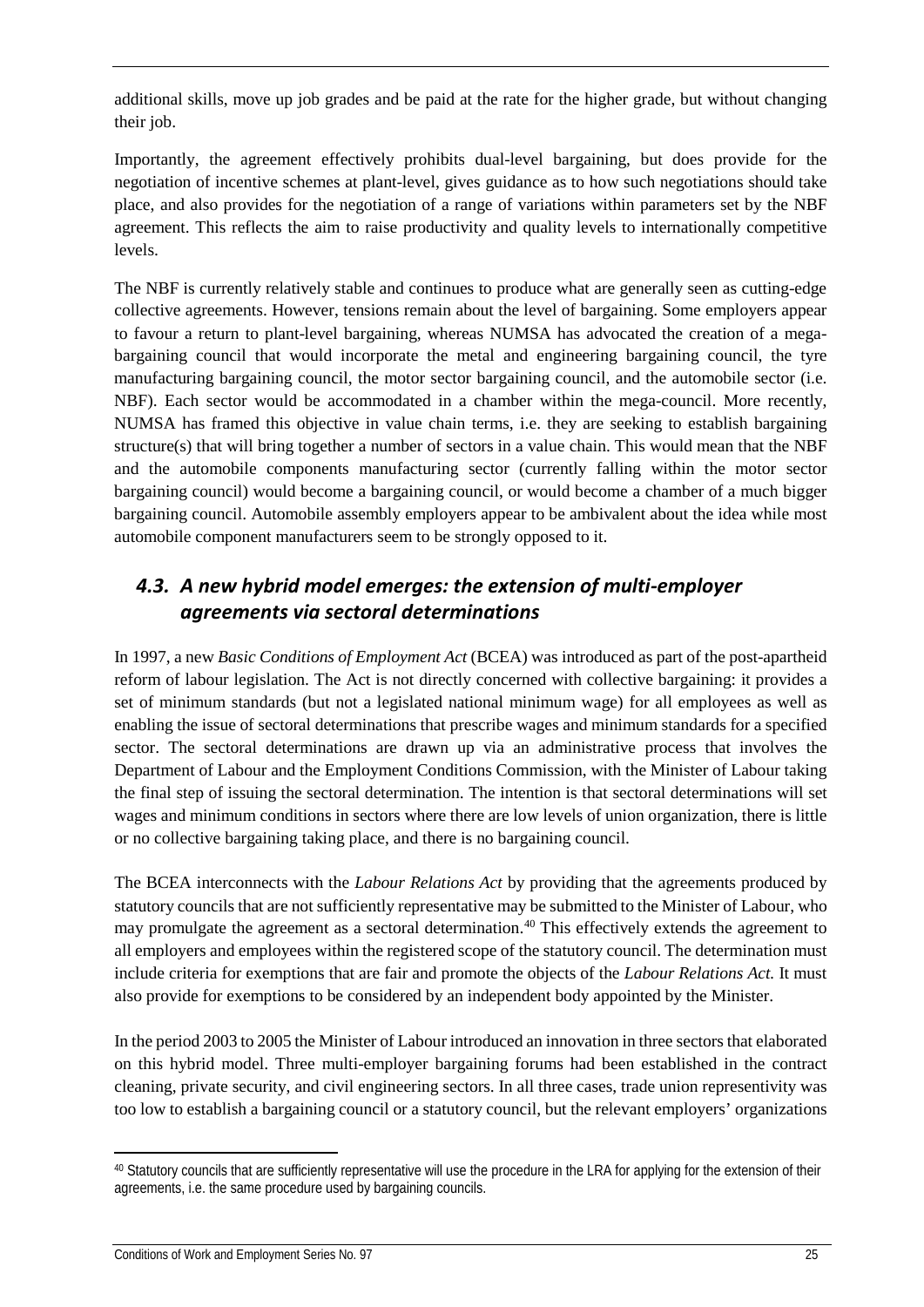and trade unions involved in the forums wanted their agreements to be extended. In all three sectors, there were also sectoral determinations that set wages and minimum standards of employment, which are reviewed every few years. As part of the periodic review of sectoral determinations, the Minister incorporated the collective agreements that were reached in the forums into the revised sectoral determinations in the three sectors.

This step effectively extended agreements reached by unrepresentative and non-statutory multi-employer bargaining forums to entire sectors. In the case of the civil engineering sector, this practice had the effect of encouraging the establishment of a bargaining council, while there are also moves afoot to establish a national bargaining council in the contract cleaning sector.<sup>[41](#page-30-0)</sup>

This was an unexpected innovation on the part of the Minister of Labour. However, no changes were made to either the *Labour Relations Act* or the BCEA to provide a legislative underpinning for the arrangement. Such extensions, therefore, take place entirely at the discretion of the Minister and can be discontinued at any point.

<span id="page-30-0"></span><sup>41</sup> There is currently a bargaining council for the contract cleaning sector but its scope is limited to one province.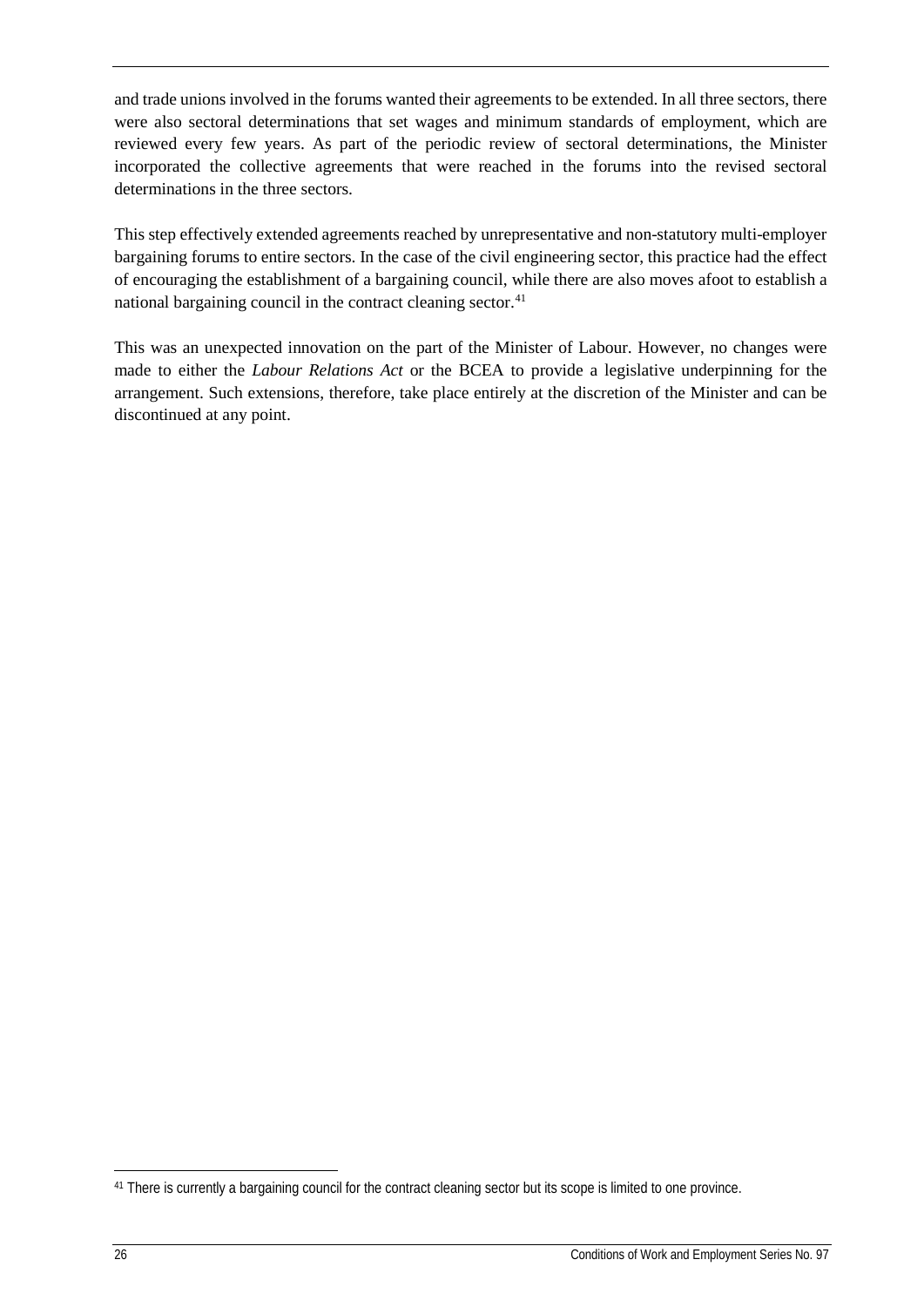# <span id="page-31-0"></span>**5. Statutory multi-employer bargaining under pressure: a case study of the National Bargaining Council for the Clothing Industry**[42](#page-31-2)

### <span id="page-31-1"></span>*5.1. Background*

Collective bargaining in the clothing industry was historically conducted in five regional industrial councils in which regional trade unions and employers' organizations participated. The regional unions were numerically strong but had become bureaucratic and disconnected from members on the shop floor. The sector remained relatively untouched by the "new" union movement that emerged after the 1973 Durban strikes (see above) until well into the 1980s. Thereafter, a series of union mergers began that culminated in the formation of the Southern African Clothing and Textile Workers Union (SACTWU) in 1989. It became the only union in the clothing sector and introduced the much more militant approach of the "new" unions to collective bargaining in the sector. SACTWU immediately set about addressing the historically low wages in the sector and also demanded the formation of a national industrial council, which would mean the amalgamation of the five regional clothing industrial councils, plus a knitting council and two small millinery councils. SACTWU intended to use the national industrial council to extend collective bargaining to cover the whole country and as a vehicle to reduce the regional wage differentials in the sector.

A protracted struggle by SACTWU against employer opposition eventually saw a national bargaining council established and registered for the clothing sector in 2002 (Anstey, 2004). This led to reorganization by employers. Previously, employers had associated in business associations that focused on trade and industrial policy issues, and through employers' organizations that were concerned primarily with collective bargaining. In the former case, there was a national federation of regional business associations and on the collective bargaining side there were regional employers' organizations. With the formation of the national bargaining council in 2002, the National Employer Caucus was formed to represent the regional organizations at the council, and the South African Clothing Employers Federation was formed to represent employers on labour market policy issues as well as trade and industrial policy issues. However, the establishment of the Apparel Manufacturers of South Africa in 2009 brought together all the functions in one body.

The unification of functions was, however, short-lived. Although the Apparel Manufacturers of South Africa still exists, it now focuses on policy issues. With regard to collective bargaining, it has split into five bodies, most of which are organized along regional lines or have regional concentrations of members (although with national aspirations). The legacy of regionalism, therefore, largely continues to define how employers associate.

Since the establishment of the national bargaining council, SACTWU has pushed up minimum wages in the sector (see below), although it has had less success in reducing the regional wage differences in the industry. The custom is to negotiate a single labour cost increase (with the National Employer Caucus), but for the regions to separately agree how this would be apportioned between an increase in minimum wage rates, increases in benefit fund contributions, and so on. The result has been some narrowing of regional wage differentials but less than one would have expected.

<span id="page-31-2"></span><sup>42</sup> This section on the clothing industry bargaining council draws extensively on LEP/NALEDI, 2010; and, Godfrey et al, 2016.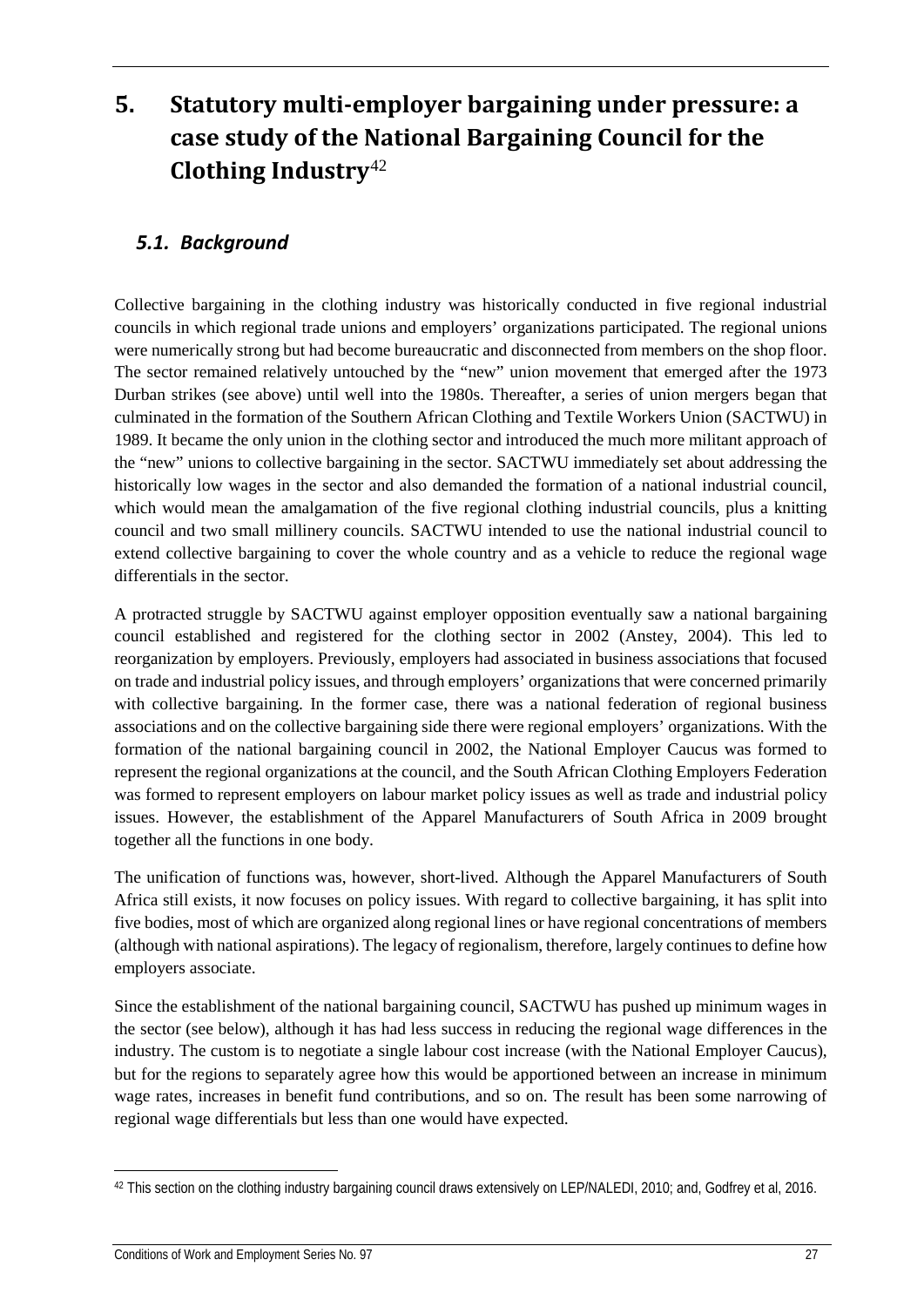## <span id="page-32-0"></span>*5.2. Declining employment and informalization*

The bargaining council has produced a set of collective agreements that covers the clothing sector nationally: one agreement covers specified "metropolitan areas" (mostly the areas covered by the old regional industrial councils); one agreement covers certain non-metropolitan areas;<sup>[43](#page-32-1)</sup> and one agreement covers certain "country" areas. The agreements, which set minimum wage levels and other conditions of work as well as provide for a sick benefit fund and a provident fund in certain regions, are extended so that together they cover the entire country.

The establishment of SACTWU and the national bargaining council, and the rise in wages in the clothing sector, ran parallel with changes to trade policy. First, import tariffs on clothing were reduced steeply over a seven year period starting in the mid-1990s, ending at 40 per cent. By the early 2000s, very large quantities of cheap clothing were being imported, mainly from China. The impact of the rise in cheap imported clothing was compounded by illegal imports. South African clothing manufacturers were, therefore, faced with a shrinking share of the local market at the same time that their labour costs were rising rapidly (Hirschsohn et al, 2000: 118-120; Gibbon, 2002: 16).

The result of the intersecting processes outlined above was rapid informalization of employment, i.e. a decline in employment in formal clothing firms and a rise in informal employment, particularly at small cut, make and trim operations.[44](#page-32-2)



### **Graph 1. Formal and informal employment: Wearing apparel: 1970-2010**

(Source: Productivity SA/Quantec; reproduced from Godfrey et al, 2016)

<span id="page-32-1"></span><sup>&</sup>lt;sup>43</sup> The agreement for non-metropolitan areas covers the areas that were previously outside the scope of the regional industrial councils (mainly rural areas and small towns).

<span id="page-32-2"></span><sup>44</sup> We define formal employment as workers who are employed at a firm that is registered with the bargaining council (and the workers are therefore also registered).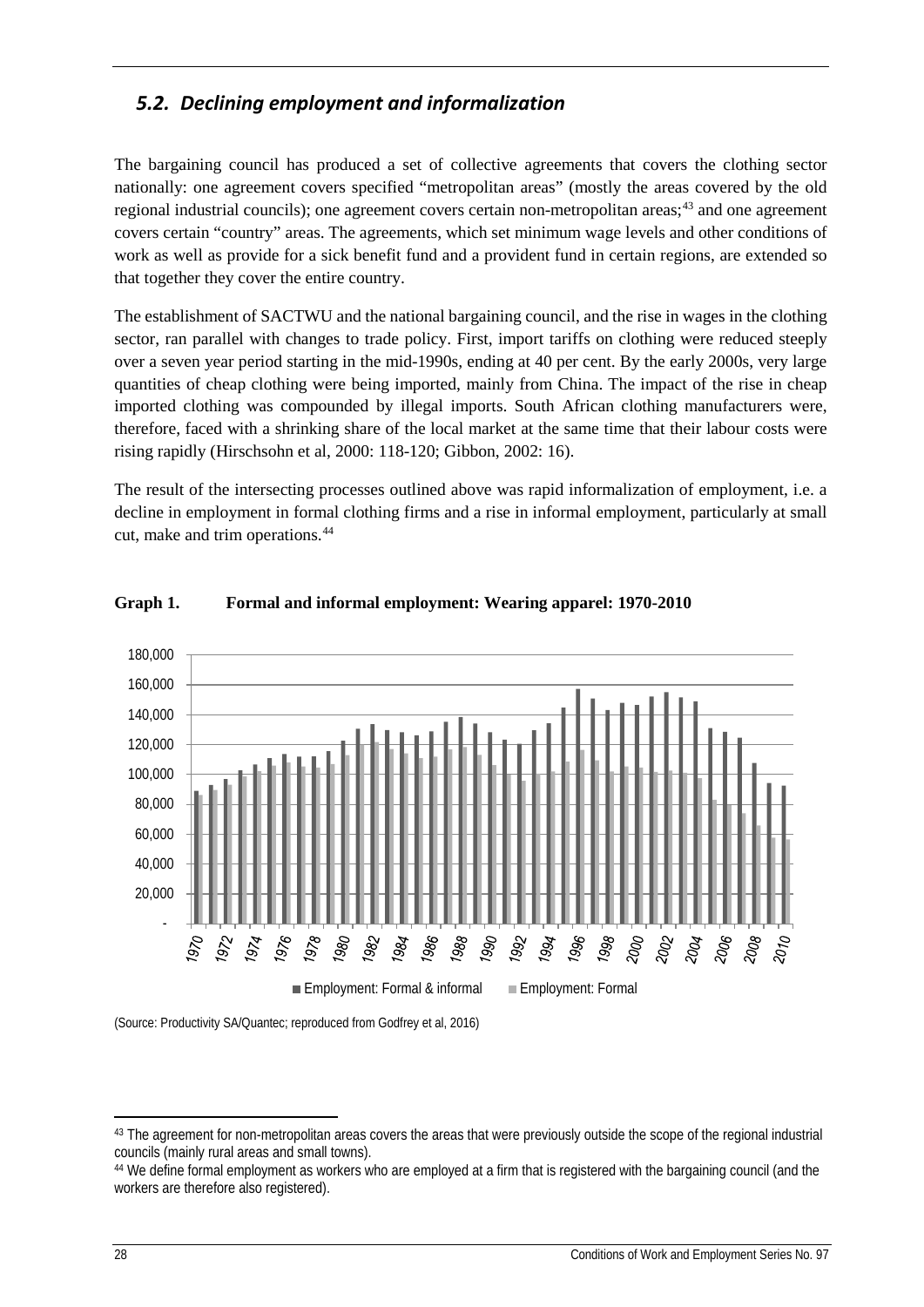Graph 1 (above) displays the steady rise in informal employment from the late 1980s, when SACTWU was established, through to 1996, when tariffs began to decline. Formal employment decreased slowly from 1996 until 2004, after which it dropped sharply, while informal employment increased and then remained high across this period through to 2010.

It is important to emphasize that although firms that are not registered at the bargaining council are classified as "informal", this does not mean that they are producing clothes for "informal" outlets. In fact, through intermediaries such as design houses, many of these small informal firms are supplying the formal retail sector, even some of the major South African retailers. Informalization was, therefore, a low wage option for the industry in the face of rising bargaining council wages and a shrinking share of the local clothing market.

## <span id="page-33-0"></span>*5.3. Representativity, the extension of agreements and non-compliance*

Unlike many bargaining councils, where it is usually the trade union party that has low representativity (see above), in the clothing sector it is employers that are struggling with representativity. The union is comfortably representative but as at 2014 the employer parties employed only 50 per cent of the registered employees in the industry. The employer parties are, therefore, on the threshold for representativeness in the Act and the council's agreements have continued to be extended.

The extension of agreements is however being undermined by extremely high levels of non-compliance by registered firms (as opposed to the non-registration of firms discussed above, i.e. informalization) – see Table 7 below. Under the previous collective bargaining system (i.e. when there were regional industrial councils), most of the rural areas of the country were regulated by a wage determination (i.e. the predecessor of sectoral determinations – see above). Minimum wages rates set by the wage determination were much lower than the rates being set by collective bargaining in the regional industrial councils. Relocation to rural areas outside the scope of the regional industrial councils was, therefore, an option for firms that were struggling to comply with industrial council wage rates.[45](#page-33-1) 

This option was closed off by the establishment of the national bargaining council because its agreements are extended to cover the entire country (which led to the sectoral determination that had replaced the wage determination being withdrawn). All clothing manufacturers in the country are therefore covered by collective bargaining, and wage rates in the so-called "non-metropolitan areas" have risen steeply. Consequently, there has been an increase in the number of registered clothing manufacturers in "nonmetropolitan areas" not complying with the bargaining council agreement, in particular the prescribed minimum wage rates.[46](#page-33-2)

<span id="page-33-1"></span><sup>45</sup> Godfrey, 2013: 169-173.

<span id="page-33-2"></span><sup>46</sup> LEP/NALEDI, 2010: 155.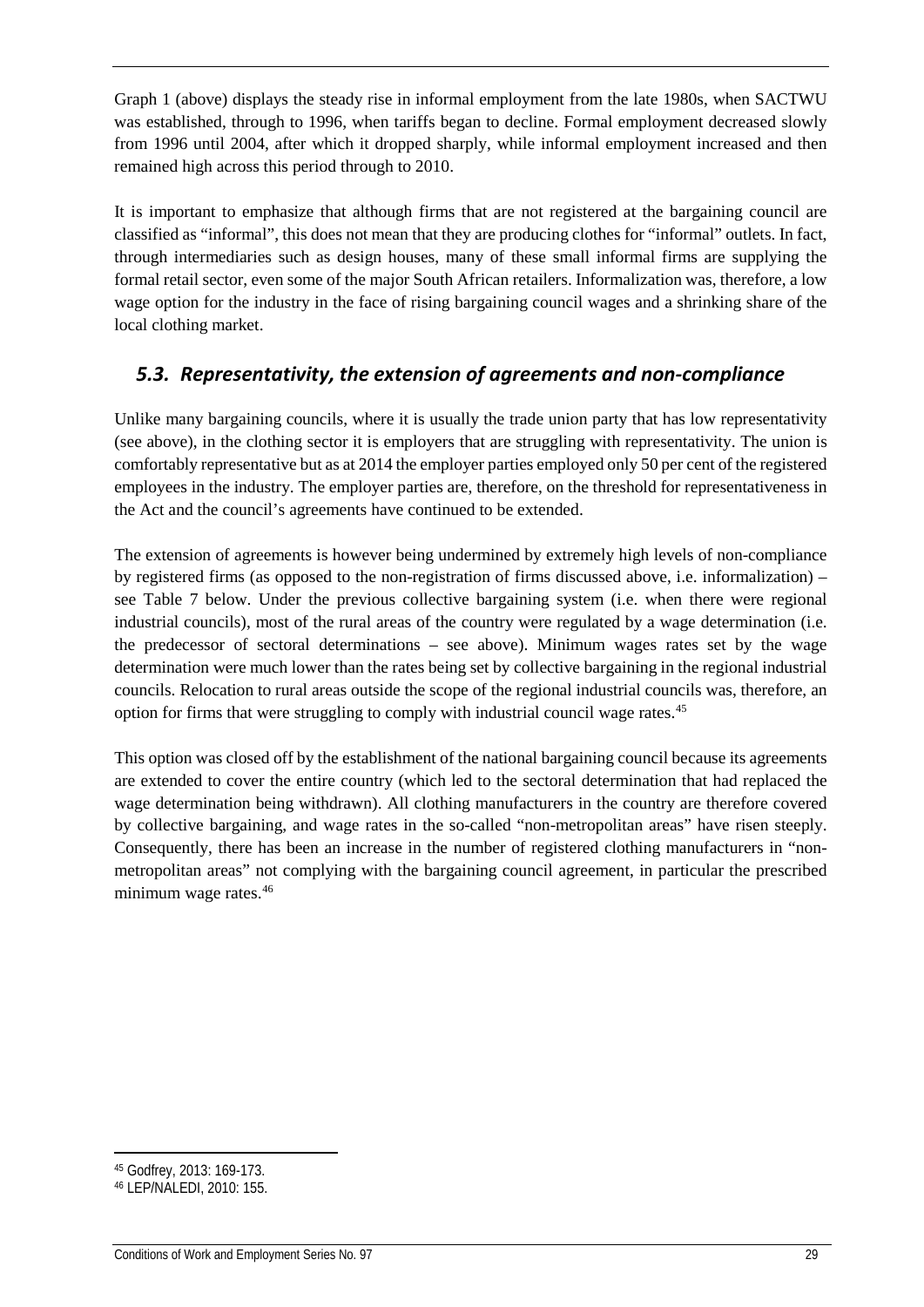|                        |           | Registered<br>employers | Known<br>unregistered<br>employers | Total<br>employers | Non-compliant<br>employers | % non-compliant<br>employers |
|------------------------|-----------|-------------------------|------------------------------------|--------------------|----------------------------|------------------------------|
| Western Cape:          | Metro     | 269                     | 22                                 | 291                | 150                        | 51.55                        |
|                        | Non-Metro | 14                      |                                    | 15                 | 5                          | 33.33                        |
|                        | Sub-total | 283                     | 23                                 | 306                | 155                        | 50.65                        |
| Northern Areas:        | Metro     | 229                     | 15                                 | 244                | 47                         | 19.26                        |
|                        | Non-Metro | 118                     | 21                                 | 139                | 68                         | 48.92                        |
|                        | Sub-total | 347                     | 36                                 | 383                | 115                        | 30.03                        |
| KZN:                   | Metro     | 201                     | 163                                | 364                | 287                        | 78.85                        |
|                        | Non-Metro | 156                     | 30                                 | 186                | 99                         | 53.23                        |
|                        | Sub-total | 357                     | 193                                | 550                | 386                        | 70.18                        |
| Eastern Cape:          | Metro     | 12                      | 12                                 | 24                 | 12                         | 50.00                        |
|                        | Non-Metro |                         | 3                                  | $\overline{4}$     | 3                          | 75.00                        |
|                        | Sub-total | 13                      | 15                                 | 28                 | 15                         | 53.57                        |
| <b>TOTAL EMPLOYERS</b> |           | 1 000                   | 267                                | 1 2 6 7            | 671                        | 52.96                        |
| <b>TOTAL EMPLOYEES</b> |           | 59 609                  | 9654                               | 69 263             | 18 248                     | 26.35                        |
| September 2004         |           |                         |                                    |                    |                            |                              |
| Total employers        |           | 1 0 9 2                 | 321                                | 1 4 1 3            | 1 0 1 0                    | 71.48                        |
| Total employees        |           | 99 373                  | 30 549                             | 129 922            | 67 110                     | 51.65                        |

### **Table 7. National Clothing Industry Bargaining Council: Registration and non-compliance (August 2009)**

Source: Documentation for the Seventh Annual General Meeting of the National Bargaining Council for the Clothing Industry (15 October 2009).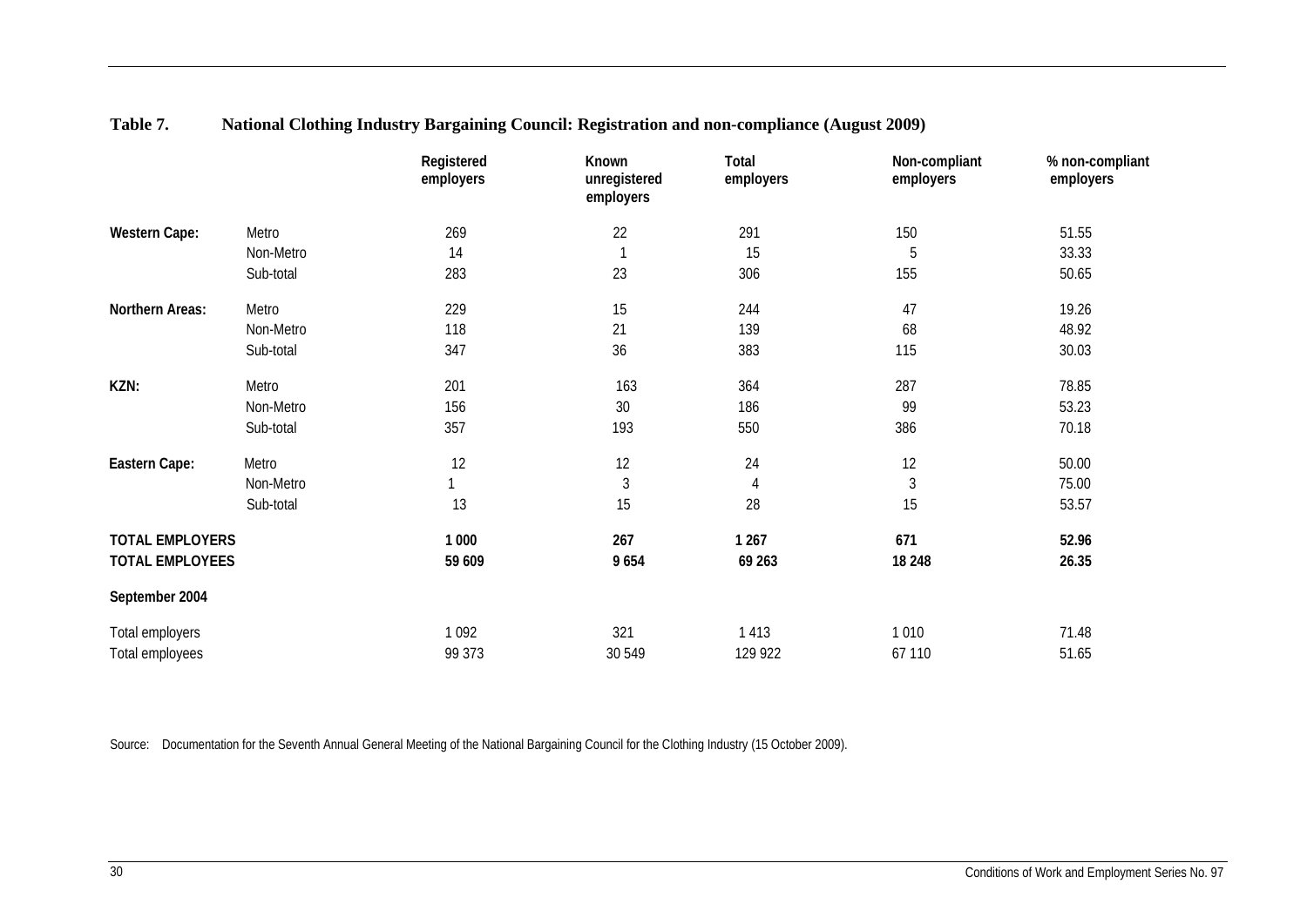Table 7 displays data on employers and employees in the clothing industry as at August 2009, with comparator total figures for September 2004 at the bottom of the table. The figures in the table are remarkable. Non-compliant employers (including some unregistered non-compliant employers) make up just more than half of all known employers in the industry. It is likely that this figure would be much higher if all unregistered firms were included (i.e. known and unknown). The non-compliant firms employ just over a quarter of all known workers in the industry, which indicates that the non-compliant firms are predominantly small.

The comparison with figures for September 2004 is also noteworthy. First, the comparison shows that compliance has actually improved over the five year period, dropping from 71 per cent of employers being non-compliant to 53 per cent, with an even larger decline for workers employed at these firms. However, the improvement in compliance has to be assessed against a massive shrinking of the industry: the number of known firms dropped by 146 (10.3 per cent) and all known employment dropped by 60,686 (46.7 per cent).

The high level of non-compliance poses two threats to the national bargaining council. First, noncompliance (together with significant non-registration of firms) undermines the main function of a bargaining council, namely to provide a floor of labour costs for all firms in a sector. Once this floor is eroded it places pressure on the ability of compliant firms to remain compliant. Over time, compliant firms will start cutting corners or increasingly outsource operations to non-compliant firms to cut costs. The bargaining council will, therefore, slowly disintegrate. The second threat is that registered noncompliant firms are, almost by definition, not members of the party employers' organizations. As the number of number of registered non-compliant firms increases, so does the unrepresentativeness of the employers' organizations on the council. This will threaten the ability of the council to get its agreements extended by the Minister. At the moment, this does not appear to be a major concern of the clothing bargaining council but the situation is not healthy.

The solution to the problem is obviously for the employers' organizations that are party to the national bargaining council to recruit more members, in particular more small firms. But there is resistance to increasing the number of small members. It is argued by employers' organizations that the demands by small firms for services from the employers' organization would far outweigh the income from the subscriptions they would pay. Such firms have little or no management infrastructure and expertise to deal with labour relations matters, so they would make demands on employers' organizations, which are not well staffed to deal with a range of very basic matters (in particular, representation at conciliation and arbitration hearings in respect of disputes with individual workers). Furthermore, the employers' organizations believe their focus should be on issues such as trade policy, quotas and customs fraud. These are matters that the majority of their current members are concerned with but do not really interest small firms. It is, therefore, suggested that it would be better for very small firms to form their own association that is geared to deal with the types of problems that they face.

### <span id="page-35-0"></span>*5.4. Responding to non-compliance and informalization*

Late in the 2000s the very high level of non-compliance at the national bargaining council persuaded the parties to take extraordinary steps with regard to enforcement. The council appointed a dedicated National Compliance Manager and began to rigorously pursue non-compliant firms: of the 671 non-compliant employers in Table 7 above, compliance orders were issued against 661, and the council proceeded to get arbitration awards against 633 of these firms. The awards would have included orders for repayment of any amounts owing to workers for underpayment of wages, etc. as well as amounts owing to the bargaining council for levies and benefit fund contributions. Most of these awards were then submitted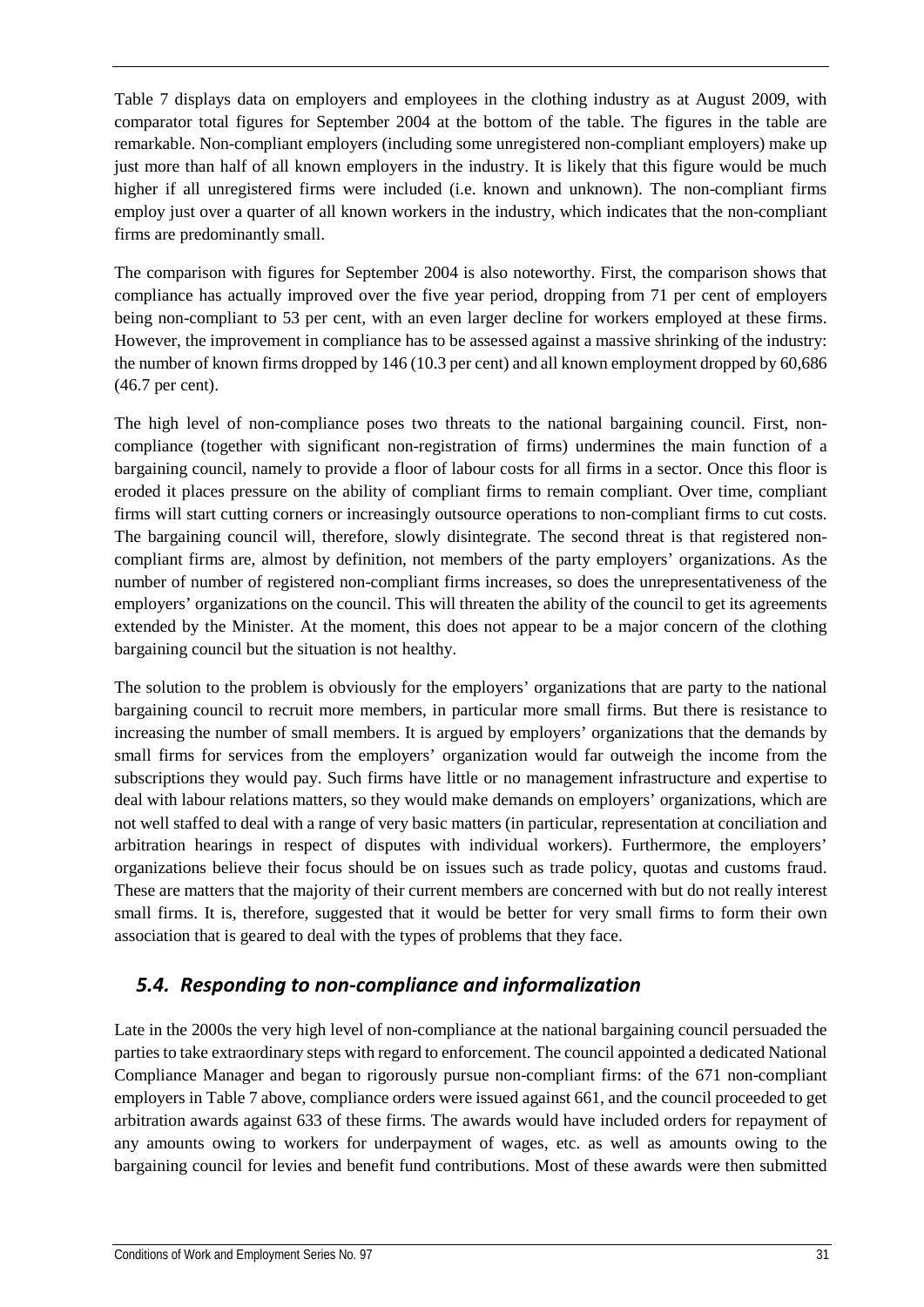to the Commission for Conciliation, Mediation and Arbitration (CCMA), which subsequently issued 419 warrants of execution for outstanding monies. The next step was to hand over the warrants to the sheriffs of the court for execution. Execution of these warrants was launched by the national bargaining council in the latter half of 2010 as a "compliance campaign".

The compliance campaign was heavily resisted when it arrived in Newcastle, a town with a large number of clothing firms run by Taiwanese and Chinese immigrants in the middle of the KwaZulu-Natal province. Although the press reports were often unreliable, it appears that the Newcastle Chinese Chamber of Commerce, which represents many of the Taiwanese and Chinese-owned clothing factories, coordinated a lock-out by about 100 of its members in protest against the bargaining council campaign. It was reported that up to 7,500 employees in Newcastle were locked out and could lose their jobs. The campaign, it was also alleged, would threaten between 20,000 to 25,000 jobs nationally. Provincial and national government ministers rushed in to try to broker a settlement. The clothing industry in Newcastle was in the national spotlight for three or four months while negotiations continued. In 2011 a settlement was reached that would allow for a phasing in of compliance with the bargaining council wage rates over about 18 months.

At the same time, five of the Newcastle clothing manufacturers and a newly-formed employers' organization (the United Clothing and Textile Association) initiated litigation against the Minister of Labour to challenge the extension of the bargaining council agreement to so-called non-parties. Ultimately, the plaintiffs won the case, although on a technicality, but it was largely a symbolic victory because by the time judgment was given a new agreement had been gazetted and extended (see further  $below).<sup>47</sup>$  $below).<sup>47</sup>$  $below).<sup>47</sup>$ 

The opposition that occurred in Newcastle highlighted the conundrum South Africa was in, with the allegation that improved wages and conditions are coming at the expense of rising unemployment. The issue was sharpened in the case of Newcastle because clothing manufacture is labour intensive and employs mainly African women (in an area where the unemployment rate for African women is extremely high). It came in the context of evidence that South Africa is de-industrializing, particularly at the labour intensive end of the manufacturing sector. Ultimately, the solution of an agreement to phase in compliance with the bargaining council wage rates was insufficient. While it might have looked good on paper, subsequent inspections found that many non-compliant clothing manufactures had not kept to the schedule for phasing in compliance. At present, there are still very high levels of non-compliance in areas like Newcastle.

Another avenue that the bargaining council has pursued to deal with the problem of non-compliance is to issue compliance certificate to firms after annual inspections. The intention has been to incentivize compliance by giving employers with a compliance certificate access to certain benefits or potential benefits. The most important potential benefits that hinge on having a compliance certificate were introduced by the Department of Trade and Industry in terms of the Industrial Policy Action Plan (Phase 2). Phase 1 of the plan had targeted the clothing and textile sector for support. In the second phase, this support was scaled up and broadened, which included the introduction in 2010 of the Clothing and Textile Competitiveness Programme (administered by the Industrial Development Corporation), an illegal import programme, and an innovation and technology programme (DTI, 2010: 35, 65-68). Accessing the substantial grants available in terms of the Production Incentive and Competitiveness Improvement Programme was dependent on a firm having a bargaining council compliance certificate.

<span id="page-36-0"></span><sup>47</sup> Valuline CC and others v Minister of Labour and others [2013] 6 BLLR 614 (KZP). The judgement was handed down in 2011.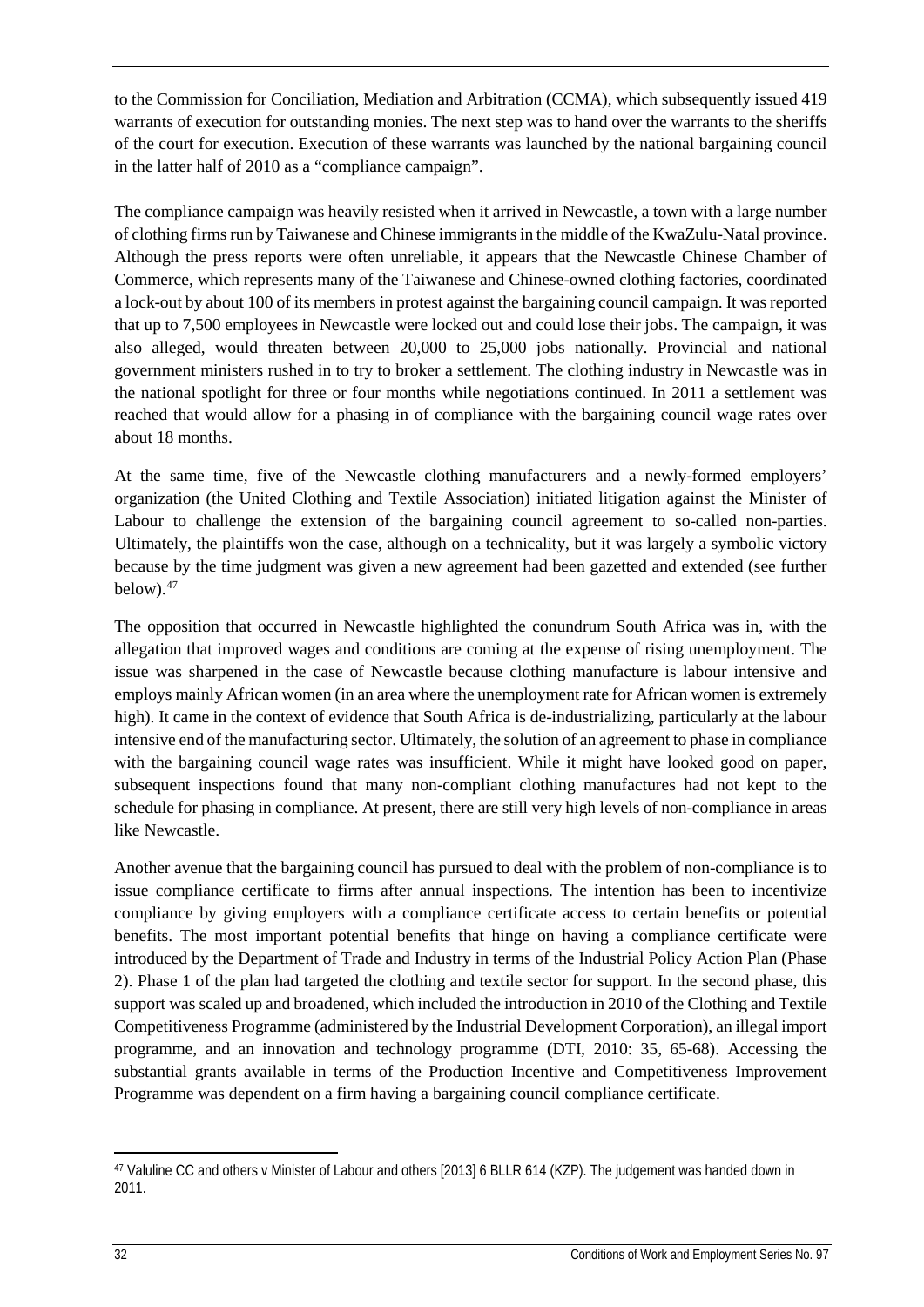In principle, the linking of compliance to certain services and benefits is a good idea, particularly those which offer the opportunity for firms to become internationally competitive. However, it is a doubleedged sword for those firms that are unable to comply because it could effectively condemn them to ongoing non-compliance or certain liquidation. In the context of high unemployment and deindustrialization, labour market and industrial policy should be coordinated to assist all firms to meet bargaining council wage rates. Though this is a difficult balancing act that would require some flexibility, the government, trade unions and manufacturers should be exploring options to facilitate this process. A national bargaining council provides a forum in which this can be done.

### <span id="page-37-0"></span>*5.5. Exemptions*

The other standard way of dealing with firms that find it difficult to comply with the standards set in a bargaining council agreement is the exemption system. It is interesting to note that the council's exemption system is being used and most firms that apply receive exemption. For the year ending 15 October 2009, at the time the compliance campaign was gaining momentum, the council received 457 applications for exemption, granted 374 of them (81.8 per cent) and refused 35 (7.7 per cent); the balance was still being processed.<sup>[48](#page-37-2)</sup> Only one refused application was taken on appeal to the independent exemptions board and it was granted. It, therefore, appears that the exemption system is working efficiently and has legitimacy in the eyes of many employers.

The above raises the obvious question of why more non-compliant firms are not applying for exemptions. In particular, it is puzzling why there were only 73 applications in the KwaZulu-Natal province, which houses a large part of the clothing industry and where non-compliance is particularly high. The logical inference is that some clothing manufacturers simply prefer to risk non-compliance rather than engage with the bargaining council via the exemption system, which would require them to disclose financial information.

## <span id="page-37-1"></span>*5.6. Accommodating small firms*

Most of the non-compliant and informal firms are small. The bargaining council has tried to accommodate the sorts of problems that small firms face in the sector, particularly the problems faced by small cut, make and trim firms, which are essentially sub-contractors to manufacturers or to intermediaries (such as design houses). However, there are still some regional differences in this regard. For example, in the Western Cape firms with five or less employees are exempt from all provisions of the agreement. This provision is not replicated in any of the other metropolitan agreements or in the non-metropolitan agreement.

The second provision is also applicable only in the Western Cape, and although it is not specific to small firms, it is mainly used by small firms, where the relationship between employer and employees is generally quite close. Clause 19(b) of the agreement states that if there is consensus at a firm regarding flexible arrangements (e.g. flexibility around working time or weekend work), then the firm does not need to apply for an exemption to depart from the council's agreement. Instead, the firm can simply register the firm-level agreement with the bargaining council and then implement the relevant arrangement. As noted, this is particularly useful for small firms at which it is usually easy to get agreement on such issues.<sup>[49](#page-37-3)</sup> Importantly, the provision is applicable to members of the Western Cape employers'

<span id="page-37-2"></span>l <sup>48</sup> The success rate for exemption applications compares favourably with the rates Godfrey et al (2006: 70-71) found at 17 councils in 2000, 2002 and 2004.

<span id="page-37-3"></span><sup>&</sup>lt;sup>49</sup> This does not mean that it is not used by large firms. In fact, one of the reasons behind the introduction of the clause was that the union were reluctant to grant exemptions to large firms on certain issues because this would be seen as setting a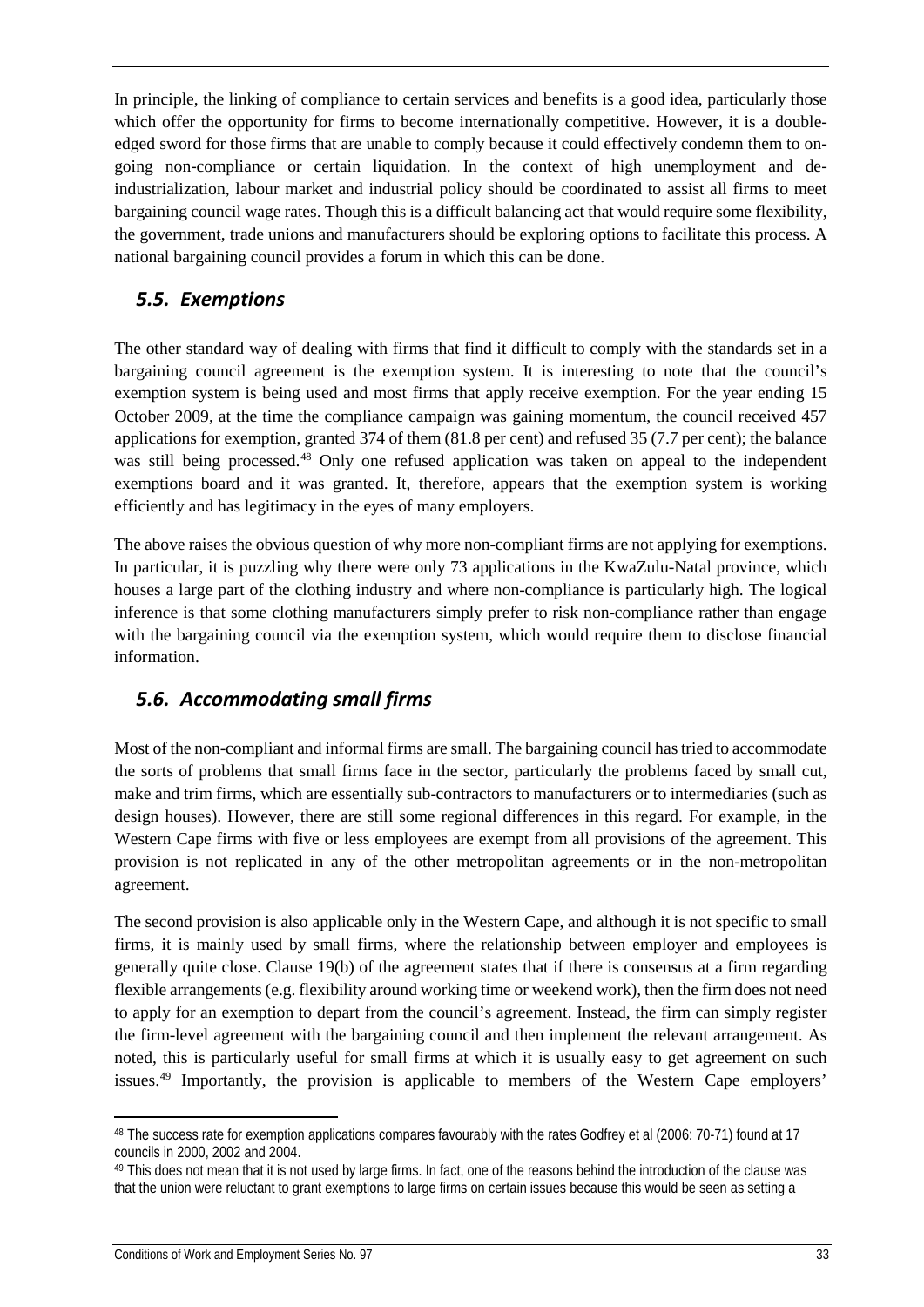organization only: the aim is therefore to incentivise firms to join the employers' organization, and thereby raise representativity and strengthen the bargaining council, by allowing certain flexible work arrangements to be negotiated at the level of the firm.

The clause, however, seems to have created something of a division between employers who have invested time and effort in improving the relationship at their enterprises and those that have a poor relationship. The former are much more likely to secure agreements in terms of clause 19(b) than those firms where there is a bad relationship between management and shop stewards. The latter employers have exerted pressure to remove the requirement that there needs to be an agreement to obtain flexibility. The trade union is unsympathetic even though it has acknowledged that higher productivity and greater efficiency are essential if the industry is to survive. The trade union has also asserted that high absenteeism must be addressed, but in doing so will not allow management complete freedom to introduce working arrangements that might undermine the standards in the bargaining council agreement.

precedent in the industry. Clause 19(b) was a way of providing firms with flexibility and avoiding the problem of setting precedents.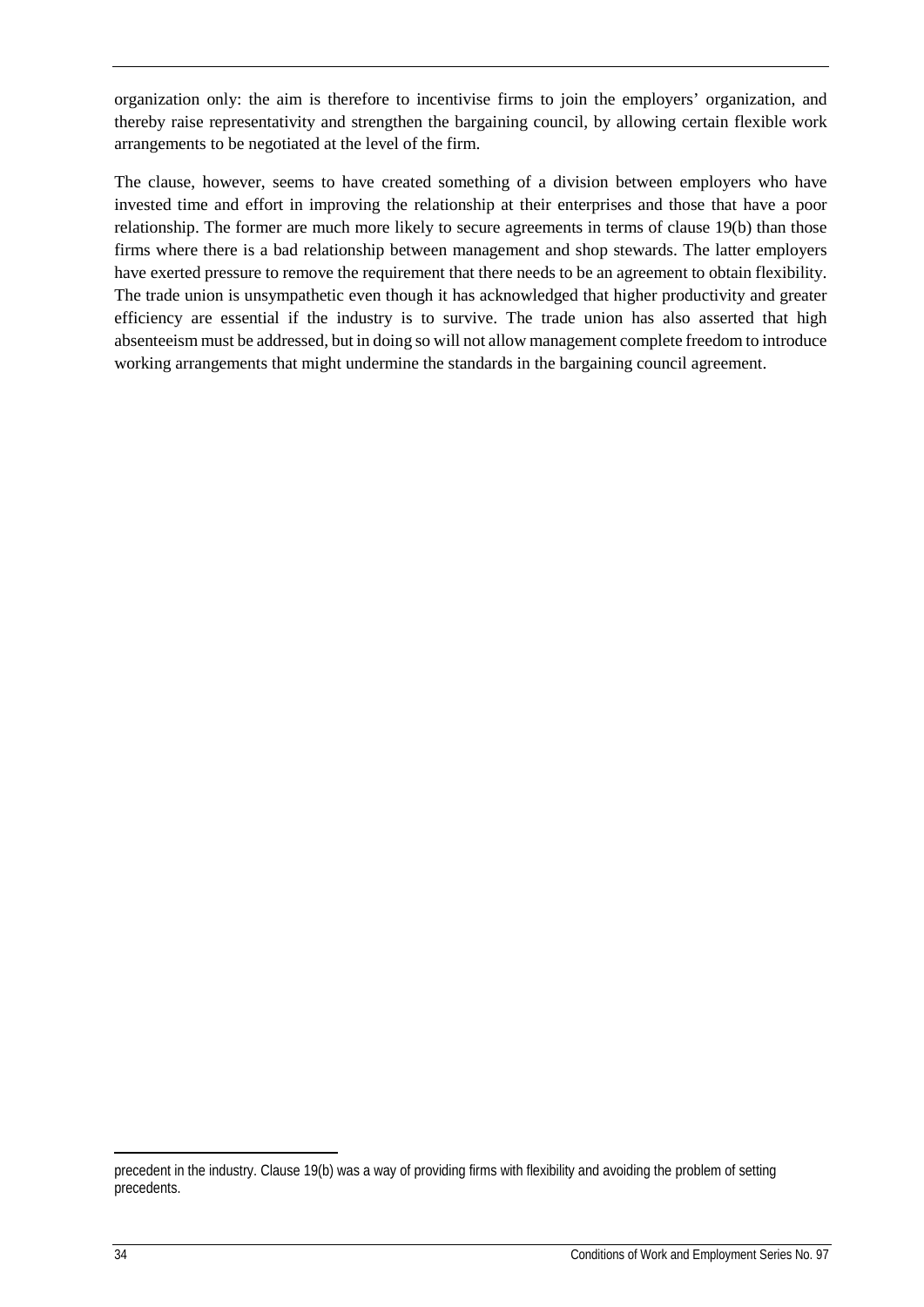## <span id="page-39-0"></span>**6. Conclusion: On-going challenges to multi-employer bargaining**

The post-1994 ANC led government is strongly committed to multi-employer bargaining at the sectoral level, both as a vehicle for the management of labour relations and as a key part of the system of labour market regulation. The government, however, faces serious structural pressures, primarily in the form of slow economic growth and persistently high unemployment. It must also contend with continual lobbying and litigation from small business groupings and free market adherents. Furthermore, it has to take account of how changes in employment arrangements and the labour market are impacting on trade union organization and representativity. A further factor the government is grappling with is the impact that the national minimum wage, due to be introduced in May 2018, will have on the bargaining council system.

The most visible threat to bargaining councils is the spate of litigation in recent years challenging the extension of bargaining council agreements. One such challenge was to the extension of the main agreement of the National Bargaining Council for the Clothing Industry;<sup>[50](#page-39-1)</sup> it came from five small clothing firms and a newly-established employers' organization representing mainly non-compliant firms. Although the challenge was successful, the judgment was based on a technicality and therefore did not set a legal precedent that would undermine the extension of agreements. It also had little practical effect because by the time the judgment was delivered, a new collective agreement had been negotiated and extended.

The Metal and Engineering Industry Bargaining Council's (MEIBC), which is the largest multi-employer bargaining structure in the country, has been a site of on-going contestation. Two cases have challenged the extension of the MEIBC's agreements. The plaintiff in both cases was the National Employers' Association of South Africa (NEASA), which represents mainly small businesses across a number of sectors. NEASA is a party to the MEIBC but appears to be opposed in principle to multi-employer bargaining and has arguably joined the MEIBC in order to cause its collapse. The first case was directed against the Minister's decision to extend an agreement on the grounds that certain procedural grounds in section 32 of the *Labour Relations Act* had not been complied with, and that the meeting at which the MEIBC resolved to request the Minister to extend the agreement was not properly constituted.<sup>[51](#page-39-2)</sup> NEASA was unsuccessful but launched a second case against the MEIBC's request to the Minister to extend a subsequent agreement.<sup>[52](#page-39-3)</sup> The grounds again related to the validity of the meeting at which the decision was taken to request the Minister to extend the agreement. NEASA was again unsuccessful but it is likely that it will continue to try to oppose the extension of the MEIBC's agreements.

The fourth case was the most important.<sup>[53](#page-39-4)</sup> The plaintiff, the Free Market Foundation (FMF), claimed on a number of grounds that certain parts of section 32 of the Labour Relations Act be declared unconstitutional. One objective of the FMF was to remove Minister's discretion to extend a bargaining council agreement if the parties are not representative, i.e. they are only 'sufficiently representative'. A related objective was to remove the provision for the automatic extension of bargaining council agreements reached by representative parties and allow the Minister a discretion in this regard (Du Toit, 2014: 2642-2644). The High Court, however, decided against the FMF.<sup>[54](#page-39-5)</sup>

<span id="page-39-1"></span><sup>50</sup> Valuline CC v Minister of Labour [2013] 6 BLLR 614 (KZP).

<span id="page-39-2"></span><sup>51</sup> NEASA v Minister of Labour [2012] 2 BLLR 198 (LC).

<span id="page-39-3"></span><sup>52</sup> NEASA v MEIBC [2015] 2 BLLR 157 (LC).

<span id="page-39-4"></span><sup>53</sup> Free Market Foundation v Minister of Labour and others [2016] 8 BLLR 805 (HC).

<span id="page-39-5"></span><sup>54</sup> Free Market Foundation v Minister of Labour and Others (2016) 37 ILJ 1638 (GP).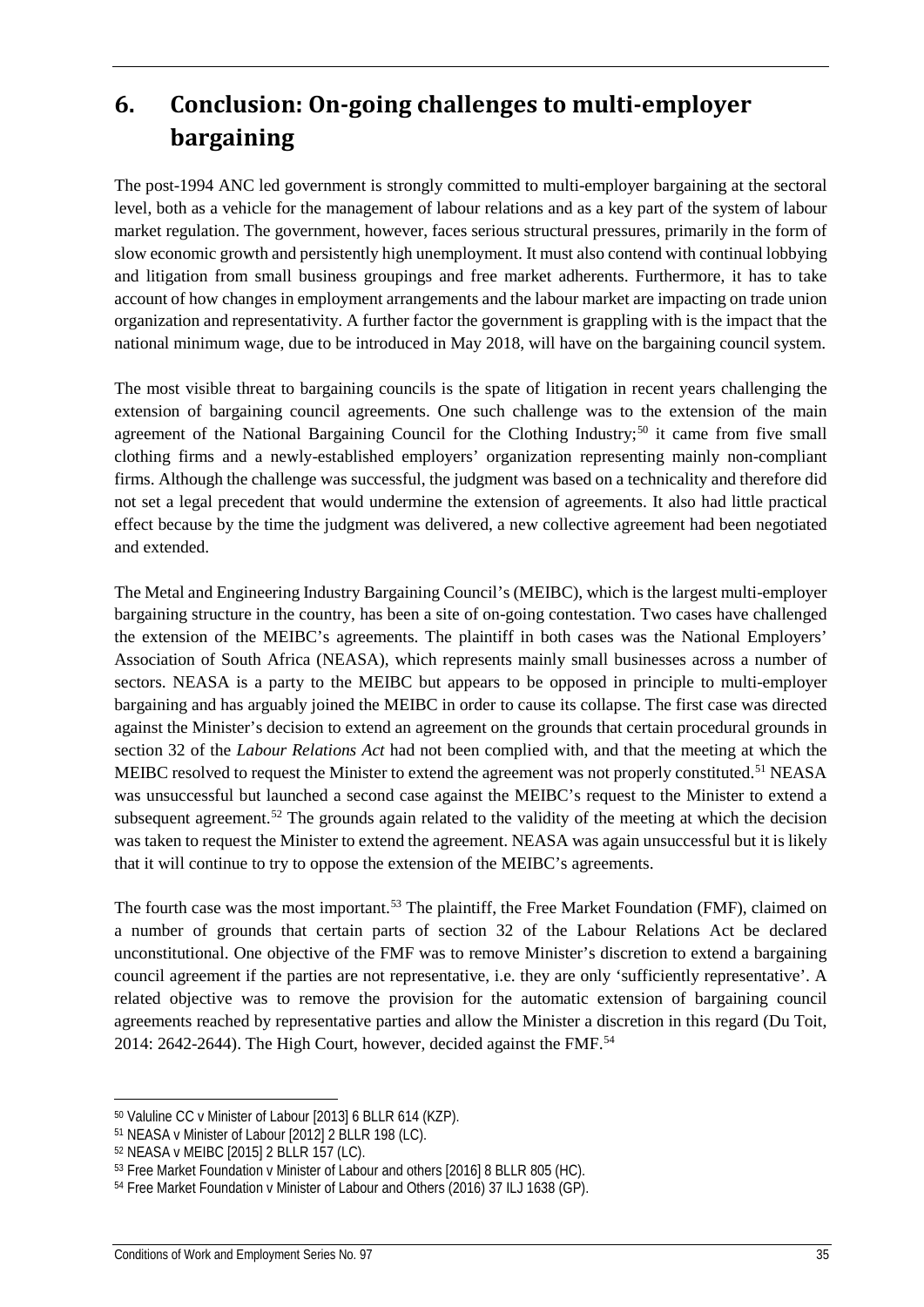It does not appear that the litigation is part of a groundswell of opposition by employers to the bargaining council system, which was to some extent the case in the early 1980s. Instead, it seems to be a strategy spearheaded by relatively small but active groups of employers opposed to all forms of labour market regulation. As Table 2 (above) shows, overall employer representativity in the bargaining council system remains relatively healthy: in 2004, party firms employed 63 per cent of all registered workers and in 2014 they employed 62.9 per cent of all registered workers. Most of these employers are relatively small, which contradicts the allegations made that the bargaining council system is stifling small businesses. A large number of employers therefore remain supportive of the bargaining council system, not least because the extension of agreements applies minimum wages and a floor of conditions of employment to their competitors.

The free market adherents that are leading the attack on the extension of bargaining council agreements have provided very little empirical data to support their claims that the bargaining council system has a negative impact on the labour market. This is unfortunate: the high unemployment rate in South Africa demands a vigorous debate about the relationship between labour rights, industrial development and employment, but to date it has been strong on rhetoric and weak on evidence. The research that has been done on the impact of the extension of bargaining council agreements on employment is inconclusive. While some researchers have made claims that the extension of bargaining council agreements has a major negative impact on employment, they do not provide a measure to support their claims. Other researchers, who have factored in the number of workers covered by extended bargaining council agreements, find that there is an extremely small negative impact, i.e. 0.4 per cent.<sup>[55](#page-40-0)</sup>

It is the structural factors, therefore, that pose the most serious threat to multi-employer bargaining at the sector level, as one sees in the case study of the national bargaining council in the clothing industry. Continuing high unemployment, the growing number of small informal firms that do not register with bargaining councils, and declining trade union representativeness in the private sector, are putting constant pressure on the bargaining council system, in particular the extension of bargaining council agreements. These structural factors arguably create the pressures within the system that have emboldened free market adherents and motivated the spate of legal challenges. Furthermore, they point to a wider range of challenges facing industrial relations in South Africa, which have bearing on multiemployer bargaining, including the increase in the number of workers who are not protected by labour legislation or represented by trade unions (i.e. informal workers), the disarray in the labour movement and the representational gap that has grown between trade union leadership and members, the rise in strike violence, and the symbiosis between labour demands and wider anger with inequality and poverty.

Many of these challenges arguably came to a head in 2012 when 34 striking mine workers were shot by police at Marikana. This signalled a watershed in contemporary South African labour relations that compelled a re-evaluation of the current legal framework and traditional industrial relations institutions. This has prompted some scholars to ask whether the framework and institutions are capable of containing the pressures currently being generated in and around the arena of work (Webster, 2015; and Chinguno 2013). What is needed in this context are new forms of organization and innovative institutions that go beyond the traditional. Multi-employer bargaining still has a role to play, but will be subject to immense pressures in the years to come. Thus, multi-employer bargaining will need to adapt if it is to survive.

<span id="page-40-0"></span><sup>55</sup> See Godfrey et al, 2010: 165-187 for an overview of the research.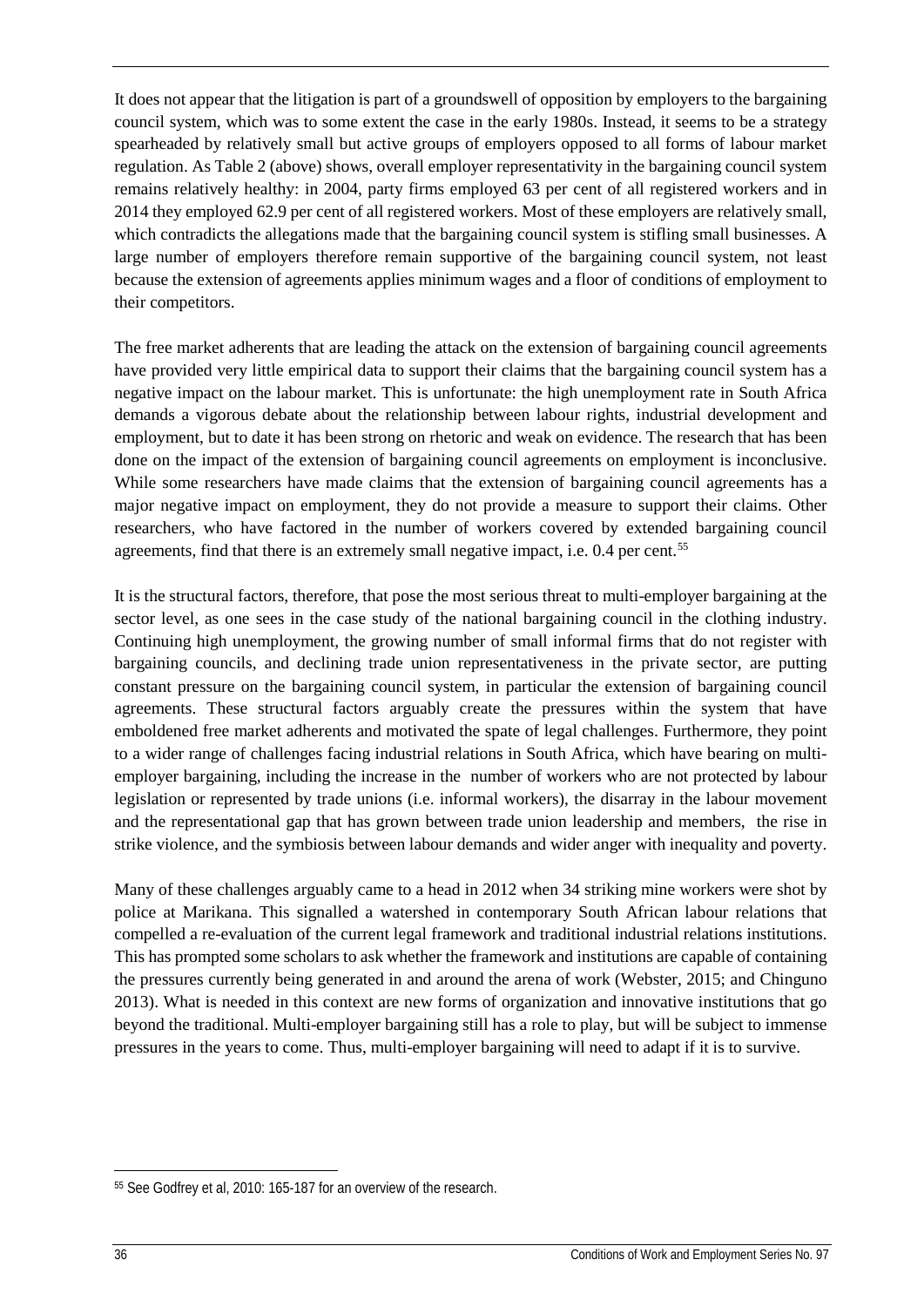## <span id="page-41-0"></span>**Bibliography**

- Anstey, M. 2004. "National bargaining in South Africa's clothing manufacturing industry: Problems and prospects of multi-employer bargaining in an industry under siege", in *Industrial Law Journal*, Vol. 25, Oct, pp.1829-1854.
- Anstey, M. 2006. "Forming, storming, norming and performing: Transformation of labour relations in the South African automobile industry", in *South African Journal of Labour Relations,*30, pp. 6 - 29.
- Chamber of Mines/National Union of Mineworkers. 2004. "Joint Investigation by the Chamber of Mines and the National Union of Mineworkers in the Various Bargaining Options." Unpublished report compiled by the Chamber of Mines and the National Union of Mineworkers (Johannesburg).
- Chinguno, C. 2013. "Marikana and the post-apartheid workplace order", Working Paper 1. SWOP Sociology, Work and Development Institute, University of the Witwatersrand.
- DTI (Department of Trade and Industry). 2010. 2010/11 2012/13 Industrial Policy Action Plan: Feb. 2010.
- Dukes, R. 2011. "Hugo Sinzheimer and the Constitutional Function of Labour Law", in G Davidov and B Langille (eds.) The Idea of Labour Law. Oxford University Press: Oxford.
- Du Toit, D. et al.1995. "Protecting Workers or Stifling Enterprise?" Industrial Councils and Small Business. Butterworths: Durban.
- Du Toit, D. 2014. "The Extension of Bargaining council Agreements: Do the Amendments Address the Constitutional Challenge?", in *Industrial Law Journal*, Vol. 35 (Oct), pp. 2637-2672.
- Du Toit, D et al. 2015. *Labour Relations Law: A comprehensive guide (6th edition).* LexisNexis: Durban.
- Explanatory Memorandum (Explanatory Memorandum to the Draft Negotiating Document in the form of a Labour Relations Bill). 1995. Government Notice 97 in Government Gazette 16259 of 10 Feb. 1995.
- Fourie F and A Kerr. 2017. Informal sector employment creation South Africa: What can the SESE enterprise survey tell us? Research Project on Employment, Income Distribution and Inclusive Growth (REDI3X3), University of Cape Town.
- Godfrey, S. 1992. "Industrial Council Digest." Industrial Relations Project, University of Cape Town.
- Godfrey, S.; Maree, J.; and Theron, J. 2006. "Conditions of Employment and Small Business: Coverage, Compliance and Exemptions." Development Policy Research Unit, Working Paper No. 06/106, University of Cape Town.
- Godfrey, S.; Theron, J.; and Visser, M. 2007. "The State of Collective Bargaining in South Africa: An Empirical and Conceptual study of Collective Bargaining." Development Policy Research Unit, Working Paper No. 07/130, University of Cape Town.
- Godfrey, S. et. al. 2010. "Collective Bargaining in South Africa: Past, present and future?" Juta: Cape Town.
- Godfrey, S. 2013. A study of changes and continuities in the organization and regulation of work with an empirical examination of the South African and Lesotho clothing/retail value chain. Thesis presented in the degree of Doctor of Philosophy, Department of Sociology, University of Cape Town.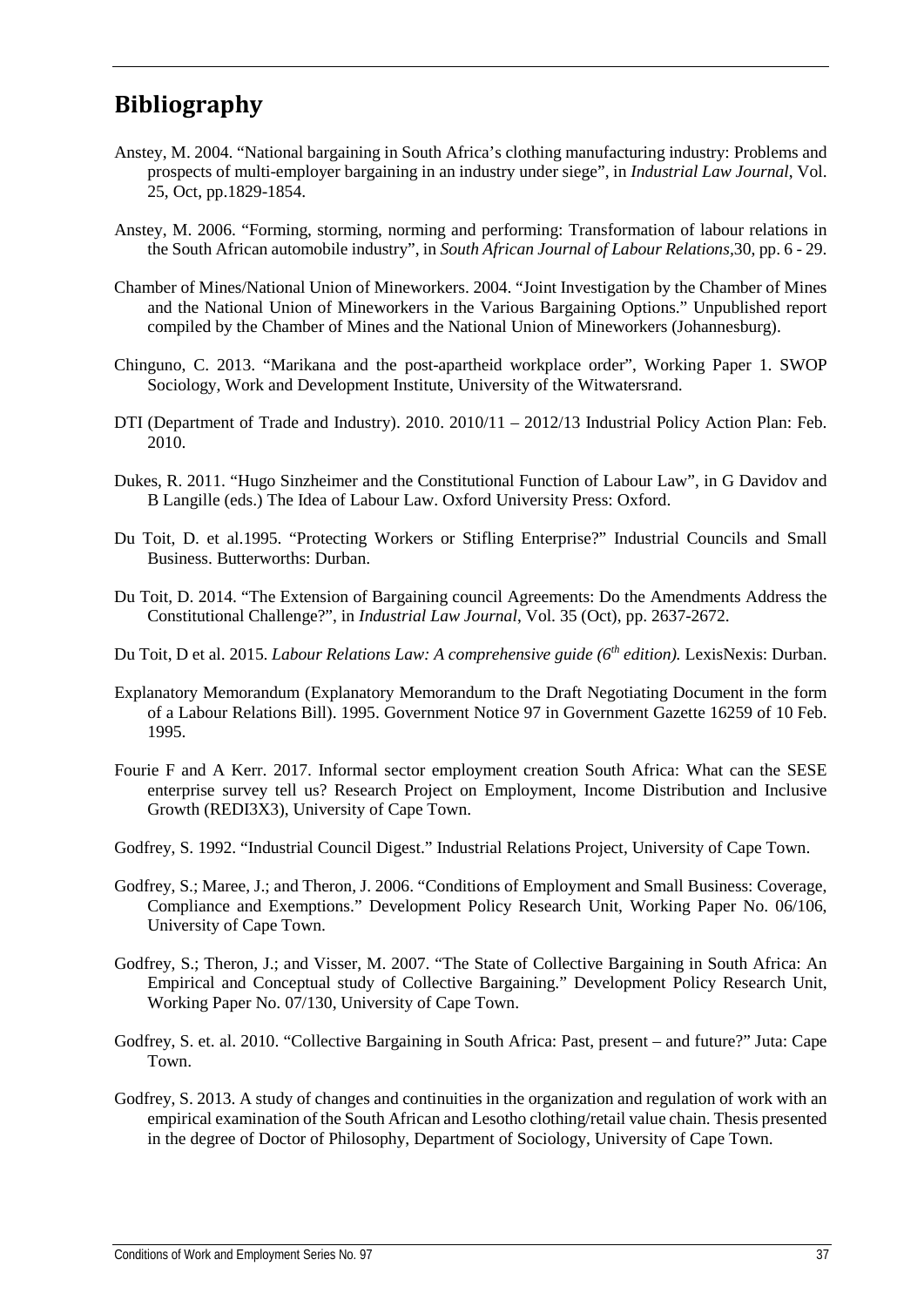- Godfrey, S.; Elsley, T.; Taal, M. 2016. "Sectoral collective bargaining, productivity and competitiveness in South Africa's clothing value chain: Manufacturers between a rock and a hard place." Report commissioned by the International Labour Organization.
- Godfrey, S. 2016. "Contested terrain: The extension of multi-employer collective agreements in South Africa." Report commissioned by the International Labour Organization.
- Holtzhausen, M. and Mischke, C. 2004. "Bargaining councils in other sectors of the South African Economy", unpublished report entitled Joint Investigation by the Chamber of Mines and the National Union of Mineworkers in the Various Bargaining Options.
- LEP/NALEDI (Labour and Enterprise Policy Research Group/National Labour and Economic Development Institute). 2010. "Support for Bargaining Councils and Centralised Bargaining." Unpublished report submitted to the Commission for Conciliation, Mediation and Arbitration.
- Statistics SA. 2014. "Quarterly Labour Force Survey, 3<sup>rd</sup> quarter."
- Theron, J.; Godfrey, S.; and Fergus, E. 2015. "Organizational and Collective Bargaining Rights through the lens of Marikana." Industrial Law Journal, Vol. 36 (April).
- Tridevworx. 2014. "Analysis of the Effectiveness of the Bargaining Council Exemption System." Unpublished report submitted to the Department of Labour.
- Webster, E. 1978. "Editorial Comment", in *Essays in South African Labour History (Ed.)*. Johannesburg: Ravan Press.
- Webster, E. 2015. "The shifting boundaries of industrial relations: Insights from South Africa." International Labour Review, Vol. 154 No. 1.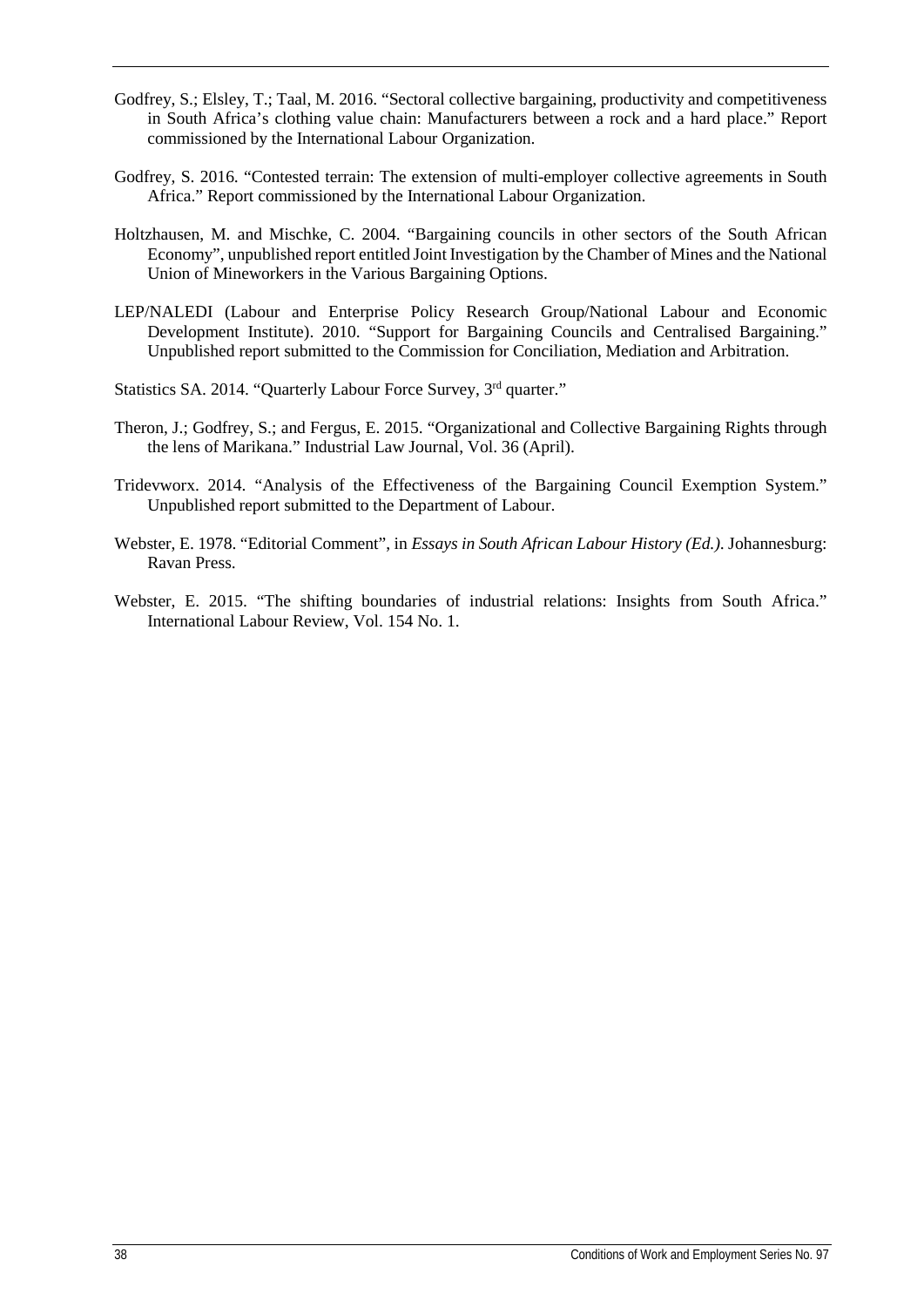## <span id="page-43-0"></span>**Conditions of Work and Employment Series**

- No. 1 Cuality of working life: A review on changes in work organization, conditions of employment and work-life arrangements (2003), by Howard Gospel
- No. 2 Sexual harassment at work: A review of preventive measures (2005), by Deirdre McCann
- No. 3 Statistics on working time arrangements based on time-use survey data (2003), by Andrew S. Harvey, Jonathan Gershuny, Kimberly Fisher & Ather Akbari
- No. 4 The definition, classification and measurement of working time arrangements (2003), by David Bell & Peter Elias
- No. 5 Reconciling work and family: Issues and policies in Japan (2003), by Masahiro Abe, Chizuka Hamamoto & Shigeto Tanaka
- No. 6 Reconciling work and family: Issues and policies in the Republic of Korea (2004), by Tae-Hong Kim & Hye-Kyung Kim
- No. 7 Domestic work, conditions of work and employment: A legal perspective (2003), by José Maria Ramirez-Machado
- No. 8 Reconciling work and family: Issues and policies in Brazil (2004), by Bila Sorj
- No. 9 Employment conditions in an ageing world: Meeting the working time challenge (2004), by Annie Jolivet & Sangheon Lee
- No. 10 Designing programmes to improve working and employment conditions in the informal economy: A literature review (2004), by Dr. Richard D. Rinehart
- No. 11 Working time in transition: The dual task of standardization and flexibilization in China (2005), by Xiangquan Zeng, Liang Lu & Sa'ad Umar Idris
- No. 12 Compressed working weeks (2006), by Philip Tucker
- No. 13 Étude sur les temps de travail et l'organisation du travail: Le cas du Sénégal. Analyse juridique et enquête auprès des entreprises (2006), by Alfred Inis Ndiaye
- No. 14 Reconciling work and family: Issues and policies in Thailand (2006), by Kyoko Kusakabe
- No. 15 Conditions of work and employment for older workers in industrialized countries: Understanding the issues (2006), by N.S. Ghosheh Jr., Sangheon Lee & Deirdre McCann
- No. 16 Wage fixing in the informal economy: Evidence from Brazil, India, Indonesia and South Africa (2006) by Catherine Saget
- No. 18 Reconciling work and family: Issues and policies in Trinidad and Tobago (2008), by Rhoda Reddock & Yvonne Bobb-Smith
- No. 19 Minding the gaps: Non-regular employment and labour market segmentation in the Republic of Korea (2007) by Byung-Hee Lee & Sangheon Lee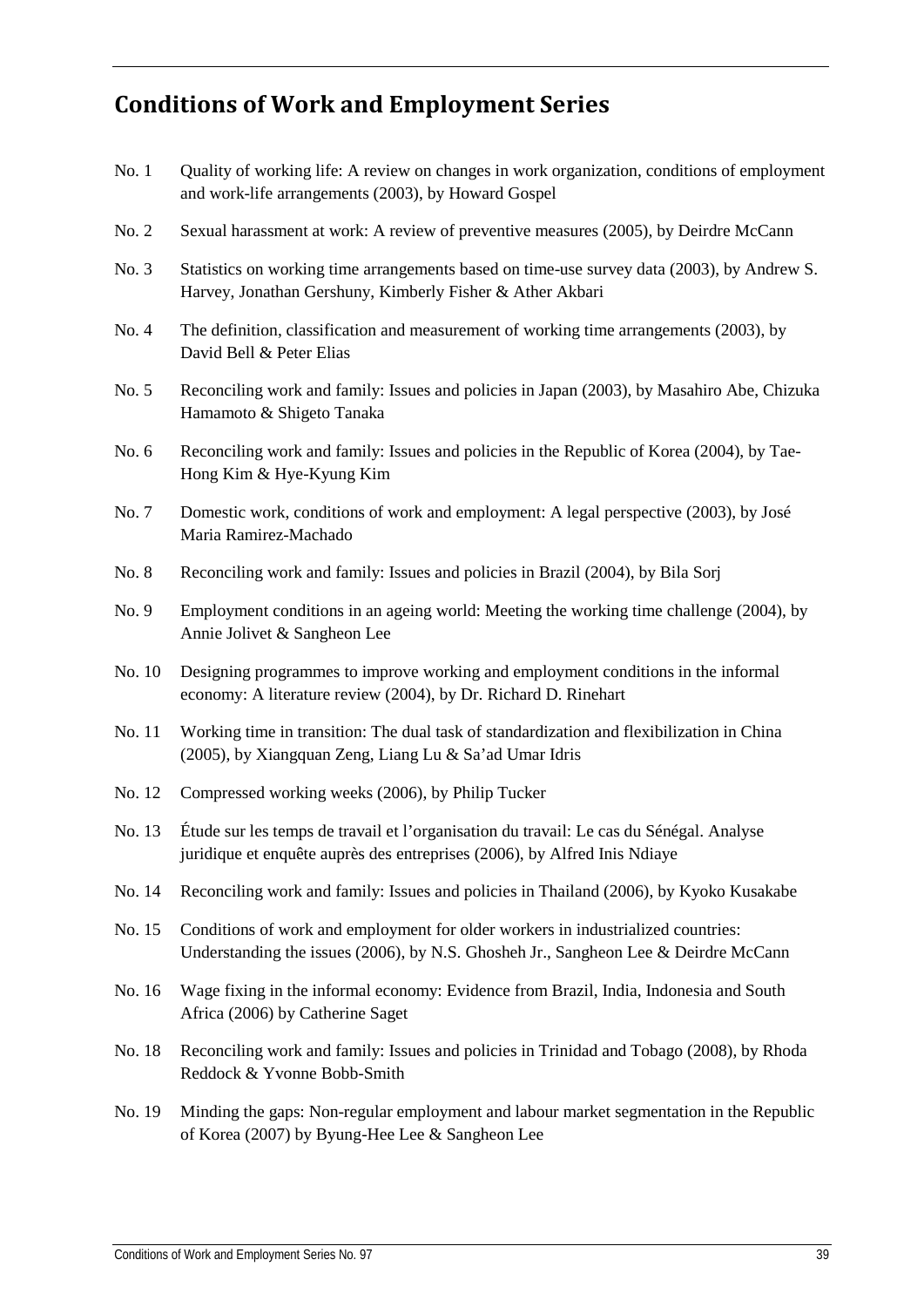- No. 20 Age discrimination and older workers: Theory and legislation in comparative context (2008), by Naj Ghosheh
- No. 21 Labour market regulation: Motives, measures, effects (2009), by Giuseppe Bertola
- No. 22 Reconciling work and family: Issues and policies in China (2009), by Liu Bohong, Zhang Yongying & Li Yani
- No. 23 Domestic work and domestic workers in Ghana: An overview of the legal regime and practice (2009), by Dzodzi Tsikata
- No. 24 A comparison of public and private sector earnings in Jordan (2010), by Christopher Dougherty
- No. 25 The German work-sharing scheme: An instrument for the crisis (2010), by Andreas Crimmann, Frank Weissner & Lutz Bellmann
- No. 26 Extending the coverage of minimum wages in India: Simulations from household data (2010), by Patrick Belser & Uma Rani
- No. 27 The legal regulation of working time in domestic work (2010), by Deirdre Mc Cann & Jill Murray
- No. 28 What do we know about low-wage work and low-wage workers (2011), by Damian Grimshaw
- No. 29 Estimating a living wage: a methodological review (2011), by Richard Anker
- No. 30 Measuring the economic and social value of domestic work: conceptual and methodological framework (2011), by Debbie Budlender
- No. 31 Working Time, Health, and Safety: a Research Synthesis Paper (2012), by Philip Tucker & Simon Folkard
- No. 32 The influence of working time arrangements on work-life integration or 'balance': A review of the international evidence (2012), by Colette Fagan, Clare Lyonette, Mark Smith & Abril Saldaña-Tejeda
- No. 33 The Effects of Working Time on Productivity and Firm Performance: a research synthesis paper (2012), by Lonnie Golden
- No. 34 Estudio sobre trabajo doméstico en Uruguay (2012), by Karina Batthyány
- No. 35 Why have wage shares fallen? A panel analysis of the determinants of functional income distribution (2012), by Engelbert Stockhammer
- No. 36 Wage-led or Profit-led Supply: Wages, Productivity and Investment (2012), by Servaas Storm & C.W.M. Naastepad
- No.  $37$  Financialisation and the requirements and potentials for wage-led recovery a review focussing on the G20 (2012), by Eckhard Hein & Matthias Mundt
- No. 38 Wage Protection Legislation in Africa (2012), by Naj Ghosheh
- No. 39 Income inequality as a cause of the Great Recession? A survey of current debates (2012), by Simon Sturn & Till van Treeck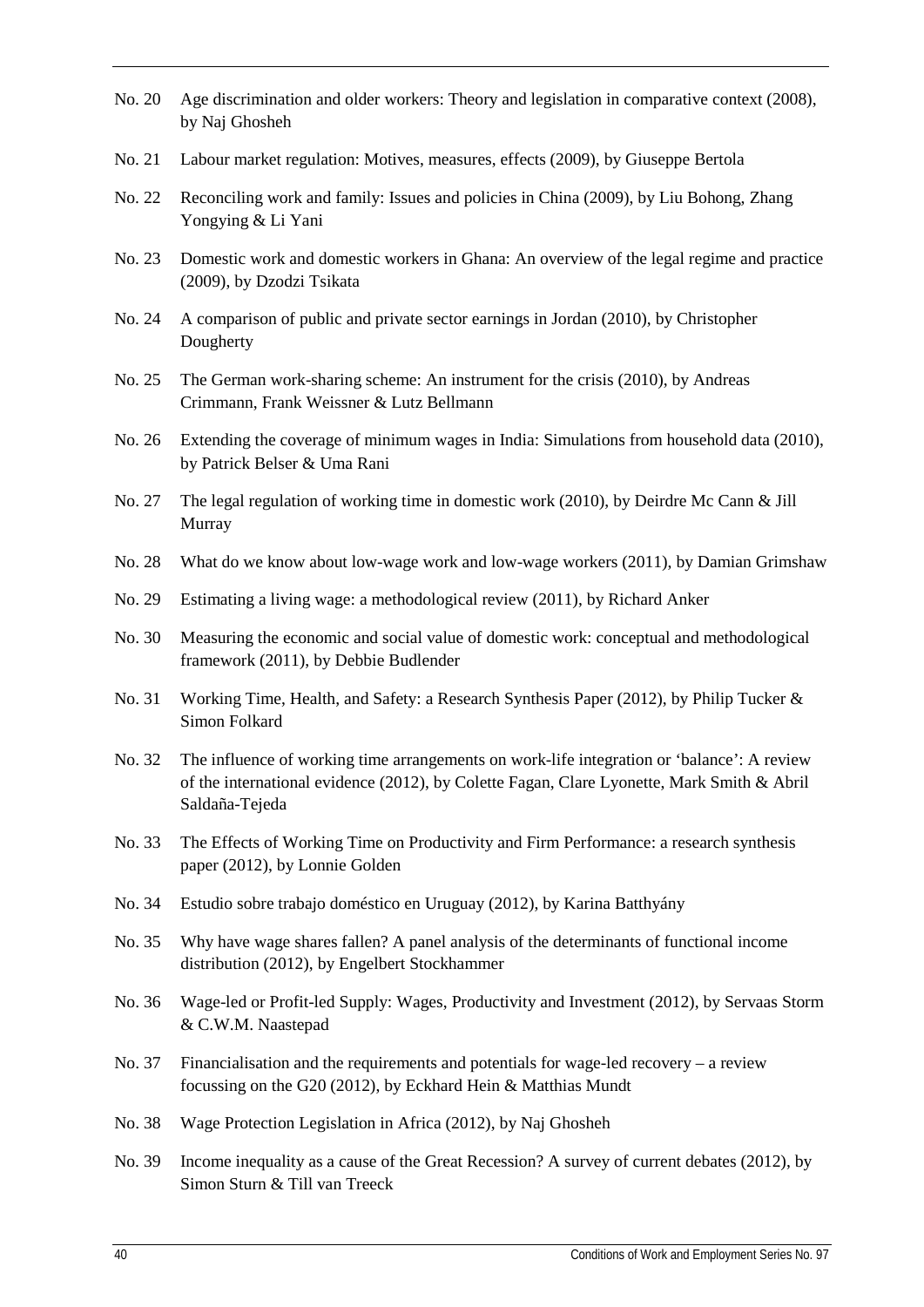- No. 40 Is aggregate demand wage-led or profit-led? National and global effects (2012), by Özlem Onaran & Giorgos Galanis
- No. 41 Wage-led growth: Concept, theories and policies (2012), by Marc Lavoie & Engelbert Stockhammer
- No. 42 The visible face of Women's invisible labour: domestic workers in Turkey (2013), by Seyhan Erdoğdu & Gülay Toksöz
- No. 43 In search of good quality part-time employment (2014), by Colette Fagan, Helen Norman, Mark Smith & María C. González Menéndez
- No. 44 The use of working time-related crisis response measures during the Great Recession (2014), by Angelika Kümmerling & Steffen Lehndorff
- No. 45 Analysis of employment, real wage, and productivity trends in South Africa since 1994 (2014), by Martin Wittenberg
- No. 46 Poverty, inequality and employment in Chile (2014), by Sarah Gammage, Tomás Alburquerque & Gonzálo Durán
- No. 47 Deregulating labour markets: How robust is the analysis of recent IMF working papers? (2014), by Mariya Aleksynska
- No. 48 Growth with equity in Singapore: Challenges and prospects (2014), by Hui Weng Tat & Ruby Toh
- No. 49 Informality and employment quality in Argentina, Country case study on labour market segmentation (2014), by Fabio Bertranou, Luis Casanova, Maribel Jiménez & Mónica Jiménez
- No. 50 Comparing indicators of labour market regulations across databases: A post scriptum to the employing workers debate (2014), by Mariya Aleksynska & Sandrine Cazes
- No. 51 The largest drop in income inequality in the European Union during the Great Recession: Romania's puzzling case (2014), by Ciprian Domnisoru
- No. 52 Segmentation and informality in Vietnam: A survey of literature, Country case study on labour market segmentation (2014), by Jean-Pierre Cling, Mireille Razafindrakoto & François Roubaud
- No. 53 A chronology of employment protection legislation in some selected European countries (2014), by Mariya Aleksynska & Alexandra Schmidt
- No. 54 How tight is the link between wages and productivity? A survey of the literature (2014), by Johannes Van Biesebroeck
- No. 55 Job quality in segmented labour markets: The Israeli case, Country case study on labour market segmentation (2014), by Shoshana Neuman
- No. 56 The organization of working time and its effects in the health services sector: A comparative analysis of Brazil, South Africa, and the Republic of Korea (2014), by Jon Messenger & Patricia Vidal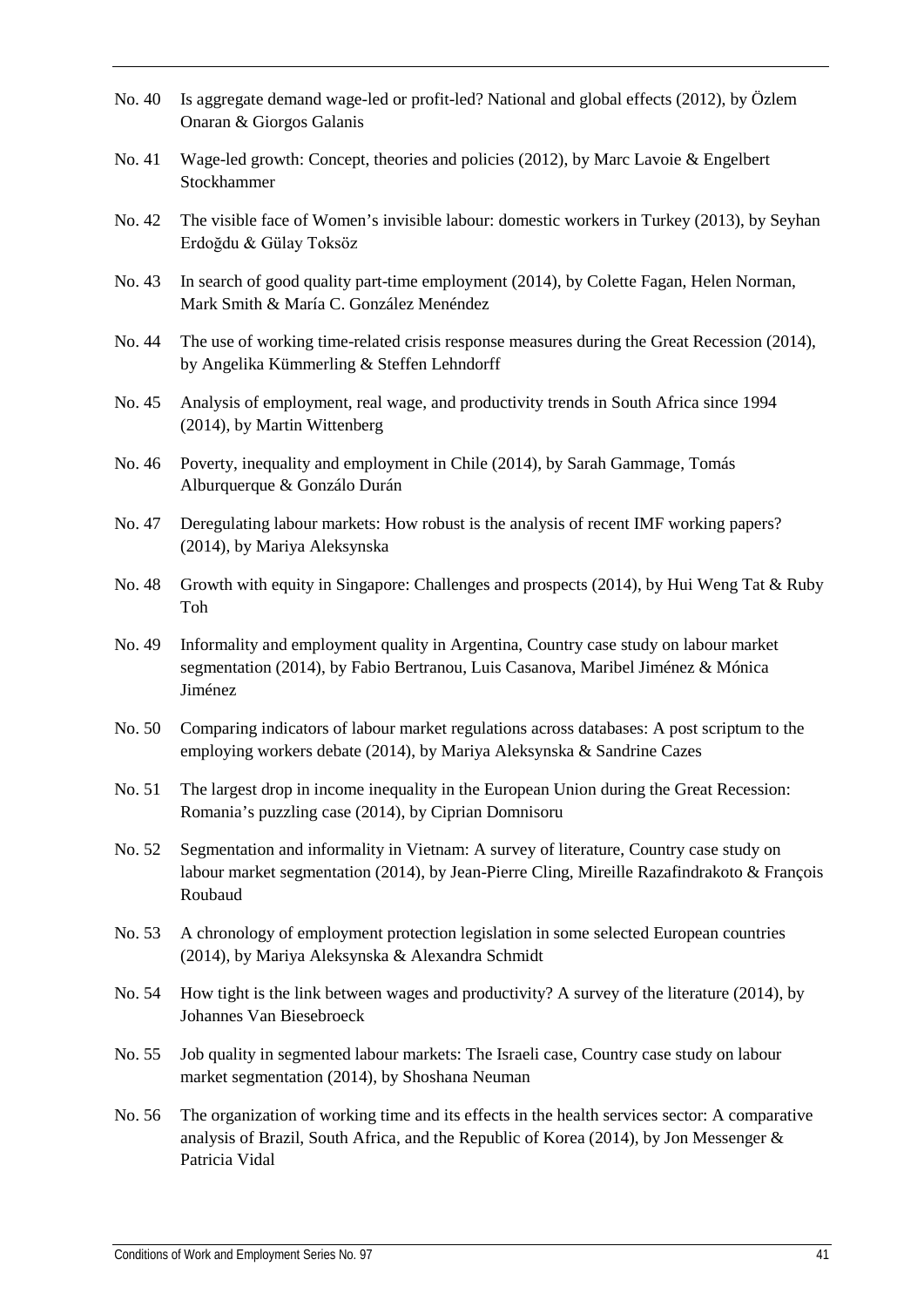- No. 57 The motherhood pay gap: A review of the issues, theory and international evidence (2015), by Damian Grimshaw & Jill Rubery
- No. 58 The long journey home: The contested exclusion and inclusion of domestic workers from Federal wage and hour protections in the United States (2015), by Harmony Goldberg
- No. 59 The (missing) link between wages and productivity in the Philippines: what role for collective bargaining and the new two-tier wage system? (2016), by Melisa R. Serrano
- No. 60 Negociación colectiva, salarios y productividad: el caso uruguayo (2015), by Graziela Mazzuchi, Juan Manuel Rodríguez y Eloísa González
- No. 61 Non-standard work and workers: Organizational implications (2015), by Elizabeth George & Prithviraj Chattopadhyay
- No. 62 What does the minimum wage do in developing countries? A review of studies and methodologies (2015), by Dale Belman & Paul Wolfson
- No. 63 The regulation of non-standard forms of employment in India, Indonesia and Viet Nam (2015), by Ingrid Landau, Petra Mahy & Richard Mitchell
- No. 64 The regulation of non-standard forms of employment in China, Japan and the Republic of Korea (2015), by Fang Lee Cooke & Ronald Brown
- No. 65 Re-regulating for inclusive labour markets (2015), by Jill Rubery
- No. 66 Minimum wage setting practices in domestic work: An inter-state analysis (2015), by Neetha N.
- No. 67 The effects of non-standard forms of employment on worker health and safety (2015), by Michael Quinlan
- No. 68 Structural change and non-standard forms of employment in India (2016), by Ravi Srivastava
- No. 69 Non-standard forms of employment in some Asian countries: A study of wages and working conditions of temporary workers (2016), by Huu-Chi Nguyen, Thanh Tam Nguyen-Huu & Thi-Thuy-Linh Le
- No. 70 Non-standard forms of employment in Uganda and Ghana (2016), by Christelle Dumas & Cédric Houdré
- No. 71 The rise of the "just-in-time workforce": On-demand work, crowdwork and labour protection in the "gig-economy" (2016), by Valerio De Stefano
- No. 72 The introduction of a minimum wage for domestic workers in South Africa (2016), by Debbie Budlender
- No. 73 Productivity, wages and unions in Japan (2016), by Takao Kato
- No. 74 Income security in the on-demand economy: Findings and policy lessons from a survey of crowdworkers (2016), by Janine Berg
- No. 75 Non-Standard forms of employment in Latin America. Prevalence, characteristics and impacts on wages (2016), by Roxana Maurizio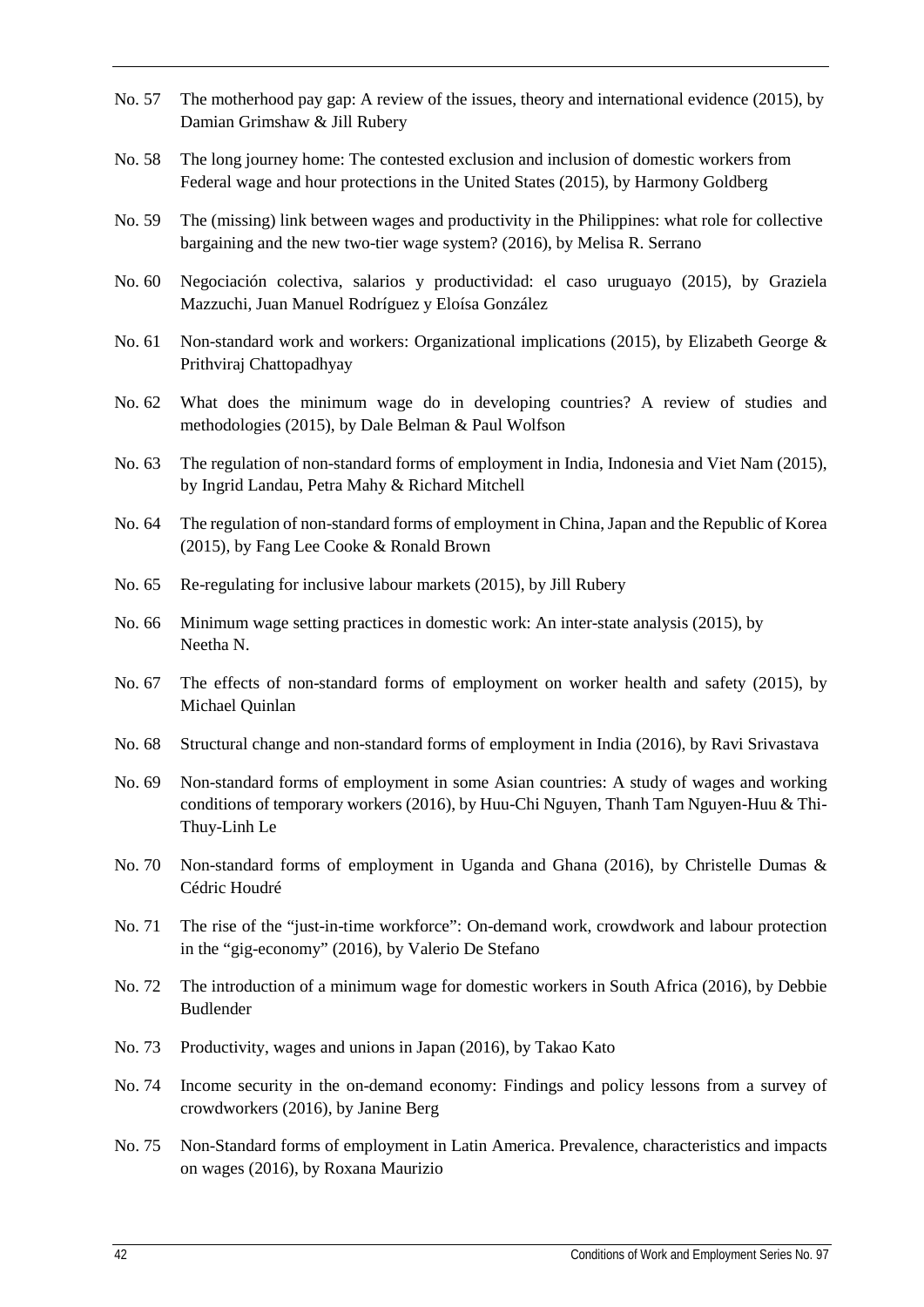- No. 76 Formas atípicas de empleo en América Latina: Incidencia, características e impactos en la determinación salarial (2016), by Roxana Maurizio
- No. 77 Firms' demand for temporary labour in developing countries: Necessity or strategy? (2016), by Mariya Aleksynska & Janine Berg
- No. 78 Remembering rest periods in law (2016), by Naj Ghosheh
- No. 79 Initial effects of Constitutional Amendment 72 on domestic work in Brazil (2016), by the Institute for Applied Economic Research (IPEA)
- No. 80 Coverage of employment protection legislation (EPL) (2016), by Mariya Aleksynska & Friederike Eberlein
- No. 81 Emplois atypiques et résultats sur le marché du travail au Cameroun, en République Démocratique du Congo et au Tchad (2016), by Benjamin Fomba Kamga, Vincent de Paul Mboutchouang & Gaston Brice Nkoumou Ngoa
- No. 82 Impacto de las reformas legislativas en el sector del empleo del hogar en España (2016), by Magdalena Diaz Gorfinkel
- No. 83 Redistributing value added towards labour in apparel supply chains: tackling low wages through purchasing practices (2016) by Doug Miller & Klaus Hohenegger
- No. 84 Resultados de las reformas jurídicas relativas a las trabajadoras y los trabajadores domésticos en Uruguay (2016), by Alma Espino González
- No. 85 Evaluating the effects of the structural labour market reforms on collective bargaining in Greece (2016), by Aristea Koukiadaki & Damian Grimshaw
- No. 86 Purchasing practices and low wages in global supply chains Empirical cases from the garment industry (2016), by Mark Starmanns
- No. 87 Sectoral collective bargaining, productivity and competitiveness in South Africa's clothing value chain: manufacturers between a rock and a hard place (2017), by Shane Godfrey, Trenton Elsley & Michaelle Taal
- No. 88 Mapping Employment Dismissal Law: A Leximetric Investigation of EPL Stringency and Regulatory Style (2017), by Benoit Pierre Freyens & J.H. Verkerke
- No. 89 Social dialogue and economic performance What matters for business, a review (2017), by Damian Grimshaw, Aristea Koukiadaki and Isabel Tavora
- No. 90 The International Labour Organization and the Living Wage: A Historical Perspective (2017), by Emmanuel Reynaud
- No. 91 Managing Social Risks of Non-Standard Employment in Europe (2017), by Günther Schmid & Johannes Wagner
- No. 92 Migrants and cities: Research on recruitment, employment, and working conditions of domestic workers in China (2017), by Liu Minghui
- No. 93 Salario mínimo y empleo: evidencia empírica y relevancia para América Latina, (2017), by Mario D. Velásquez Pinto